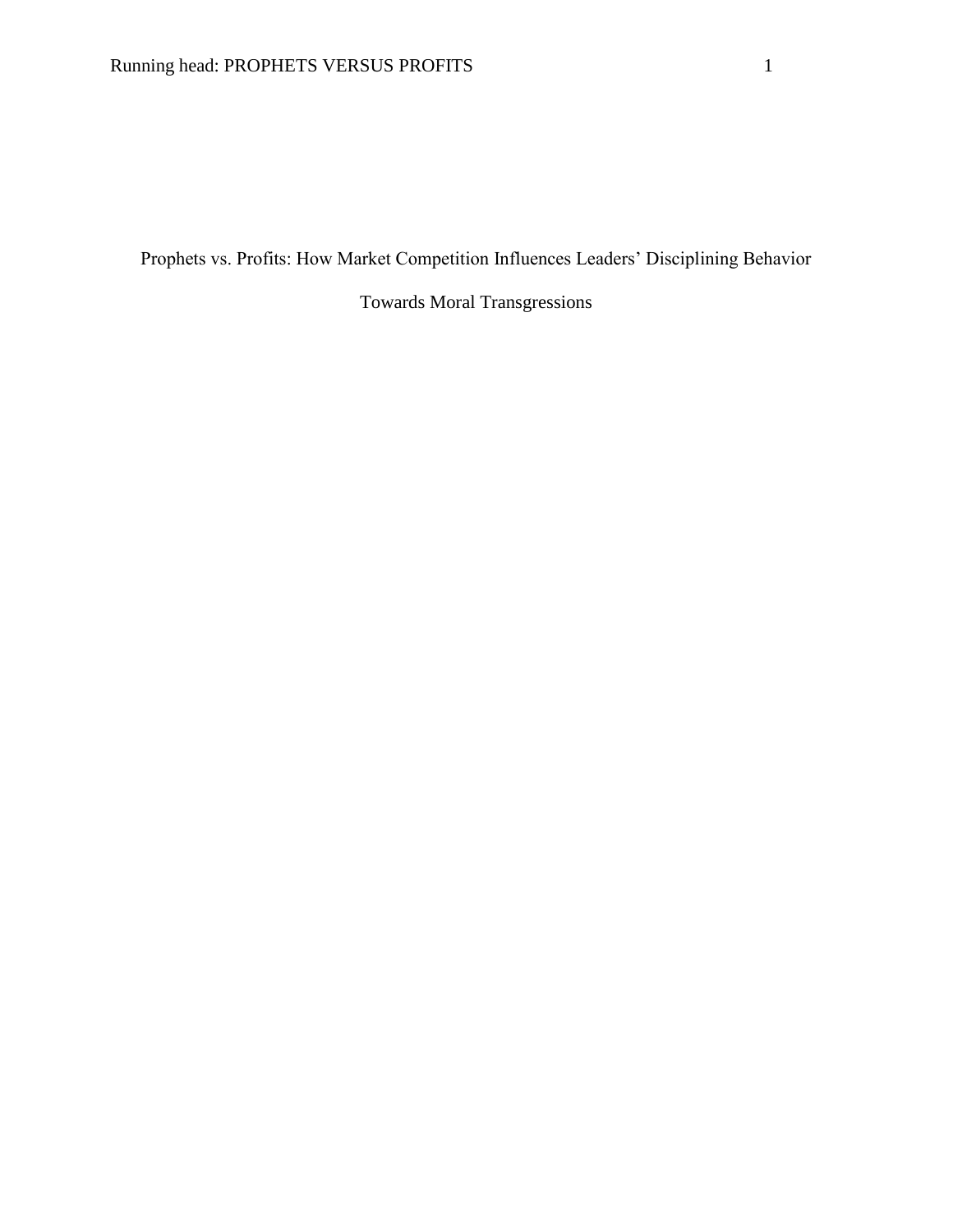## **Abstract**

We investigate how market competition influences the way organizational leaders discipline moral transgressions of employees. In a cross-sectional study among organizational leaders at various hierarchical levels (Study 1), we find that strong market competition is related to an instrumental decision frame (business practices being perceived as focused on serving the organization's interest). This decision frame explains why strong market competition is related to leaders' perceptions of the evaluation of wrongdoing in terms of instrumental rather than moral concerns. In two subsequent experiments (Study 2 and 3), we find that high (relative to low) market competition makes leaders' disciplining of moral transgressions contingent upon the instrumentality of the transgression to the organization. We find that the same transgression is punished less severely when it resulted in profit for the organization than when it resulted in loss. This research is among the first to identify conditions that determine the disciplinary responses of organization leaders to employees' moral transgressions, and it feeds the debate on whether market competition – a fundamental characteristic of capitalist economies – promotes the display of moral or immoral behavior within organizations.

*Keywords*: market competition, moral transgression, unethical behavior, discipline, disciplining behavior, punishment, ethical decision-making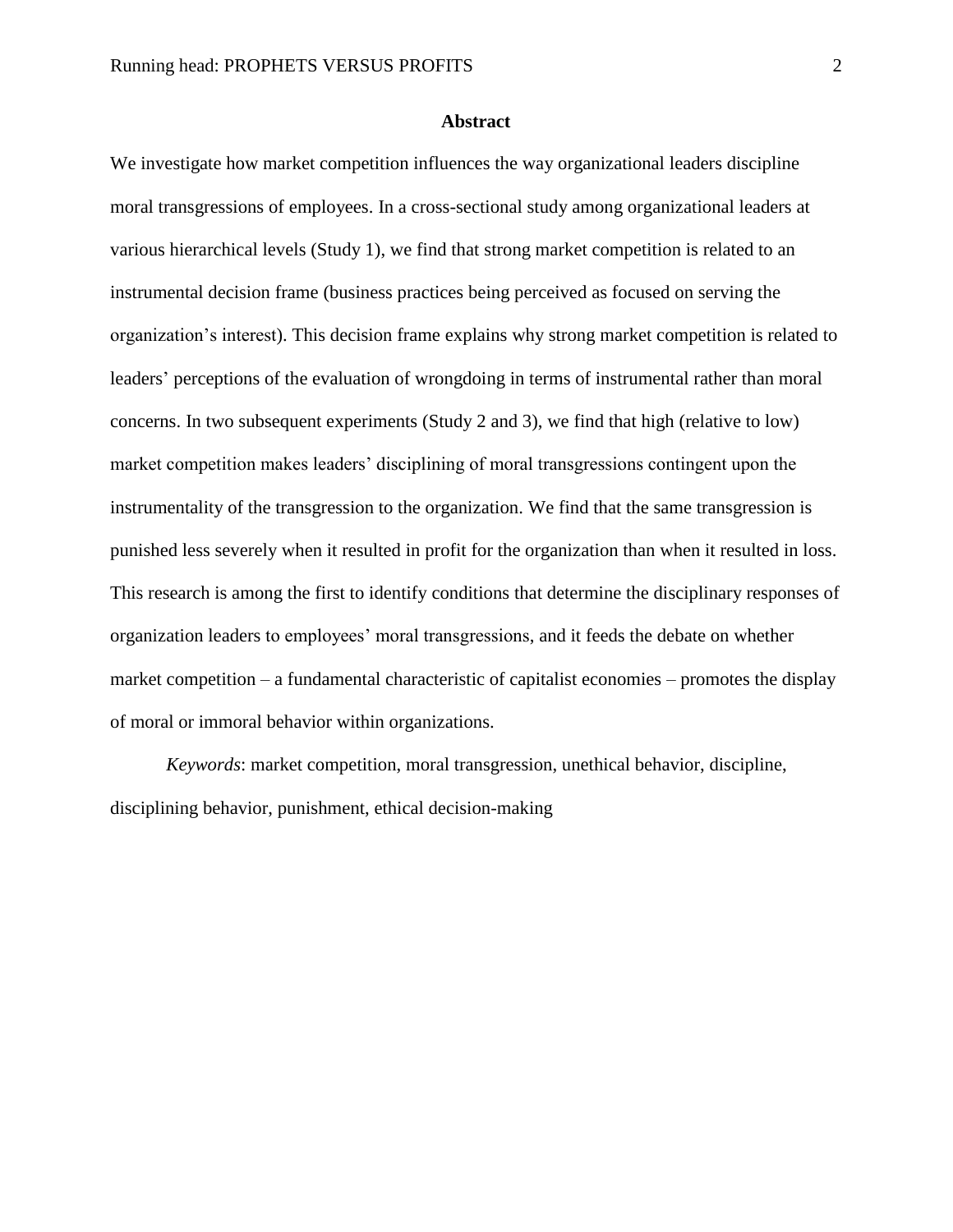Prophets vs. Profits: How Market Competition Influences Leaders' Disciplining Behavior Towards Moral Transgressions

Market competition is a fundamental principle of capitalist economies (Blaug, 2001), making it a ubiquitous aspect of the context in which organizations and their leaders operate. To obtain competitive advantage, organizations rely strongly on leadership for at least two reasons (Yukl, 2008). First, leaders are responsible for making sense of the environment, identifying threats and opportunities, and for making strategic decisions to positively influence firm performance (Bourgeois & Eisenhardt, 1988; Thomas, Clark, & Gioia, 1993). Second, leaders can stimulate subordinates to contribute to organizational performance, as is shown by a variety of research programs devoted to leadership styles and actions such as transformational leadership (e.g., Lowe, Kroeck, & Sivasubramaniam, 1996; Piccolo & Colquitt, 2006), servant leadership (e.g., Van Dierendonck, 2011), leader-member exchange (e.g., Gerstner & Day, 1997), and leader reward and punishment behaviors (e.g., Podsakoff, Bommer, Podsakoff, & MacKenzie, 2006).

In addition to motivating followers to maintain or increase performance, leaders also have moral obligations that include stimulating moral behavior among employees and disciplining employees who transgress moral norms (Brown & Treviño, 2006; Chonko & Hunt, 1985; Van Houwelingen, Van Dijke, & De Cremer, 2014). Disciplining moral transgressions may not directly contribute to organizational performance, yet it helps establish an ethical climate and prevents future occurrences of unethical practice (Brown & Trevino, 2006; Chonko & Hunt, 1985; Mayer, Kuenzi, & Greenbaum, 2010). Unfortunately, reality provides numerous instances of leaders failing to discipline employees who engage in moral transgressions, especially in organizations operating in strongly competitive markets. For example, the UK newspaper *News of the World* illegally hacked the telephones of celebrities, relatives of dead soldiers, and crime victims to run exclusive news or scoops. Another example is the illegal rigging of benchmark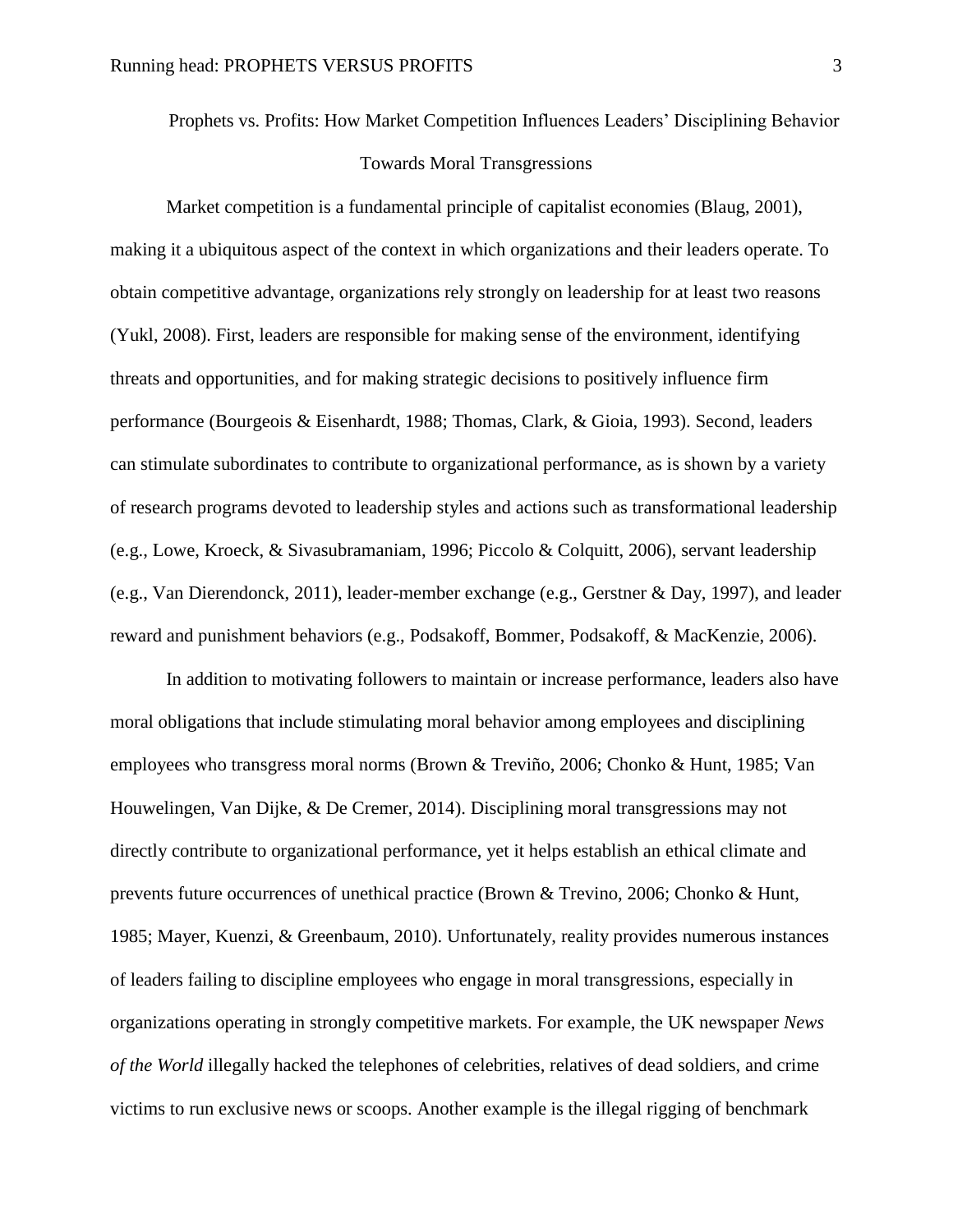interest rates (Libor and Eurobor) by major banks like UBS, Barclays, and RBS to boost their trade profits and creditworthiness. How can such widespread and longstanding immoral practices persist without any disciplinary reactions within a company? The extant literature offers only few insights on the factors that predict when and why leaders will discipline moral transgressions.

In the present paper, we argue that an essential element of the external environment in which organizations and its leaders operate (i.e. market competition), may explain why many leaders fail to discipline moral transgressions committed by employees. More specifically, we argue that when strong market competition is present, leaders will be stimulated to view employees' moral transgressions purely from the perspective of whether the transgression is instrumental to the company. We build our argument on the two-stage signaling-processing model developed by Tenbrunsel and Messick (1999). Rather than focusing on individual differences between leaders in moral focus, this model proposes that the context influences the type of frame (i.e., instrumental or moral) through which an individual perceives the decision (i.e., signaling stage). The type of decision frame that is evoked subsequently determines the decision-making process and outcome (i.e., processing stage). We conducted three studies where we applied this model to leaders' use of discipline (in response to employees' moral transgressions) as a function of market competition.

With this research we aim to address several gaps in the literature. First, in spite of substantial academic interest in leader discipline, the overwhelming majority of studies examined consequences rather than determinants of disciplinary action (see Podsakoff et al., 2006). Furthermore, almost all of these studies focused on the disciplining of poorly performing employees (e.g., low productivity) and overlooked the disciplining of moral norm transgressions. Second, although several studies have examined leadership in competitive environments, they did not consider its effects on moral decision-making but focused primarily on strategic decision-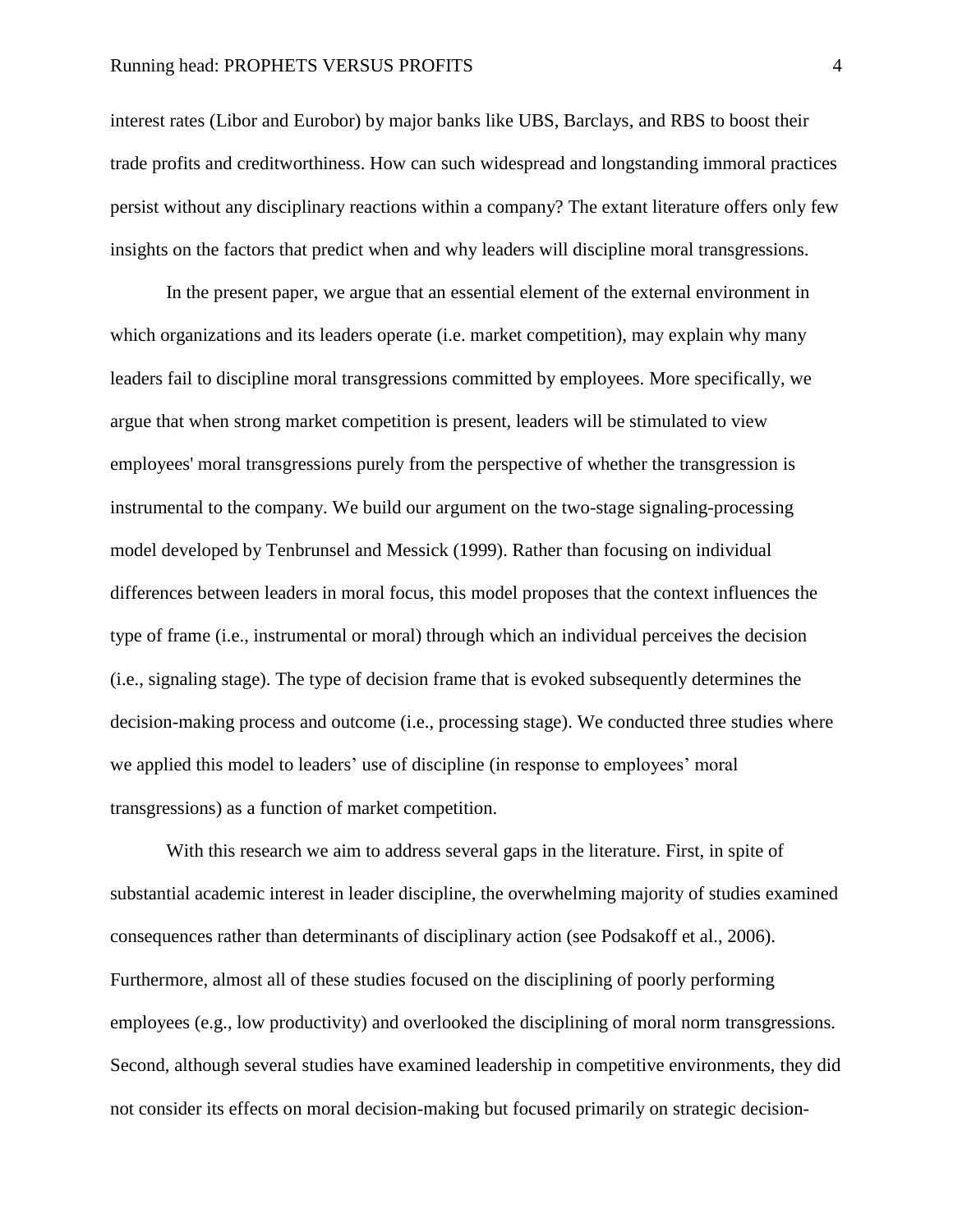making linked to the economic performance of organizations (e.g., Baum & Wally, 2003; Eisenhardt, 1989; Judge & Miller, 1991; Khatri & Ng, 2000; Waldman, Ramirez, House, & Puranam, 2001). This lack of attention to the moral decision-making of leaders is surprising given that market competition has been strongly linked, both anecdotally and theoretically, to immoral conduct in organizations (e.g., Sethi & Sama, 1998; Shleifer, 2004). To date, empirical studies that have examined the effects of market competition on ethical decision-making remain very limited and reveal conflicting findings (Dubinsky & Ingram, 1984; Falk & Szech, 2013; Nill, Schibrowsky, & Peltier, 2004; Verbeke, Ouwerkerk, & Peelen, 1996). In contrast to these studies, we focus exclusively on organizational leaders, who are hierarchically and psychologically closer to the organization's goals (Kaiser, Hogan, & Craig, 2008; Overbeck & Park, 2006) and therefore potentially more susceptible to contextual variables that challenge these goals, like market competition. In this way, we hope to resolve some of the ambiguity that has resulted from prior works on how market competition shapes ethical decision-making.

# **Why market competition matters to leaders**

Competition can be defined as different parties pursuing scarce and contested resources, such that one party's goal attainment makes the other party's goal attainment either impossible or less likely (Deutsch, 1949). Competition can either have either a zero-sum form (where one party's gain is matched by a loss for the competing parties) or a nonzero-sum form (where one party's gain does not necessarily result in loss but perhaps only in less gains for the others). In both forms, the parties have at least some conflicting interests (Hunt, 2000).

Competition can operate at different levels of analysis. It has been studied and operationalized not only as an interpersonal (or intra-organizational) variable (for a metaanalysis, see Stanne, Johnson, & Johnson, 1999), but also as a phenomenon that operates between organizations, i.e., market competition (Blaug, 2001; Nickell, 2006). Although the concepts of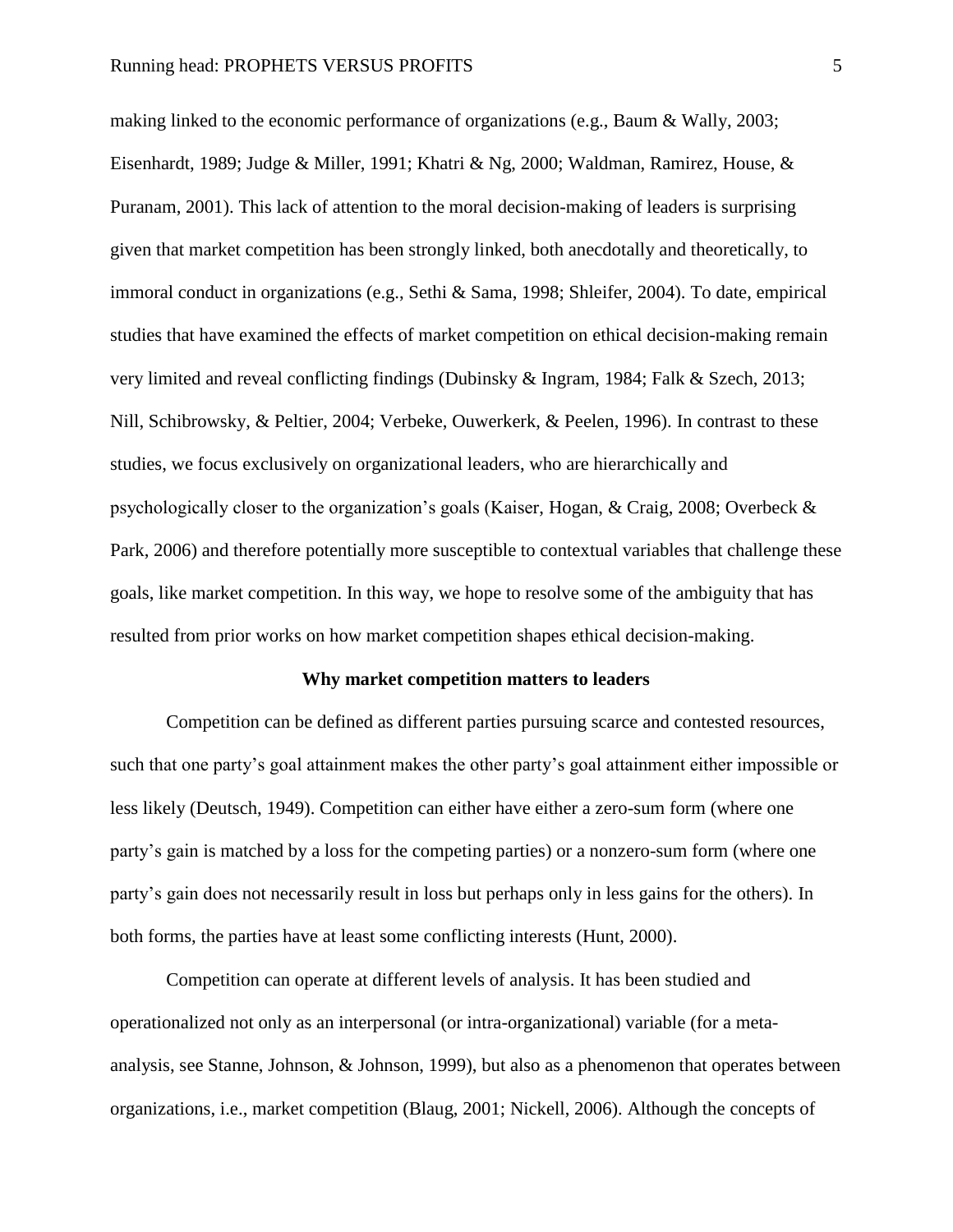# Running head: PROPHETS VERSUS PROFITS 6

interpersonal competition and market competition share the basic assumption that agents try to be better off than each other, we argue that there are some important differences between them that make market competition especially relevant as a predictor of leader behavior.

The relation between *interpersonal* competition and organizational behavior has been studied extensively. An illustration of a competitive intra-organizational environment is Enron, which created strong competition among its employees by giving top performers performancebased bonuses and by using appraisal systems whereby poor performers were quickly expelled (Kulik, O'Fallon, & Salimath, 2008). In such environments, competition is highly salient to the members of organization because it is directly linked to self-relevant outcomes (e.g., salary). As a consequence, employees will be motivated to put more effort into their work (Schwepker  $\&$ Ingram, 1994), but they may also engage in immoral acts in an effort to outperform their coworkers. Several studies provide empirical evidence for a negative effect of intraorganizational competition on moral behavior. For instance, Robertson and Rymon (2001) showed that purchasing agents who face high pressure to perform are more likely to use deception. Hegarty and Sims (1978) found that participants in a marketing experiment were more likely to accept kickbacks (i.e., bribery) when faced with more competition.

Just as intra-organizational competition may be particularly relevant for employees because of the direct link to self-relevant outcomes, market competition may be especially relevant to organizational leaders because of their positional closeness to the organization's goals and strategy. In the strategic management literature, leaders are ascribed an important role in assessing the external environment, in making strategic choices to obtain competitive advantages, and in creating a viable future for the organization (e.g., Hambrick & Mason, 1984; Ireland & Hitt, 1999). In fact, research has shown that the decision-making of leaders particularly matters to organizational performance when the external environment is highly unpredictable (*dynamism* or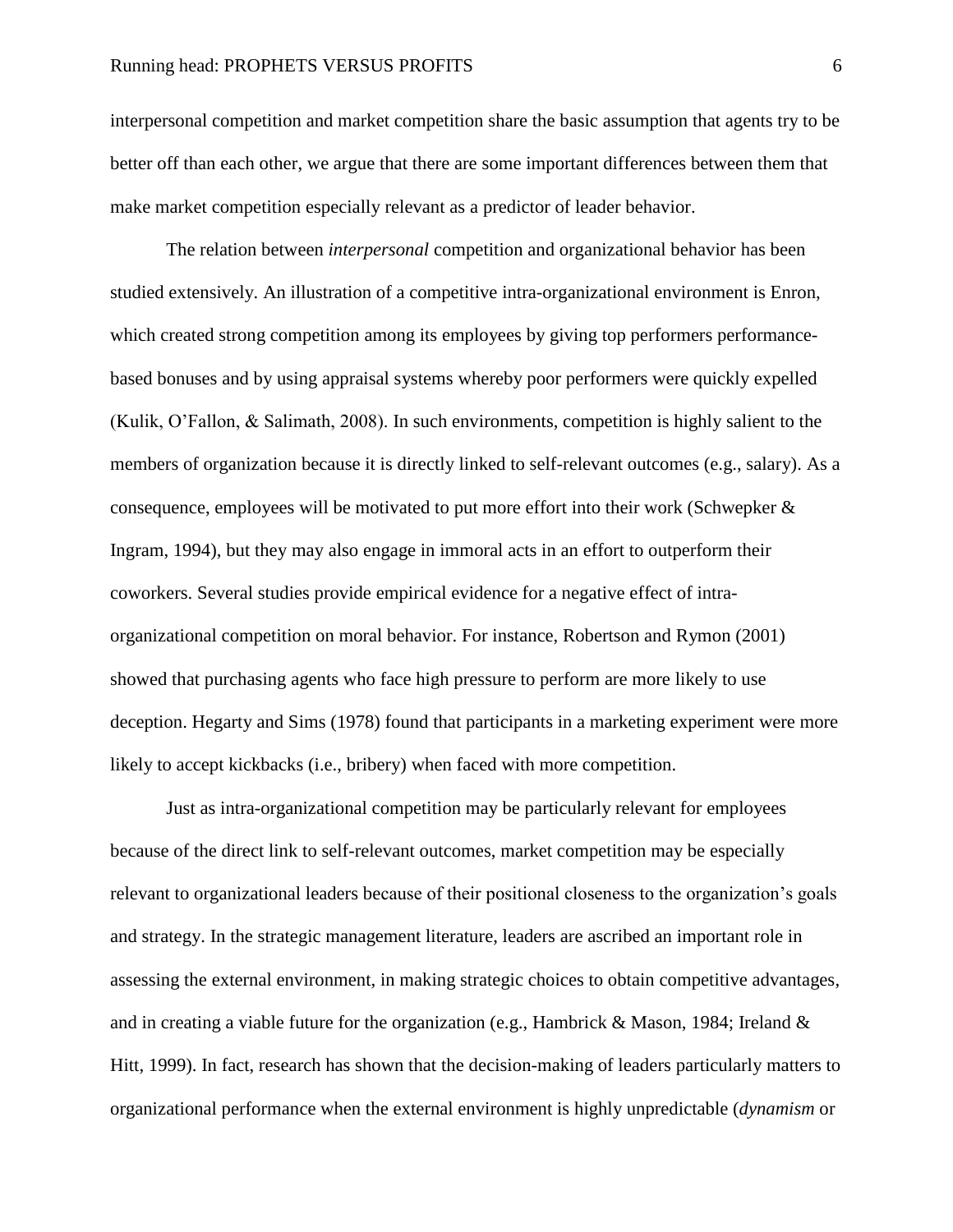*turbulence:* Baum & Wally, 2003), is characterized by quick changes in demand, competition, and technology (*high velocity*: Judge & Miller, 1991), or has rapidly intensifying levels of competition and diminished periods of competitive advantage (*hypercompetition*: Bogner & Barr, 2000). For instance, faster and more intuitive decision-making of leaders is positively related to firm performance primarily in dynamic or high-velocity environments (Baum & Wally, 2003; Eisenhardt, 1989; Judge & Miller, 1991; Khatri & Ng, 2000). As another example, charismatic leadership as displayed by top level leaders is related to firm performance particularly when environmental uncertainty is perceived to be high (Waldman et al., 2001).

When market competition is high, rather than low, this represents higher levels of uncertainty (Daft, Sormunen & Park, 1988) and threats to the attainment of organizational goals, which both are cues that draw the attention of leaders (Nadkarni & Barr, 2008). Indeed, given that leaders are the decision makers in organizations, ultimately responsible for their organization's success and survival (Hogan  $\&$  Kaiser, 2005), they have, more than regular employees, a strong focus on achieving the goals of the organization (Overbeck & Park, 2006; Wiesenfeld, Brockner, & Thibault, 2000; Horton, Mclelland, & Griffin, 2014). In highly competitive markets, this focus may be further strengthened by the incentives that organizations create for leaders, such as compensation schemes that are related to outperforming competing firms (Aggarwal & Samwick, 1999; Karuna, 2007).

Several papers have argued that strong market competition could therefore also pressure and motivate firms to engage in fraud, corruption, and other unethical conduct (e.g., Ashforth  $\&$ Anand, 2003; Sethi & Sama, 1998; Zahra, Priem, & Rasheed, 2005; Baucus & Near, 1991). However, most of the evidence for this claim is anecdotal rather than empirical. In addition, the few studies that have examined if and how market competition may influence the moral conduct of individual organizational members, have yielded mixed results. Nill et al. (2004) found for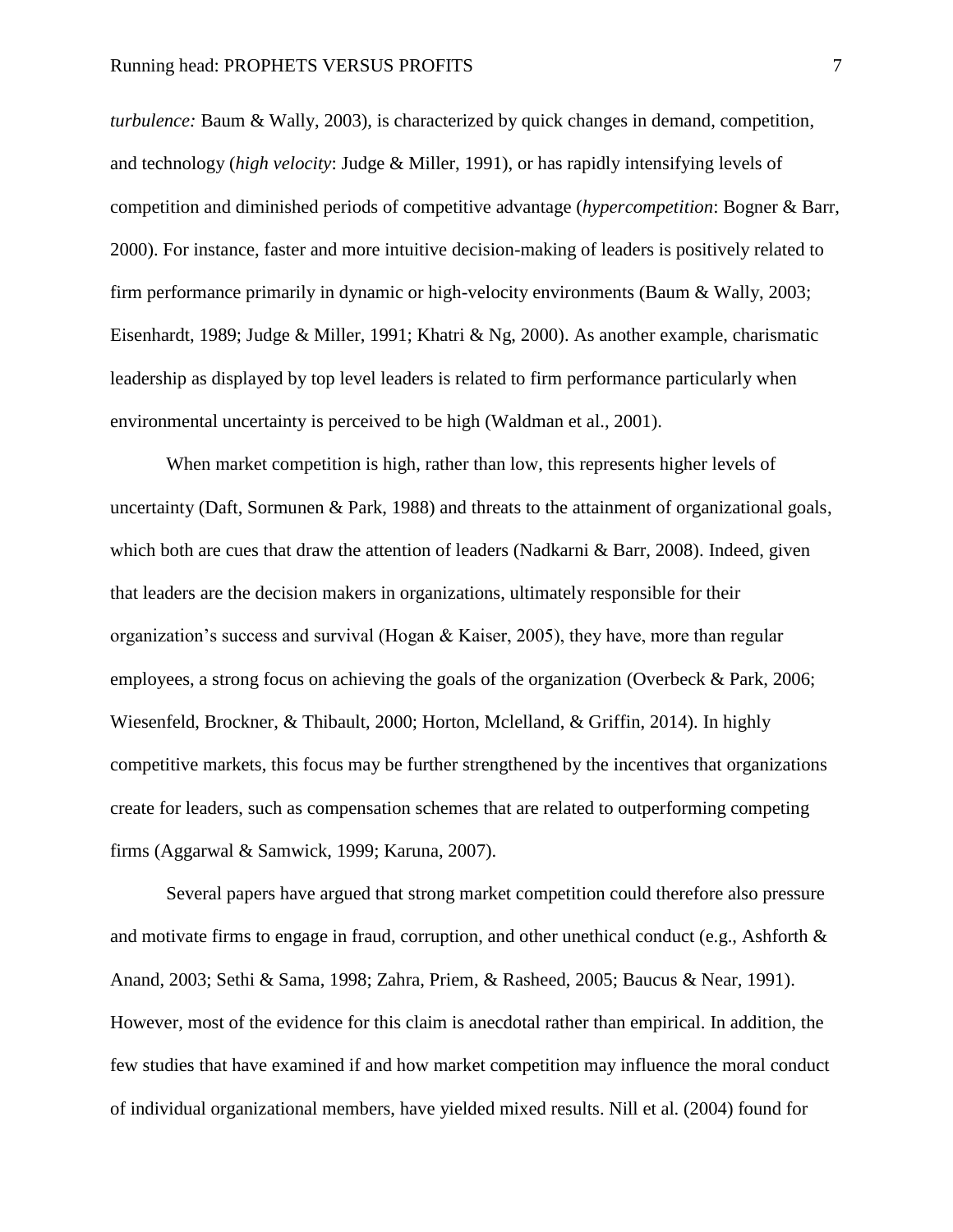example that students who had to imagine making a decision about building a factory that was potentially hazardous to the environment made more immoral decisions in a strong market competition situation than in weaker one. In contrast, two studies that looked at the effect of market competition on ethical decision-making by salespersons found no relation between the intensity of the competition and the experience of ethical conflict (Dubinsky & Ingram, 1984), or between competition intensity and the perception of whether transgressions are moral in nature or not (Verbeke et al, 1996). Schwepker (1999) even observed a negative relation between the intensity of market competition and salespersons' intent to behave immorally in a number of scenarios.

However, given that market competition provides a highly demanding and salient context particularly for the decision-making of leaders (Khandwalla, 1973; Nadkarni & Barr, 2008; Nickell, 2006), it may be germane to focus on organizational leaders to understand how market competition influences moral decision-making within organizations. Unfortunately, no prior research has looked at the role of leaders in this context.

#### **How market competition affects leaders' decision-making**

We propose that market competition affects the lens through which leaders perceive a situation and subsequently the way leaders make decisions. We build our argument upon Tenbrunsel & Messick's (1999) two-stage signaling-processing model that they developed to study the effects of contexts on ethical decision-making. In the first stage of this model (the signaling stage), the context influences how decision makers construe the situation, i.e., which decision frame they believe is appropriate. A salient context may evoke a moral, instrumental (i.e., business oriented), legal, or environmental decision frame. Subsequently, the evoked decision frame will drive the decision or behavior of the decision makers (i.e., the processing stage). If a moral decision frame is evoked at the signaling stage, this results in moral decision-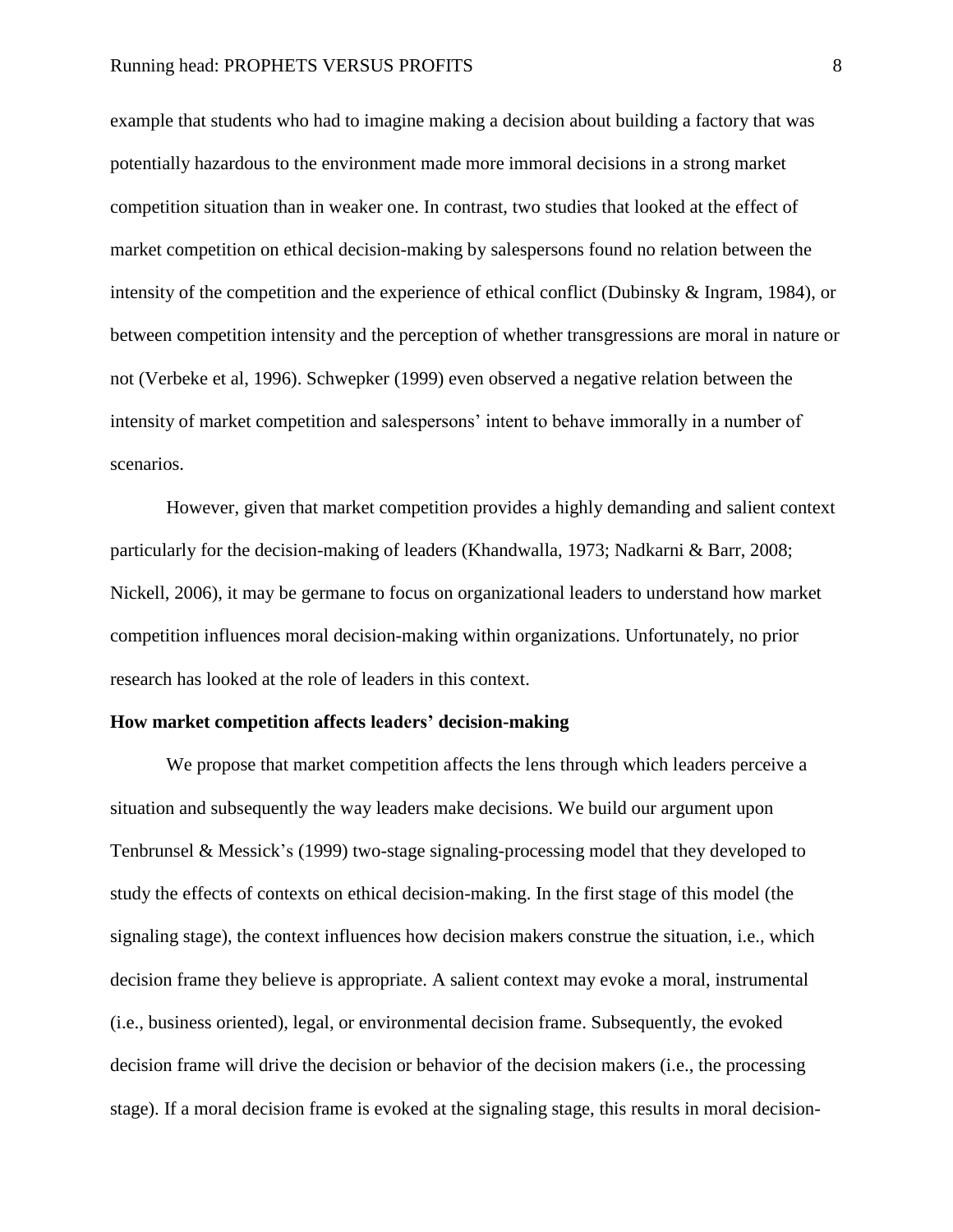#### Running head: PROPHETS VERSUS PROFITS 9

making at the processing stage; meaning, that the decision makers are aware of the moral implications of the situation they are in, and that moral considerations are taken into account when making a decision (Jones, 1991; Tenbrunsel & Smith-Crowe, 2008).

When leaders react to employees' moral transgressions using a moral frame, it implies that leaders base their response on considerations like the moral intensity of the act (Vitell et al., 2003) and the extent to which the act was deliberate (Cushman, 2008). In contrast, when the context activates an instrumental decision frame, decision makers are likely to view their decisions in terms of instrumental concerns and engage in rational economically oriented reasoning: in terms of the costs and benefits for the organization. Hence, an instrumental decision frame leads to *a*moral decision-making (Jones, 1991; Tenbrunsel & Smith-Crowe, 2008). As a result, leaders may also base their response to the immoral acts of employees on instrumental concerns (i.e., whether the act results either in some benefit or loss to the company, Tenbrunsel  $\&$ Smith-Crowe, 2008) rather than on moral considerations.

We hypothesize that strong market competition activates an instrumental decision-making frame in leaders at the expense of a moral frame, and this affects how leaders perceive the evaluation of an employee's moral transgression (i.e., the signaling stage). There are several reasons supporting this hypothesis. First of all, research has shown that the salience of social cues is determined by goal relevance and uncertainty level (Daft et al., 1988; Fiske & Taylor, 1991; Garg, Walters, & Priem, 2003). Given that a strongly competitive environment threatens organizational performance (Sethi & Sama, 1998; Baum & Singh, 1996; Hannan & Carroll, 1992) and thus is highly goal-relevant to leaders (Thomas et al., 1993; Yukl, 2008), such an environment becomes a highly salient social cue that draws the attention of decision makers to the demands of the environment (Nadkarni & Barr, 2008). Therefore, strong market competition signals to leaders that they should consider the instrumentality of their decisions towards the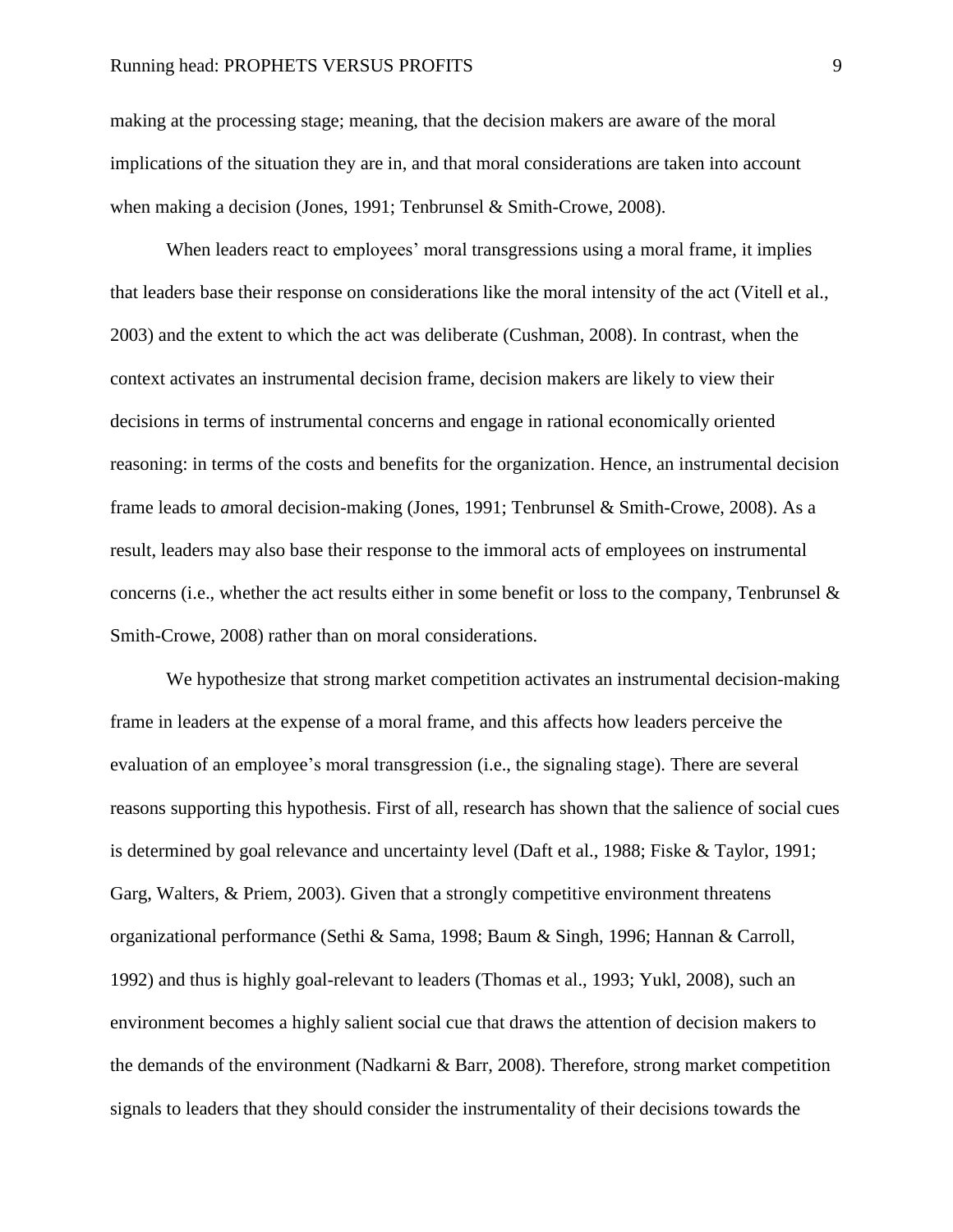economic performance of their organization. In contrasts, in stable environments (i.e., low market competition) where organizational performance is not under threat and the environment is relatively predictable (Bogner & Barr, 2000), market competition will be less salient and too weak a signal to evoke an instrumental decision frame.

Research on goal setting also explains how competition may activate an instrumental rather than a moral decision frame among organizational leaders. This literature has shown that organizations and leaders who face more competition are more inclined to set higher economic performance goals (Brown, Cron & Slocum, 1998; Locke & Latham, 1990), which in turn may instigate leaders to

all kinds of decisions, including employee evaluations, by starting from these goals. As a result, setting high economic performance goals may lead decision makers to adopt a decision frame that is based on instrumental, outcome-related concerns rather than on moral concerns (Schweitzer, Ordonez, & Douma, 2004; Barsky, 2008).

Research on social dilemmas sheds further light on how competition may more directly activate an instrumental rather than a moral decision frame. Scholars have observed that people with a strong focus on competing are more likely to perceive their decisions in instrumental, efficacy terms (winning-losing) and less in moral terms (Liebrand, Jansen, Rijken & Suhre, 1986; Beggan, Messick, & Allison, 1988). In fact, simply naming a given mixed-motive dilemma, either the "Wall Street Game" or the "Community Game", has been found to affect the extent to which participants believe that the social norm is to engage either in more rational economic thinking (i.e., maximize own outcomes) or more moral thinking (i.e., maximize communal outcomes), respectively (Liberman, Samuels, & Ross, 2004). Therefore, mere linguistic cues associated with competition could thus already provide signals to leaders in organizations that adopting an instrumental frame is appropriate (Messick, 1999; Pillutla & Chen, 1999). When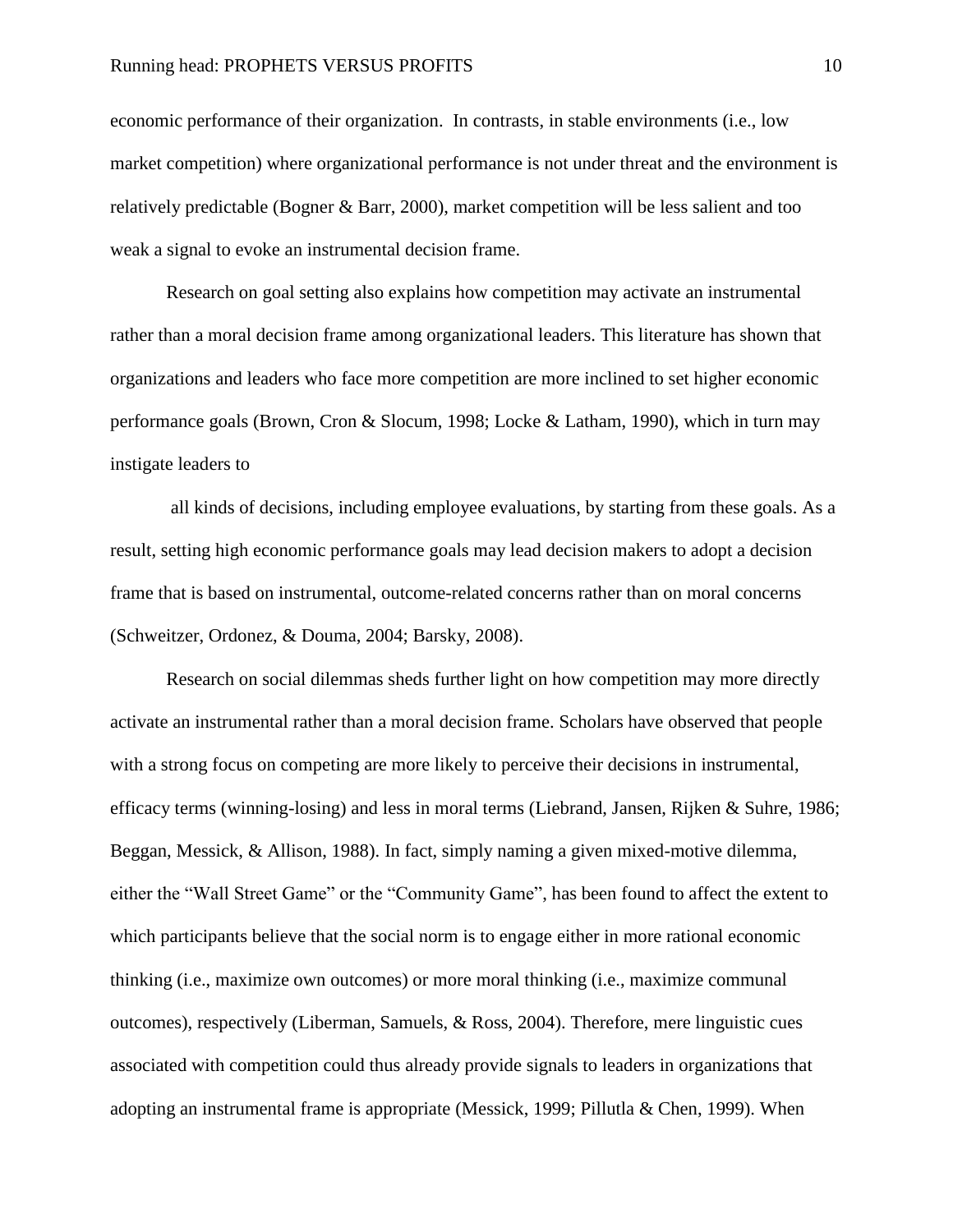market competition is high, this will be reflected in the economic language of the organization. Talks of "cut-throat competition", "market share", "budget cuts", and "targets" within the organization could therefore make it more likely that instrumental rather than moral concerns are activated (cf. Ferraro, Pfeffer, & Sutton, 2005; Kay & Ross, 2003).

Based on the above discussion, we argue that in instances of high (vs. low) market competition, leaders will more likely perceive instrumental concerns to be important within their organization. As a result, leaders in highly competitive markets will also be more likely to view the evaluation of wrongdoings as an instrumental decision. This argument leads to Hypotheses 1 and 2.

*Strong (vs. weak) market competition makes leaders perceive organizational practices as more instrumental (Hypothesis 1).*

*Because strong (vs. weak) market competition makes leaders perceive organizational practices as being more instrumental, the evaluation of employee transgressions will also be more likely viewed from an instrumental, rather than moral, frame (Hypothesis 2).*

If strong competition leads to the adoption of an instrumental decision-making frame (rather than a moral one), it follows from the two-stage signaling-processing model (Tenbrunsel & Messick, 1999) that, as a second step, competition will also determine on what grounds actual decisions will be made (i.e., the processing stage). Indeed, studies have shown that adopting an instrumental decision frame results in more instrumental decision-making. For instance, when people adopt an instrumental frame, their compliance with regulations depends on the likelihood that noncompliance results in a sanction (Tenbrunsel & Messick, 1999). Other research shows that in social dilemmas where the rational choice is to favor one's own interest over the collective interest, adopting an instrumental frame leads to more self-interested decisions (Liberman et al., 2004; Kay & Ross, 2003; Tenbrunsel & Messick, 1999). Finally, instrumental frames have been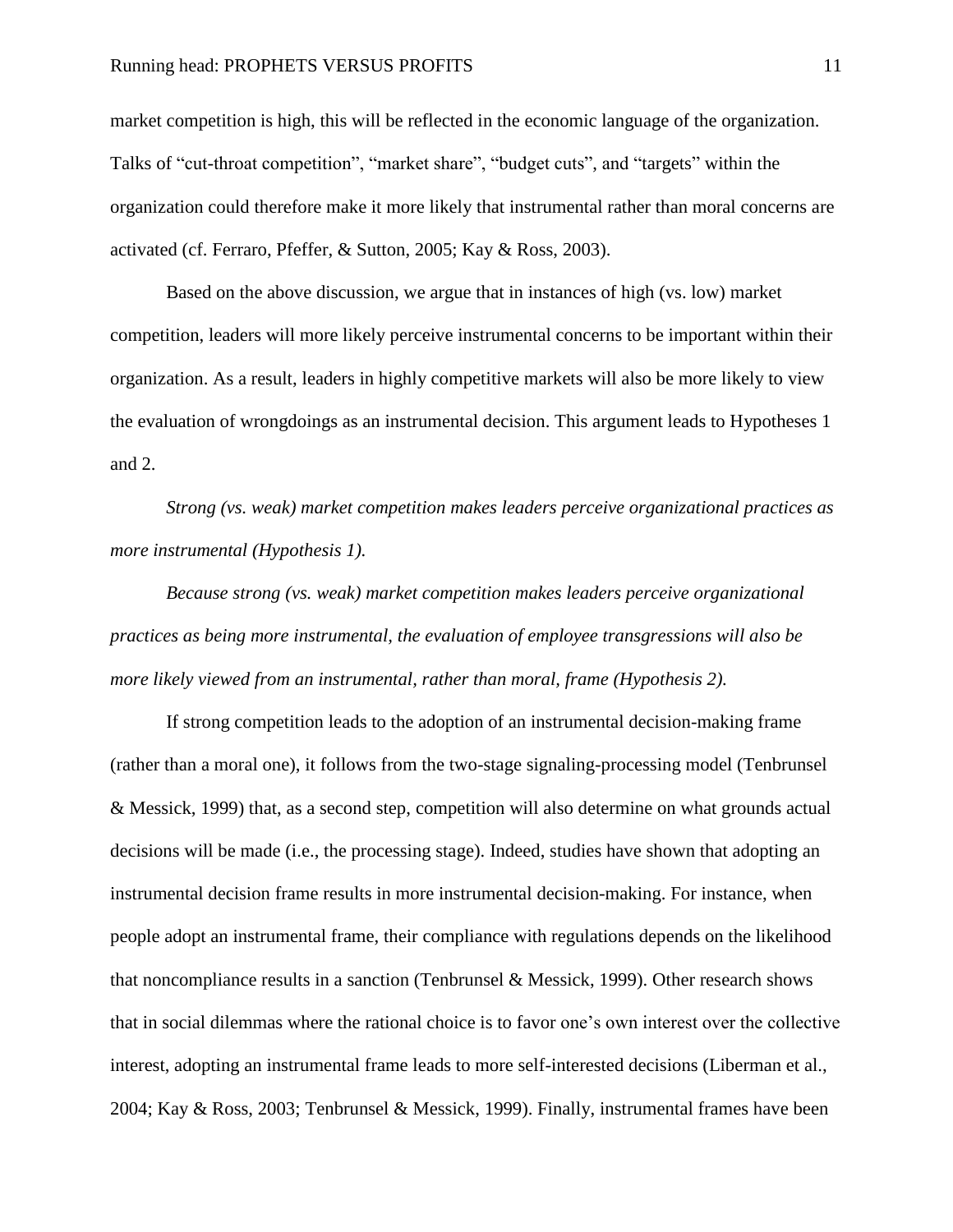linked with more immoral intentions and behaviors, such as lying and cheating, in instances when these results in a higher pay-off (Kouchaki, Smith-Crowe, Brief, & Sousa 2013).

With market competition evoking an instrumental decision frame, it is less likely that moral considerations play a role in leaders' responses to employees' moral transgressions. Instead, leaders will more likely base their decision on what they feel is the appropriate *instrumental* response to the follower's action. Specifically, leaders will base their decision on cost-benefit calculations, i.e., the instrumentality of the moral transgression for the organization: the more profitable the transgression is for the company, the less likely it will be for leaders to take disciplinary actions against such conduct. This argument leads to the following hypothesis:

*Leaders who face strong (vs. weak) market competition are more likely to discipline moral transgressions based on their instrumental value (i.e., profitability) for the organization (Hypothesis 3).*

# **Overview of Studies**

We conducted three studies to test our hypotheses. Study 1 was a cross-sectional survey conducted among leaders functioning at various hierarchical levels (i.e., line managers, middle managers, and senior managers) in a variety of organizations. In this study, we tested Hypotheses 1 and 2 (referring to the signaling phase of the two-stage signaling-processing model of Tenbrunsel & Messick, 1999). We tested whether strong (vs. weak) market competition is related to leaders' perceptions that organizational practices are focused solely on furthering the organization's interest, i.e., focused on instrumentality concerns. We also tested if strong (vs. weak) market competition is related to the evaluation of moral transgressions in instrumental rather than moral terms, via the mediating mechanism of general instrumentality perceptions.

Studies 2 and 3 were designed to test Hypothesis 3 (i.e., the processing stage of the model). Specifically, these studies tested whether market competition also determines whether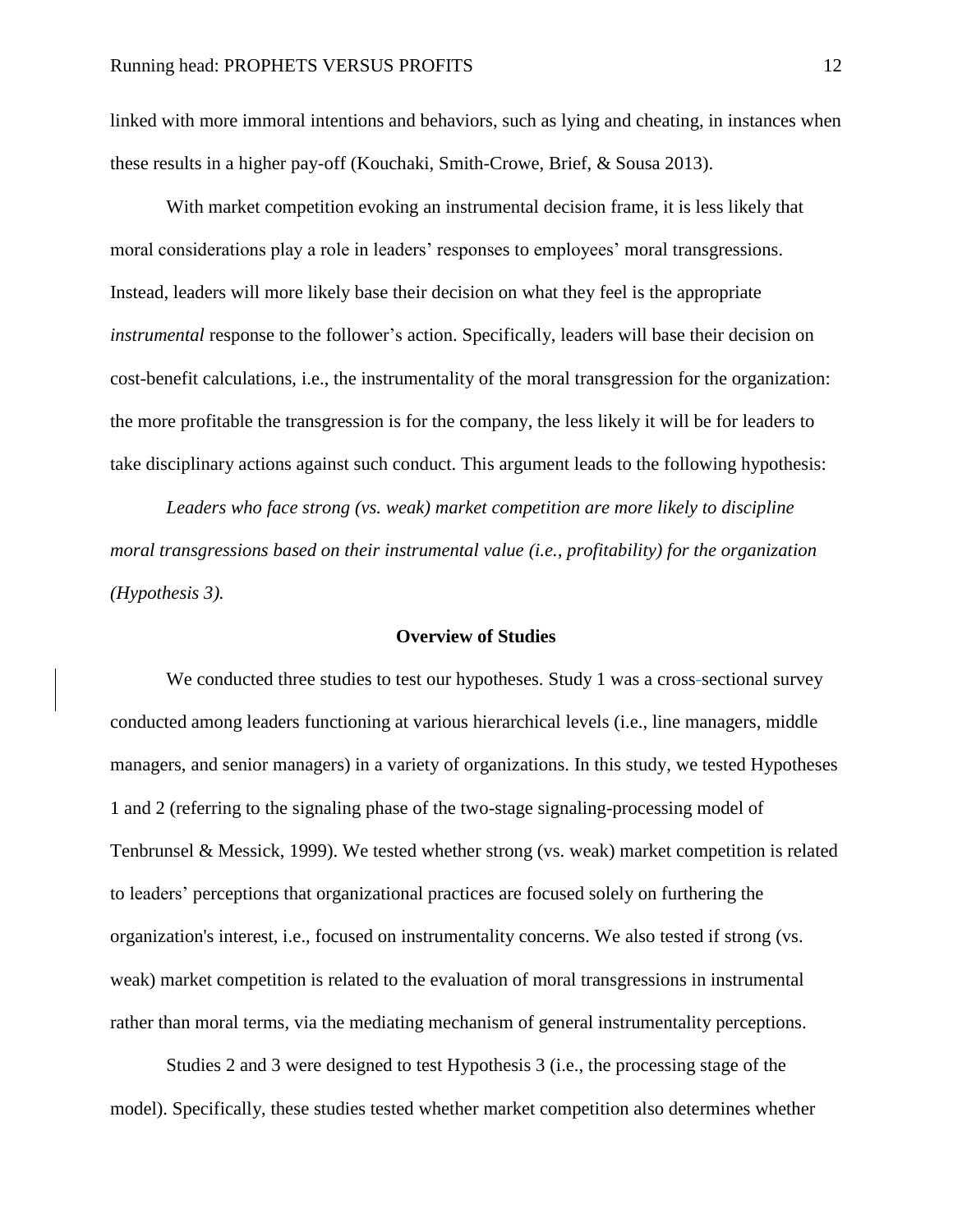leaders discipline specific moral transgressions based on instrumental considerations (i.e., the extent to which the transgression furthers the organization's interest). We varied whether an employee's moral transgression resulted in loss or gain for the company and tested whether high (vs. low) market competition makes leaders discipline this moral transgression more severely when it results in a loss, rather than a gain, for the company. Testing the logical consequence of the processing stage of the model required taking a moderator approach in Studies 2 and 3 (Spencer, Zanna, & Fong, 2005) instead of following a mediator approach as we did in Study 1. Studies 2 and 3 used experimental designs to assess whether market competition causally affects leaders' disciplinary responses to employees' moral transgressions. The participants were leaders working in various organizations (Study 2) and business students (Study 3).

#### **Study 1**

# **Method**

We invited 893 Dutch members of a research panel who worked for at least 12 hours per week and who had a supervisor (i.e., not self-employed). Of these, 673 completed the questionnaire (a response rate of 75%). Based on the selection criteria applied by the panel company when inviting panel members, the majority of the respondents were expected to have a supervisory role in their respective organizations. To increase our confidence that respondents had a supervisory role, we added a question that assessed whether they supervised other organization members. In total, 602 respondents indicated they had a supervisory role and they were then kept for further analyses. Analyses that included all 673 respondents revealed results that were essentially the same as those presented below.

Among the respondents, 63% were male, were, on average, 42.92 years of age (*SD* = 10.83); had worked, on average, for 11.80 years with their current organization  $(SD = 10.23)$ ; and were in their current position for 6.18 years  $(SD = 6.62)$ . As for their educational background,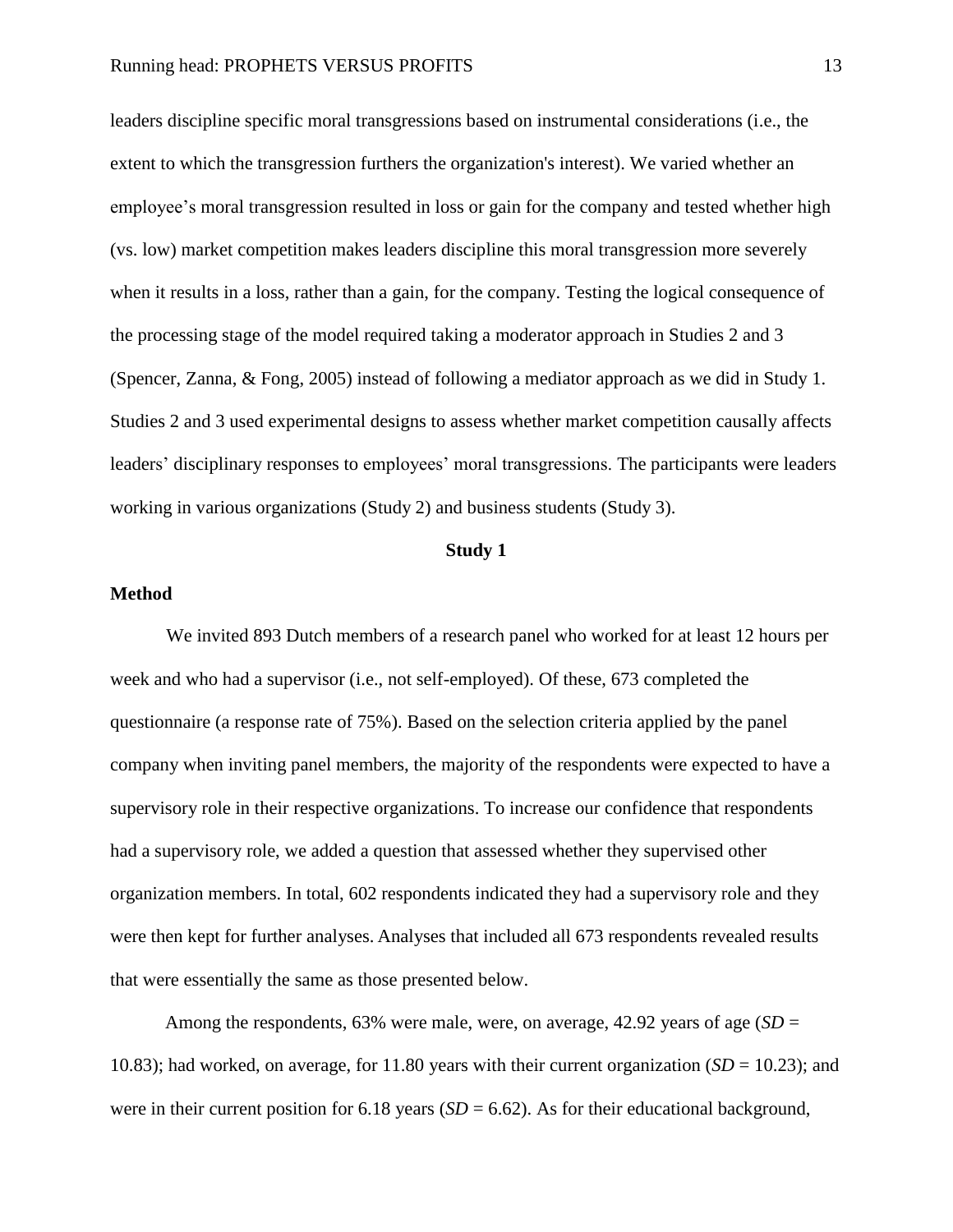14% had only secondary education (high school), 19% vocational education, 38% had a bachelor's degree, and 29% a master's degree. As for their power position in the organization, 64% of the respondents supervised between 1 and 10 employees, 17% supervised 11 to 20 employees, 8% supervised 21 to 30 employees, 3% supervised 31 to 40 employees, 3% supervised 41 to 50 employees, and 5% supervised more than 50 employees.

**Measures.** Unless noted otherwise, all items were answered on 5-point Likert scales  $(1 =$ *completely disagree* to 5 = *completely agree*). We measured perceived *market competition* with four items based on the work of Schwepker and Ingram (1994) and Pecotich, Hattie, and Low (1999): "In our industry there are many other firms offering the same products or services", "Firms in our industry compete intensely to hold or increase their market share", "In our industry there is not much competition (reverse coded)", and "Appropriate terms used to describe competition in our industry are 'warlike', 'bitter', or 'cut-throat'."

We measured the perceived instrumentality of organizational practices *(instrumentality)*  using five items from Victor and Cullen's (1988) instrumentality scale. Example items are "There is no room for one's own personal morals or ethics in this company" and "People are expected to do anything to further the company's interests, regardless of the consequences."<sup>1, 2</sup>

We assessed *standards for evaluating moral transgressions* with two dichotomous items based on Tenbrunsel and Messick's (1999) measure of ethical vs. business-driven decision frames. Respondents were asked, "On what grounds is employee wrongdoing evaluated in your organization?" For the first item, respondents indicated whether this was done (1) on moral or (2) on economic grounds. For the second item, respondents indicated whether this was done based on (1) the consequences for the company or on (2) the ethical aspects of the act.

[Insert Table 1 about here]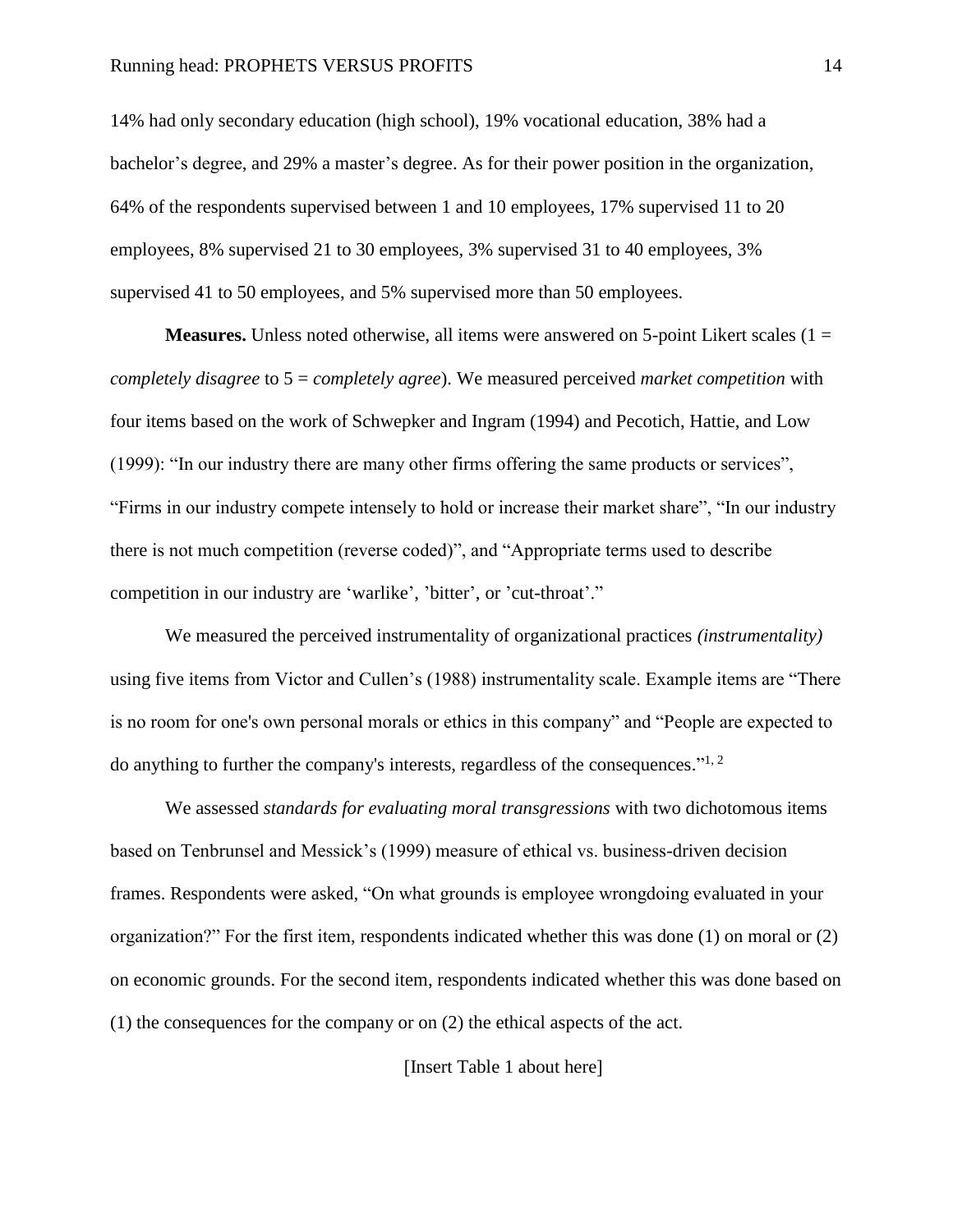# **Results**

Correlations, Cronbach's alpha coefficients, means, and standard deviations for all measures are displayed in Table 1.

**Measurement model.** Before testing our hypotheses, we conducted Confirmatory Factor Analyses (CFAs). Specifically, we tested our measurement model at the item level to determine whether items adequately indicate their intended underlying constructs (Anderson & Gerbing, 1988; Bandalos & Finney, 2001). The initial measurement model had three latent factors (i.e., market competition, instrumentality, and standards for evaluating moral transgressions) and 11 indicators. We estimated a model with three latent variables as well as a one-factor model in which all items loaded onto one factor. We also fitted a four-factor model that included the three latent variables together with a common-method factor, which was uncorrelated to the theoretically derived factors (cf. Podsakoff, MacKenzie, Lee, & Podsakoff, 2003). To judge the goodness of fit of the measurement model, we relied on the  $\chi^2/df$  index (Mulaik et al., 1989), the root-mean-square error of approximation (*RMSEA*, Steiger, 1990), and on the comparative fit index (*CFI*, Bentler, 1990).

The three-factor model (market competition, instrumentality, and standards for evaluating moral transgressions) fitted the data quite well  $(\chi^2(41)/df = 3.70$ , *RMSEA* = .07 (90% CI = .06– .08), *CFI* = .93), and all items loaded significantly upon their respective factors ( $p < .01$ ). The fit of the one-factor model was clearly insufficient  $(\chi^2(44)/df = 12.74$ , *RMSEA* = .14 (90% CI = .13– .15), *CFI* = .65). The four-factor model (adding a common-method factor to the three-factor model) had a slightly better fit to the data than the three-factor model  $(\chi^2(32)/df = 2.92, RMSEA =$ .06 (90% CI = .05 – .07), *CFI* = .95). However, none of the items loaded significantly upon the method factor. Thus, overall, there is little reason to believe that common-method variance could explain correlations between scales.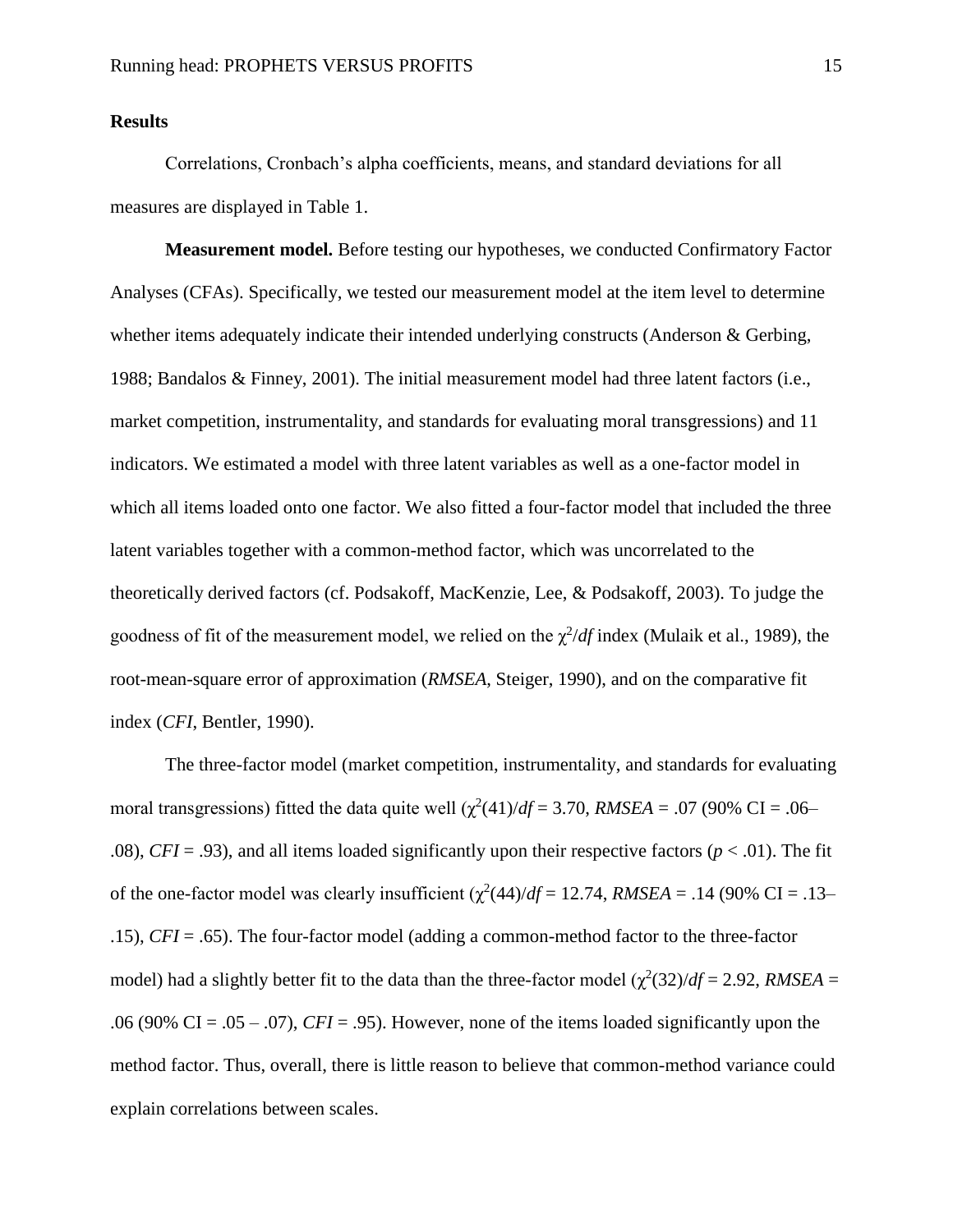**Hypotheses testing.** We tested the relationship between market competition and instrumentality with ordinary least squares (OLS) regression. We also tested the relationship between market competition and standards for evaluating moral transgressions with binary logistic regression. Finally, we tested whether the relationship between market competition and standards for evaluating moral transgressions was mediated by instrumentality with indirect effects analyses, using the PROCESS macro (Hayes, 2012).

**Instrumentality.** Consistent with Hypothesis 1, OLS regression revealed that stronger market competition was associated with higher perceived instrumentality of organizational practices  $(\beta = .27, t(601) = 6.85, p < .001.)$ 

**Standards for evaluating moral transgressions.** A logistic regression analysis on the question whether economic (coded 0) or moral grounds (coded 1) are considered more important as standards for evaluating wrongdoing revealed an effect of market competition ( $b = -0.97$ ,  $SE =$ .11, *Wald's*  $\chi^2(1, N = 602) = 76.62$ ,  $p < .001$ .) As predicted, in more competitive markets, leaders considered economic grounds in the evaluation of wrongdoings as more important than moral grounds, whereas in less competitive markets, moral grounds are seen as more important than economic standards.

To test whether the relationship between market competition and the standards for evaluating moral transgressions is mediated by instrumentality, we added instrumentality as a predictor in the logistic regression. The analysis revealed a significant effect of instrumentality (*b*  $= -1.26$ , *SE* = .18, Wald's  $\chi^2$  (1, *N* = 602) = 54.72, *p* < .001) and a reduced effect of market competition (*b* = -.86, *SE* = .12, Wald's  $\chi^2$  (1, *N* = 602) = 48.86, *p* < .001.) We then performed a bootstrap procedure, advocated by Edwards and Lambert (2007) and Preacher, Rucker, and Hayes (2007), to assess the significance of the indirect relationship. We used the PROCESS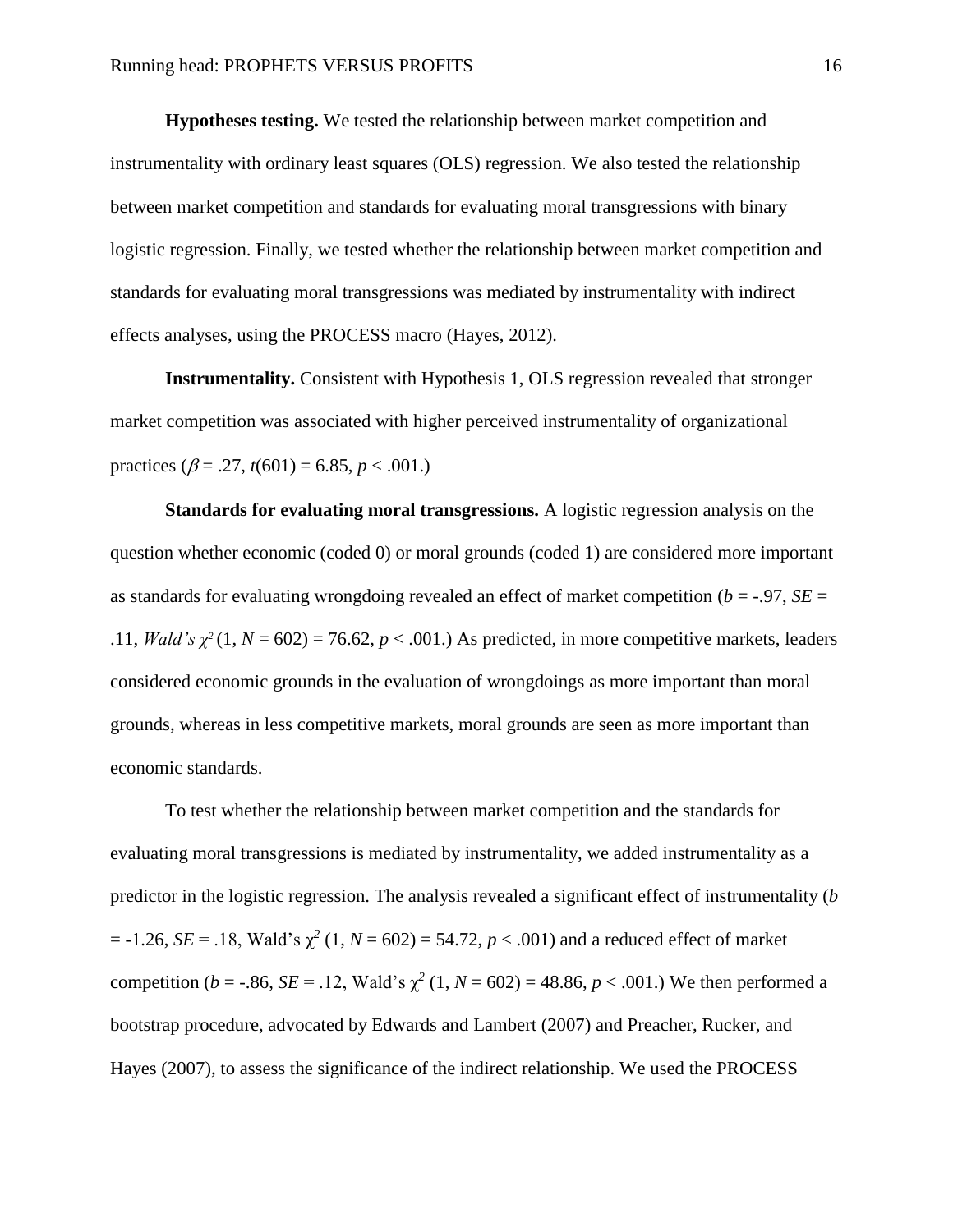macro (Model 4) (Hayes, 2012) with 5000 bootstrap resamples. We assigned market competition as the independent variable, instrumentality as mediating variable, and standards for evaluating moral transgressions as the dependent variable. The results showed that the indirect effect of market competition via instrumentality was -.22, and the confidence interval for this indirect effect did not include zero (95% CI -.31, -.14.)

We performed a binary logistic regression on the extent to which the consequences of wrongdoing vs. ethical considerations were considered more prevalent in the organizations' evaluation of wrongdoing. This regression revealed the predicted effect of competition  $(b = -0.41)$ , *SE* = .09, *Wald's*  $\gamma$ 2 (1, *N* = 602) = 8.12, *p* = .01.) Thus, in competitive markets, leaders view the consequences of wrongdoings as more important than ethical considerations. In less competitive markets, leaders view ethical considerations as more important than the consequences of wrongdoings.

To test our mediation hypothesis that market competition affected evaluations of moral transgressions through instrumentality, we first repeated the logistic regression analysis with instrumentality as an additional predictor. The analysis revealed that the effect of instrumentality was significant ( $b = -0.98$ ,  $SE = 0.16$ , Wald's  $\chi^2(1, N = 602) = 35.91$ ,  $p < 0.001$ .) The effect of market competition was reduced in this analysis ( $b = -0.28$ ,  $SE = 0.10$ , Wald's  $\chi^2(1, N = 602) =$ 7.85,  $p = .01$ .) We then conducted the same bootstrapping procedure described above with 5000 bootstrap samples. We assigned market competition as the independent variable, instrumentality as the mediating variable, and evaluation standards (consequences vs. ethics) as the dependent variable. This analysis showed that the indirect effect was -.17, and the confidence interval for instrumentality did not include zero (95% CI -.17, -.10). This indicates an indirect effect of market competition on evaluation standards through instrumentality.<sup>3</sup>

# **Summary of findings**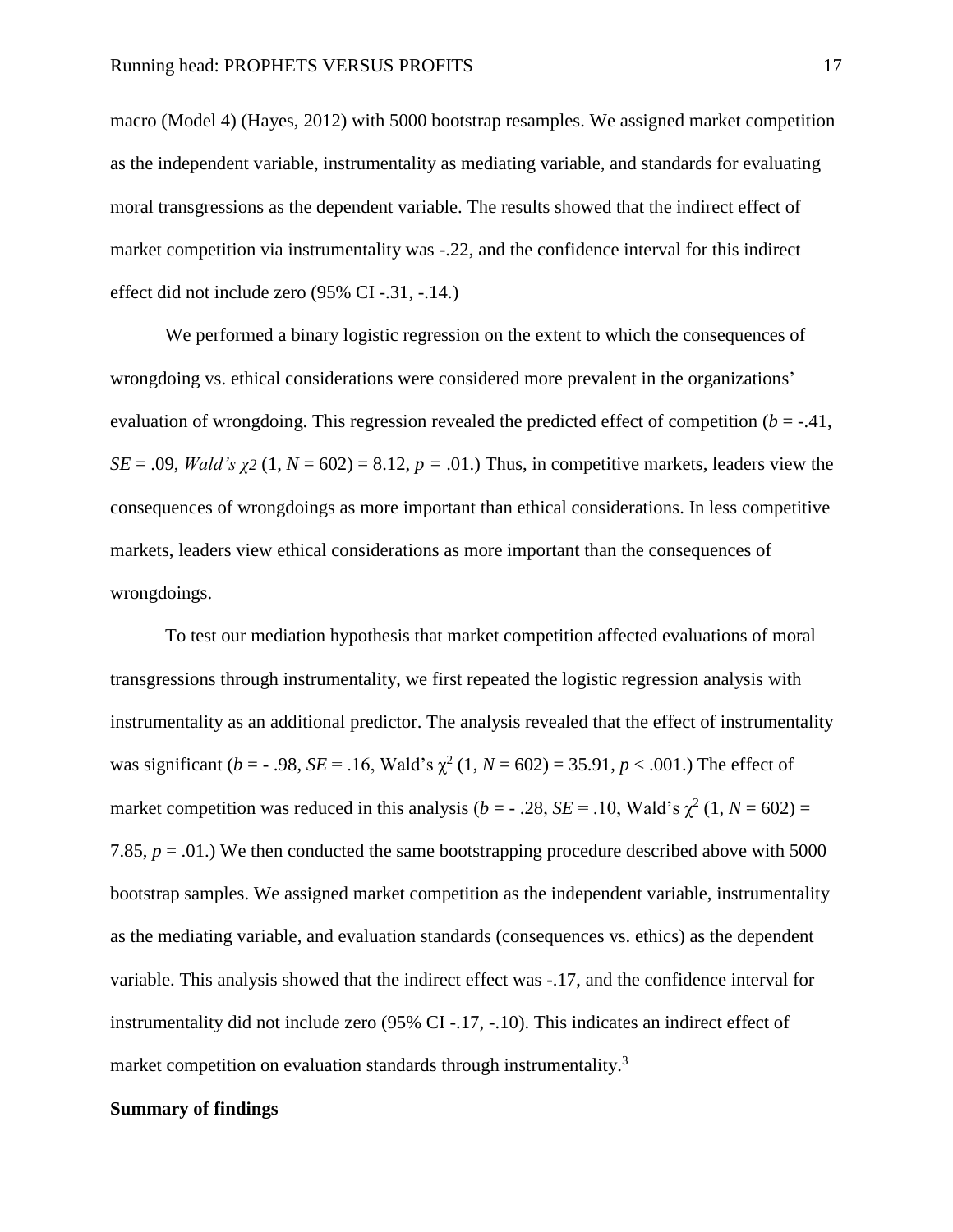The results of Study 1 support Hypotheses 1 and 2 by showing that strong (vs. weak) market competition is related to leader's perceptions of organizational practices as being instrumental (i.e., focused on furthering the organization's interests). As a consequence, leaders also perceive the evaluation of transgressions as more instrumentally and less morally driven. These results therefore show that the signaling stage of the two-stage signaling-processing model (Tenbrunsel & Messick, 1999) extends to the evaluation of moral transgressions in either instrumental or moral terms.

#### **Study 2**

Study 1 tested the signaling stage of the two-stage signaling-processing model (Tenbrunsel & Messick, 1999) applied to the evaluation of moral transgressions (i.e., in instrumental or moral terms). The aim of Study 2 was to test the processing function of this model as applied to leaders' actual disciplinary responses to moral transgressions. In Study 2, we tested whether strong (vs. weak) market competition makes leaders discipline moral transgressions more contingently upon whether these transgressions result in gains or losses for the company. Observing this dependency would be a direct evidence for the operation of an instrumentality frame of reference, as a result of market competition, in the decision of organizational leaders to discipline transgressors of moral norms.

In Study 2, we provided leaders from various organizations with a description of a specific moral transgression and asked them to what extent they would discipline the transgressing employee. To be able to make causal inferences, we orthogonally manipulated market competition (strong vs. weak) and instrumentality of the moral transgression (whether it resulted in loss vs. gain for the company).

The experimental design also allowed experimental control over possible confounding factors, such as individual differences in a priori levels of decision-making frames. As noted, the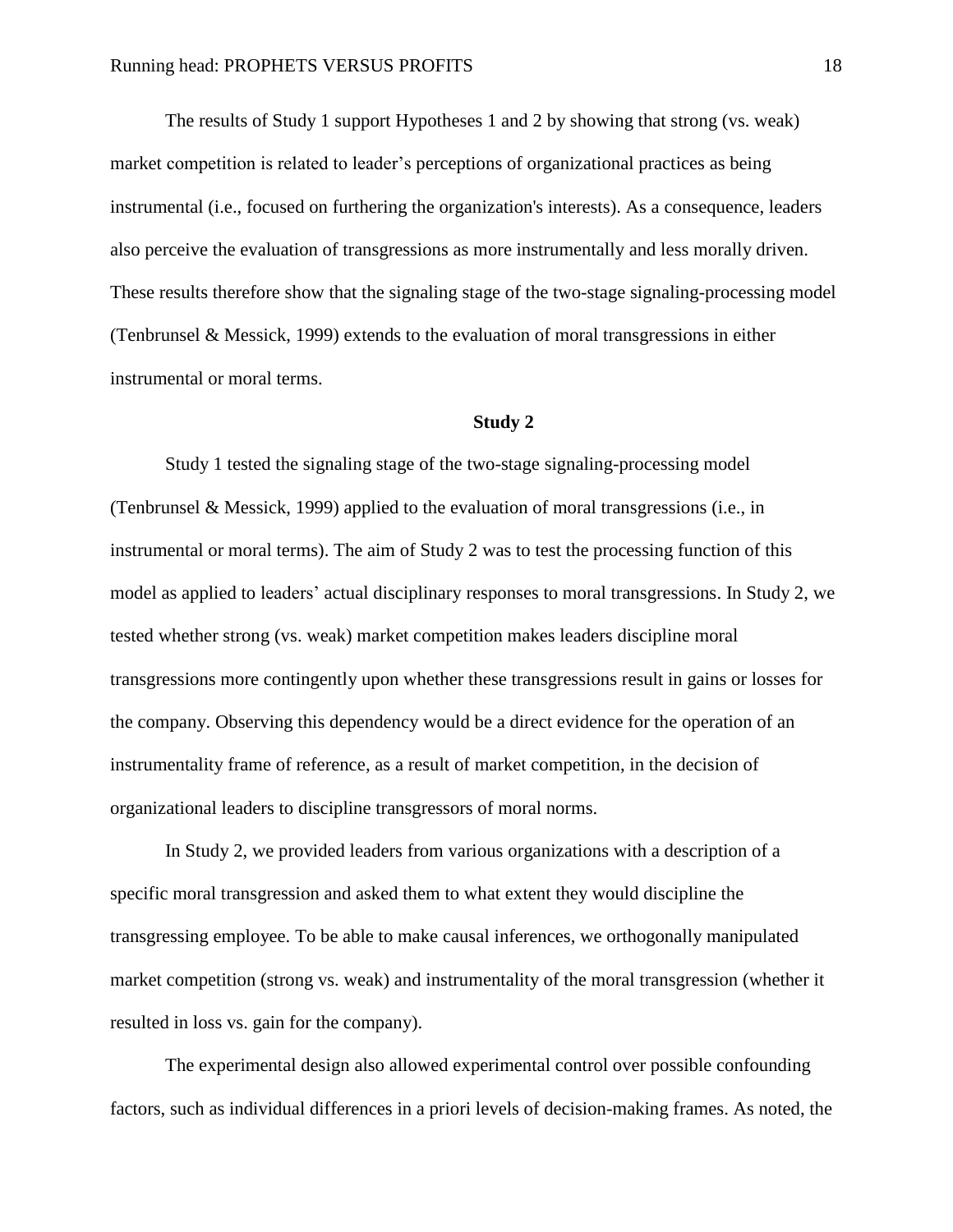two-stage signaling-processing model focuses on the effects of contextual, rather than individual difference (e.g., personality based) factors on adopted frames and subsequent behavioral responses. However, it is important to show that the effects of market competition as a contextual factor exist when controlling for the role of individual difference factors. Random assignment to conditions ensures that the independent variables (i.e., market competition and instrumentality of the transgression) cannot be correlated with such confounding variables. Experimental control is therefore a much-preferred way of controlling for possible confounding factors than statistical control. The latter leads to results that are often ambiguous and difficult to interpret (Carlson & Wu, 2012).

## **Method**

**Participants and design.** One hundred twenty supervisors (67% male; mean age 38.80 years,  $SD = 12.06$ ) from a variety of organizations in the Netherlands participated in this study on a voluntary basis. Respondents worked on average 37.94 hours a week (*SD* = 9.82) and supervised on average 16 employees ( $SD = 24.63$ ). As for their educational background, 11% had only secondary education (high school), 26% had vocational education, 43% a bachelor's degree, and 20% had a master's degree. Seventy-three percent of the respondents were working in forprofit organizations and 27% in not-for-profit organizations. Although we specifically targeted supervisors as a sample, four participants indicated they did not supervise any employee. We removed them from further analyses. However, analyses that included these four participants showed essentially the same results as those presented below. The participants were randomly assigned to one of the four conditions in a 2 (market competition: high vs. low) x 2 (transgression instrumentality: profit vs. loss) between-subjects design.

**Procedure.** We contacted a number of organizations to obtain approval for data collection among supervisors. Our research assistants visited the organizations that gave their approval and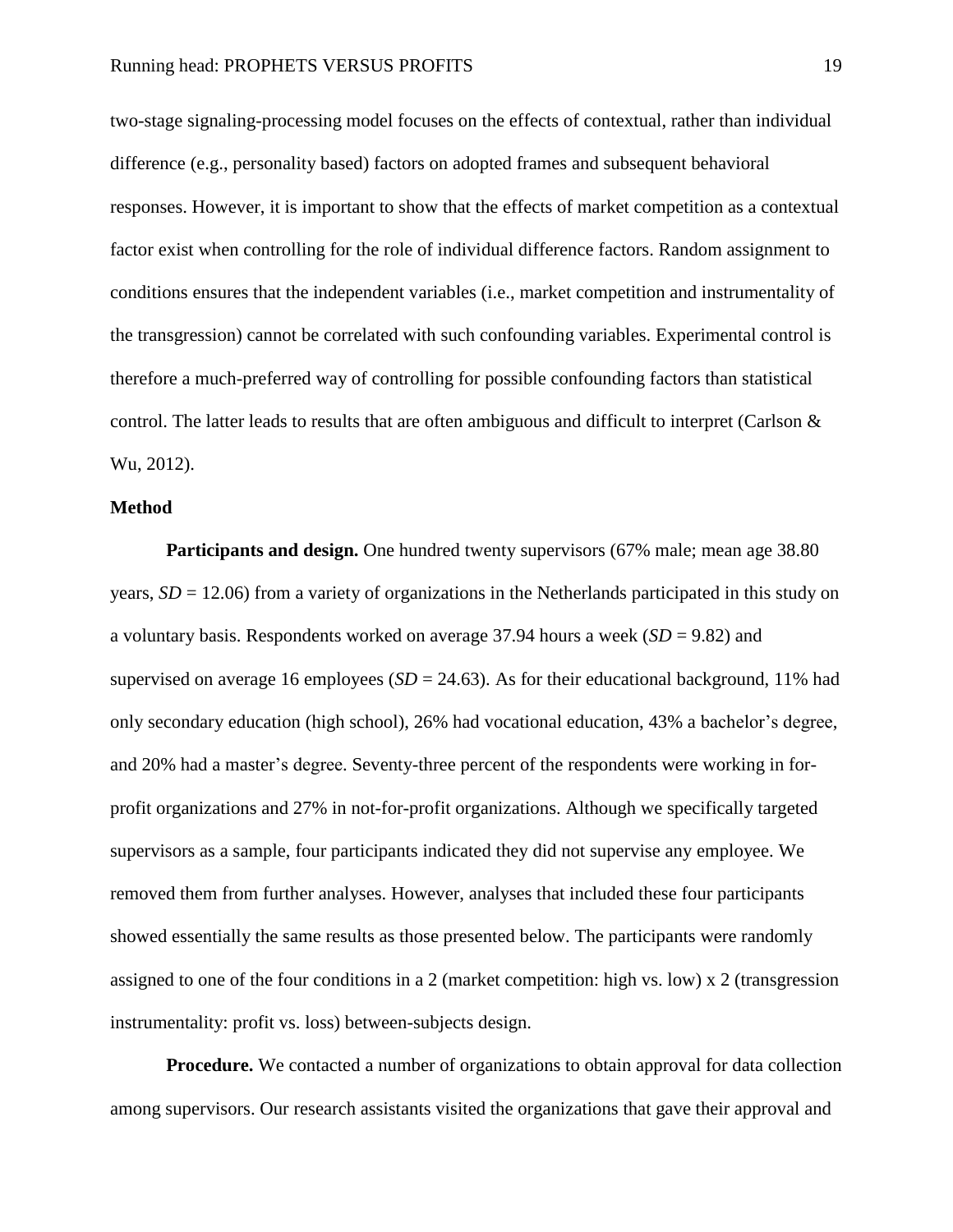personally approached the supervisors. The participating supervisors randomly received one of the four scenarios that resulted from orthogonally manipulating market competition and transgression instrumentality. To ensure that the instructions in the scenarios were clear, and to prevent potential distractions (e.g., coworkers interrupting), the research assistants remained present when the participants read the scenario and responded to the measures.

In each scenario, the participants were asked to imagine that they were a sales department supervisor in an insurance company. After providing some basic information about the company and the department, we introduced the participants to the market competition manipulation. In the *strong competition* condition, the market for the particular insurances that the team is selling was described as "highly competitive", that "competition between companies was very strong", and that "new competitors entered the market regularly". In contrast, in the *weak competition* condition, the market was described as "very stable", that "competition between companies was not very strong", and that "new competitors seldom entered the market."

After this, the scenario described a transgression in which one employee (Employee X) sold double insurances to a number of clients. More specifically, the participants learned that the employee sold two of the same type of insurances to several companies, which meant that these companies were insured twice (and would pay twice) for the same risk. Depending on the instrumentality condition, supervisors learned that this transgression either resulted in a loss for the company because clients cancelled their insurances (*loss condition*), or in a profit as some clients had paid twice for being insured for the same risks (*profit condition*).

**Manipulation checks.** To check the effectiveness of the market competition manipulation, we asked participants to report on a 7-point Likert scale  $(1 = not \text{ at all}, 7 =$ *strongly*) the extent to which ''there is strong competition in the company's market". We checked the transgression instrumentality manipulation with two items: ''Because of Employee X, the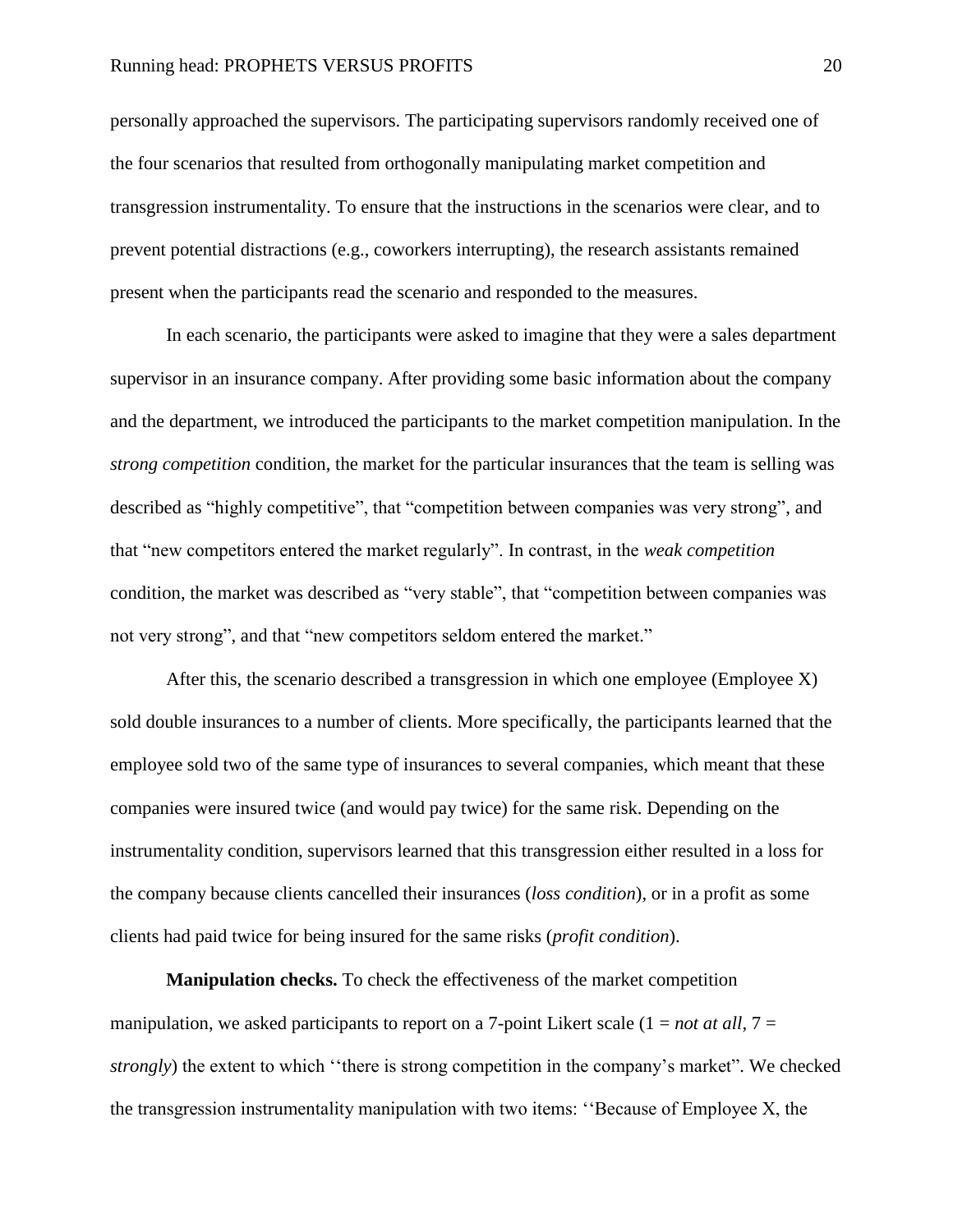company has made more profit'' and a reverse scored item, ''Employee X has contributed to a negative result for the company" (1 = *not at all*, 7 = *strongly*). These items were significantly correlated  $(r = -.82; p < .001)$  and therefore combined into one scale.

**Disciplining Behavior.** Relevant research has measured disciplinary responses to employee transgressions in various ways. A number of experimental studies measured discipline with small scales of two or three items, or with just one or two separate items (e.g., Ashkanasy, 1989; Fragale, Rosen, Xu, & Merideth, 2009; Hoogervorst, De Cremer, & van Dijke, 2010; Notz & Boschman, 2001). Prior research indicates that informal discussions and warnings, written warnings, temporary suspensions, and discharges are the most commonly used disciplines in organizations (Beyer & Trice, 1984). Building on this prior work, we measured leader discipline using three items adapted from Mitchell and Wood (1980) and Hunt and Vasquez-Parraga (1993). These items assessed the degree to which the participant would "reprimand this employee for his behavior" and "give a strong warning" (1 = *not at all*, 7 = *strongly*). Because we were interested in whether leaders may sometimes refrain from using discipline, we added "not undertake any action" (reverse scored) as an item. These items are part of most measurements of leader's disciplinary responses (e.g, Bellizi & Hasty, 2003; Beyer & Trice, 1984; Dobbins, 1985; Hunt & Vasquez-Parraga, 1993; Mitchell & Wood, 1980; Rosen & Jerdee, 1974). We combined these items into a leader-discipline scale ( $\alpha$  = .57).

## **Results**

**Manipulation Checks.** A Market Competition x Transgression Instrumentality ANOVA on the competition manipulation check revealed the expected significant main effect of market competition  $(F(1,115) = 534.06, p < .001, \eta^2 = .82)$ . Leaders in the strong market competition condition perceived the market as more competitive ( $M = 6.43$ ,  $SD = 1.25$ ) than the leaders in the low market competition condition did ( $M = 1.86$ ,  $SD = 0.91$ ). No other effects were significant.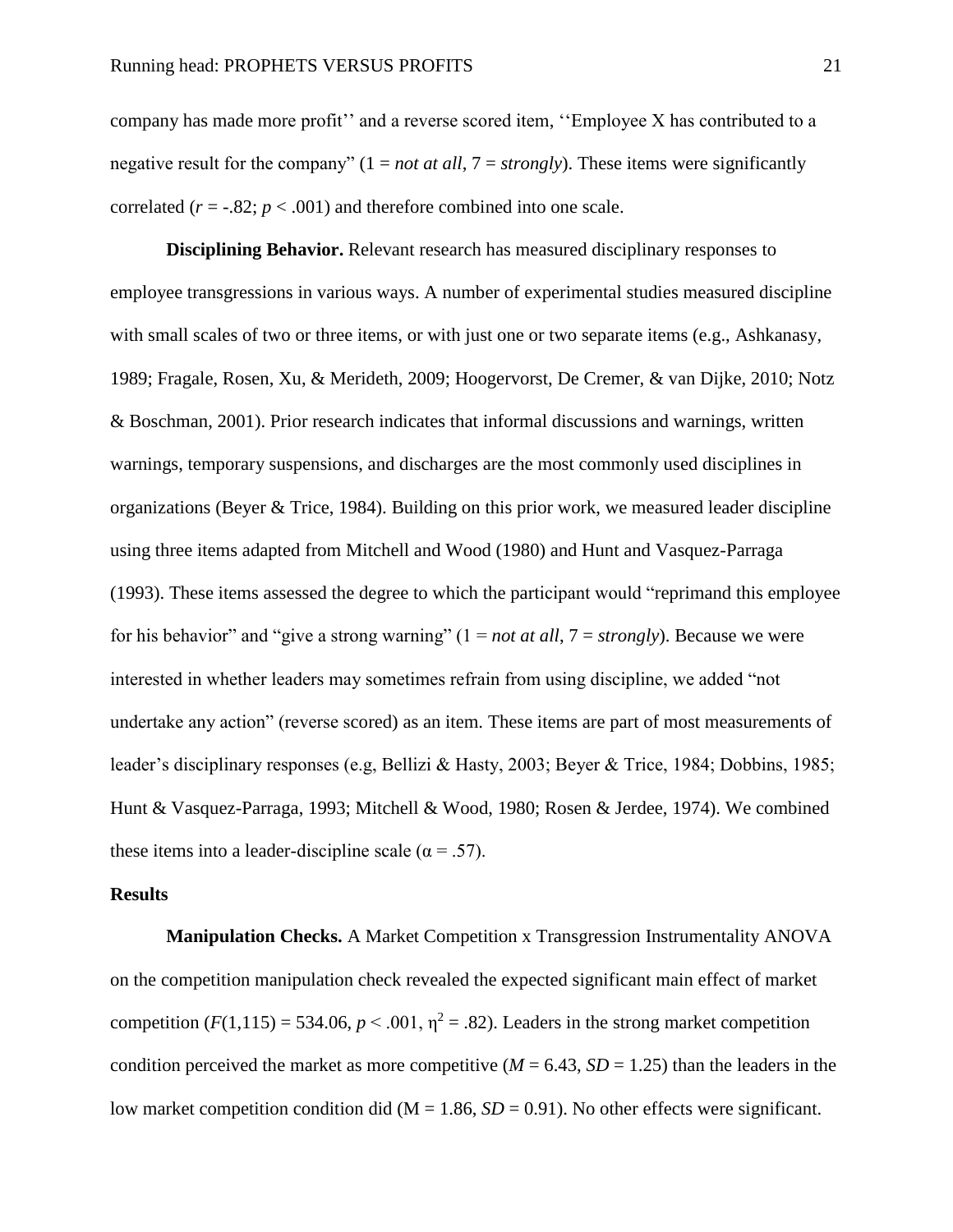A Market Competition x Transgression Instrumentality ANOVA on the instrumentality manipulation-check scale revealed a significant main effect of transgression instrumentality  $(F(1,115) = 388.40, p \le 0.001, n^2 = 0.77)$ . Leaders in the profit condition were more inclined to indicate the transgression as instrumental  $(M = 6.03, SD = 1.29)$  than the leaders in the loss condition ( $M = 1.58$ ,  $SD = 1.15$ ). No other effects were significant.

**Hypothesis testing.** A Market Competition x Transgression Instrumentality ANOVA on the leader-discipline scale revealed a significant main effect of transgression instrumentality  $(F(1,116) = 6.62, p < .05, n^2 = .05)$  (Figure 1). Employees were disciplined less when the transgression resulted in profit ( $M = 5.21$ ,  $SD = 1.15$ ) compared to when it resulted in loss ( $M =$ 5.77,  $SD = 1.27$ ). The main effect of transgression instrumentality was qualified by the predicted interaction between market competition and transgression instrumentality  $(F(1,116) = 7.16, p <$ .01,  $\eta^2$  = .06). Pairwise comparisons with Bonferroni adjustment revealed that when market competition was strong, employees were punished less when their transgression resulted in profit  $(M = 4.87, SD = 1.34)$  than when it resulted in loss  $(M = 6.00, SD = 1.09; F(1,116) = 13.77, p <$ .001,  $\eta^2 = .11$ ). In less competitive markets, leader discipline did not depend on transgression instrumentality ( $M_{gain} = 5.56$ ,  $SD = 0.80$ ;  $M_{loss} = 5.53$ ,  $SD = 1.40$ ;  $F(1,116) < 1$ , ns).

### Insert Figure 1 about here

**Supplemental analyses.** Because the discipline scale had a low  $\alpha$  (.57), we tested if the effect of instrumentality, contingent upon market competition, was found on each of the three items. Initial analyses revealed that the score distributions on two of the three discipline items were strongly skewed, with a substantial number of participants strongly agreeing with the disciplinary action and an equally substantial number strongly disagreeing with taking the action. (Score distributions on the overall scale were much less skewed.) Square root and logarithmic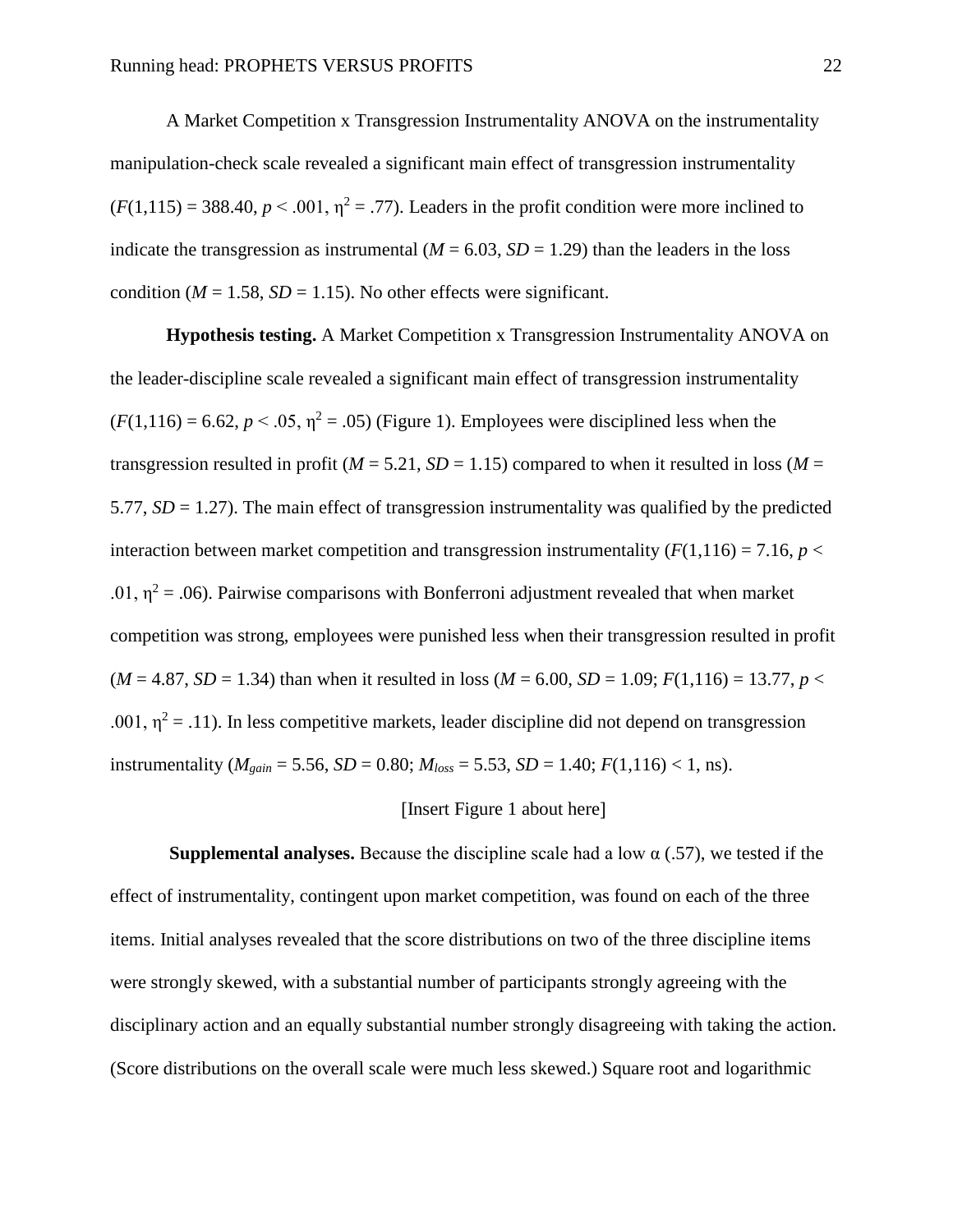transformations (Tabachnick & Fidell, 2001) were insufficient to reduce skewness. We therefore used regression with robust standard errors (Chen, Ender, Mitchell, & Wells, 2003). These analyses revealed the expected Market Competition x Instrumentality interaction effect on "reprimand this employee for his behavior" ( $b = 1.24$ , robust *SE* = .47,  $t(116) = 2.66$ ,  $p < .01$ ) and on "not undertake any action" (reversed) ( $b = .98$ , robust  $SE = .59$ ,  $t(116) = 1.66$ ,  $p = .05$ ). The Market Competition x Instrumentality interaction on "give a strong warning" was marginally significant ( $b = 1.05$ , robust *SE* = .74,  $t(116) = 1.42$ ,  $p = .08$ ). Therefore, although the three items measure different aspects of discipline that do not combine into a very reliable scale, the effect of instrumentality was contingent upon market competition for all three items.

# **Summary of findings and discussion**

The results of Study 2 support Hypothesis 3: when market competition is strong, the instrumentality of a moral transgression (i.e., whether the transgression results in profit or loss for the company) predicts leaders' disciplinary behavior. Specifically, in competitive markets, employees are disciplined less severely when the transgression results in profit, rather than loss, for the company. In less competitive markets, leaders do not take the instrumentality of the transgression into account when deciding to discipline subordinates. These results provide evidence for the processing stage of the two-stage signaling-processing model (Tenbrunsel & Messick, 1999) applied to disciplinary responses towards moral transgressions. Indeed, finding that leaders' discipline of moral transgressions is contingent upon whether a transgression results in gains or losses is direct evidence for the operation of an instrumentality frame of reference among organizational leaders (as a result of market competition) in their decisions to discipline moral transgressors.

We decided to replicate and extend these findings in Study 3 for three reasons. First, in Study 2, the transgression was described as an employee having sold double insurances to some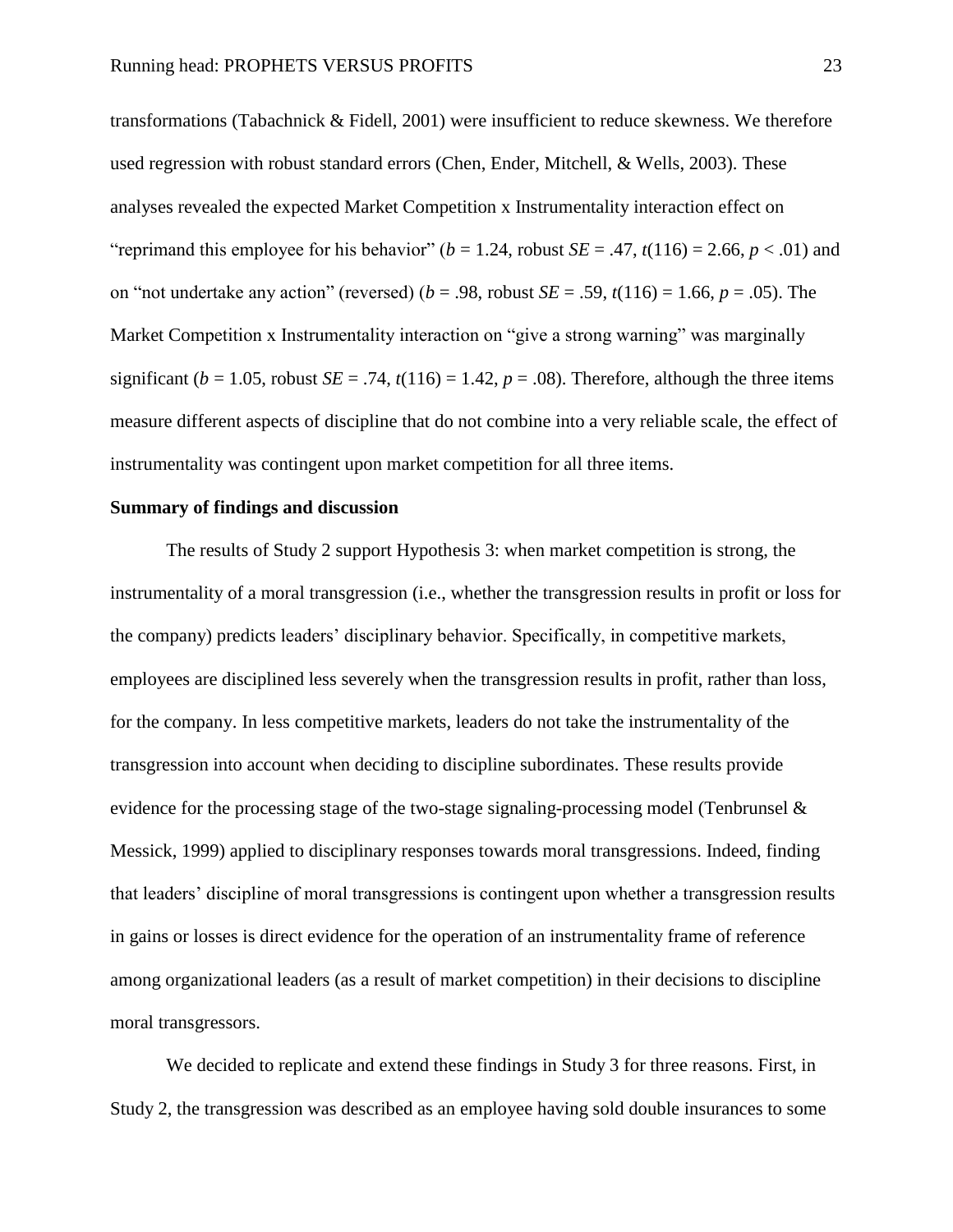clients. This makes it possible that participants interpreted the transgression as being unintentional and therefore amoral (e.g., Cushman, 2008). This interpretation does not undermine the conclusion that instrumental, profitability-related considerations are more important in competitive markets. However, it does not follow from this that moral considerations are less important in such environments. Therefore, in Study 3, we replicated Study 2, but this time we explicitly communicated to the participants that the transgression was done intentionally.

Second, across Studies 2 and 3, we wanted to adequately capture the types of disciplinary behaviors that are often used by leaders (Beyer & Trice, 1984). Therefore, in Study 3 we included two disciplinary responses that were different from those in Study 2: "give the employee a negative evaluation report" and "suspend the employee". As noted, analyses of the responses on the discipline items showed that these responses were strongly skewed, with up to 50% of the participants choosing a scale extreme that represented certainly taking the disciplinary action, or certainly not taking the action. To avoid such skewed responses, in Study 3 we had participants choose between the decision to either use discipline or not. This approach is in line with disciplinary responses in practice, which are often dichotomous in nature (e.g., suspend an employee or not).

Third, in Study 2 the participants in our research were organizational supervisors. This is clearly a strength of Study 2. However, relying on this type of participants required a procedure that sacrificed some experimental control (i.e., research assistants approached the participants, and the latter responded to the vignettes at their own place of work). This procedure could have potentially introduced bias in our results, so we conducted Study 3 in a controlled laboratory setting.

**Study 3**

# **Method**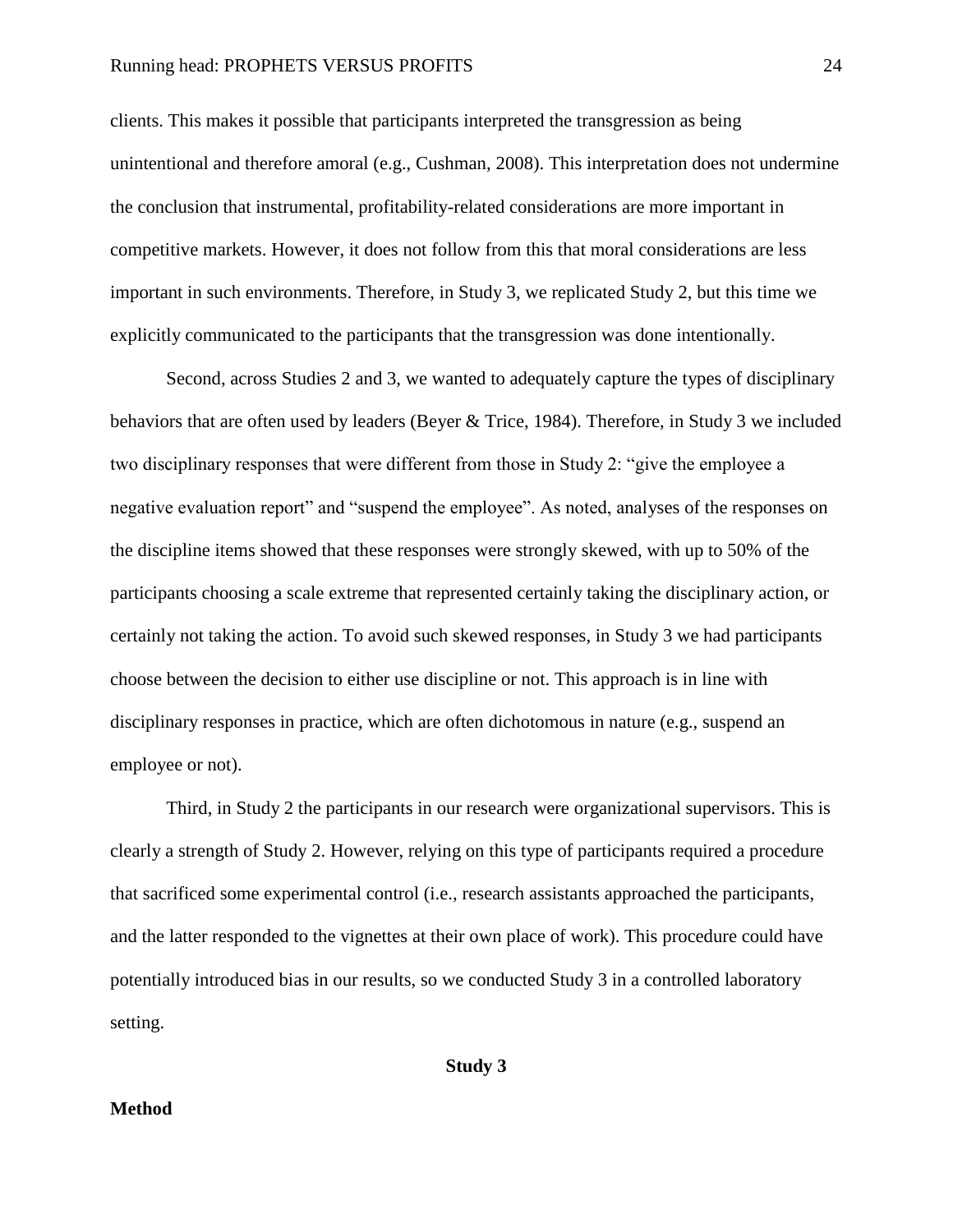**Participants and design.** One hundred business undergraduates (55% male; mean age = 20.42 years,  $SD = 1.85$ ) participated in return for course credits and were randomly assigned to a 2 (market competition: high vs. low) x 2 (transgression instrumentality: profit vs. loss) betweensubjects design. Seventy percent of the participants had a job for which they worked an average of 12.87 hours per week  $(SD = 7.67)$ . Including only the participants with a job revealed essentially the same results as those presented below.

**Procedure.** Upon their arrival at the laboratory, we welcomed the participants and placed them in separate, soundproof cubicles, each equipped with a table, a chair, and a personal computer. Participants were not able to see or hear each other during the entire study. The scenario for this study was the same as in Study 2, except we added in the description of the transgression the following sentences: "After having talked to colleagues of employee X, it has become clear that employee X did this intentionally. In other words, employee X was aware that he/she was selling double insurances."

**Manipulation checks.** To test the effectiveness of the market competition and transgression instrumentality manipulations, we used the same manipulation checks as we did in Study 2. As in Study 2, the two manipulation checks for the instrumentality manipulation were strongly intercorrelated  $(r = -.74; p < .001)$ . Therefore, these two items were combined (after reverse scoring the second item) to create an instrumentality scale.

**Disciplining behavior.** We measured leader discipline using two binary items. The two items differed in the severity of the action and assessed two of the more prevalent types of disciplinary action (Beyer & Trice, 1984). The items asked whether participants would "give the employee a negative evaluation report" and "suspend the employee" (yes vs. no).

#### **Results**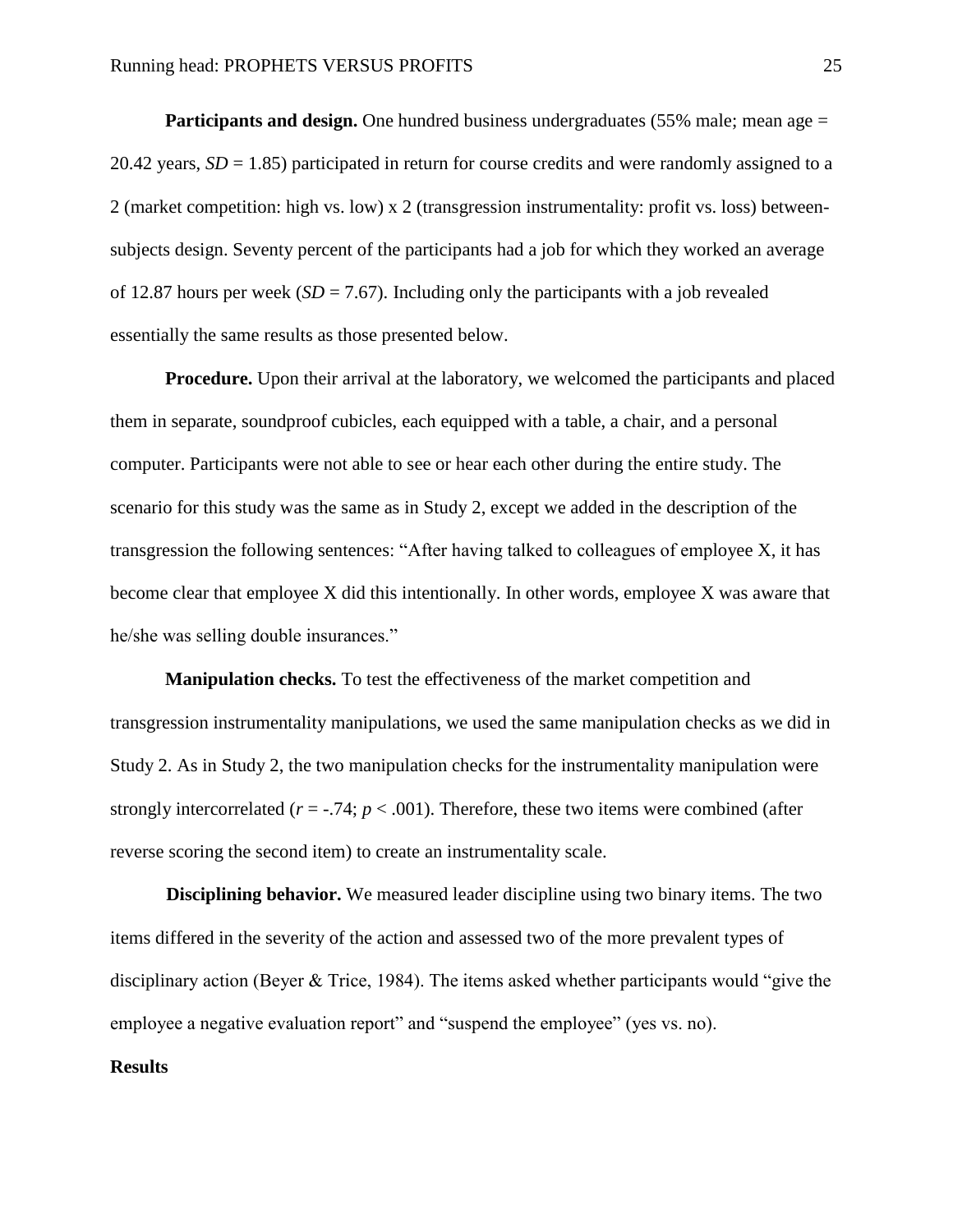**Manipulation checks.** A Market Competition (High vs. Low) x Transgression Instrumentality (Profit vs. Loss) ANOVA on the instrumentality manipulation-check scale revealed a significant main effect of instrumentality  $(F(1,96) = 319.10, p \le 0.001, n^2 = .77)$ . Leaders in the profit condition indicated that the transgression was instrumental ( $M = 5.81$ ,  $SD =$ 1.11) more than the leaders in the loss condition did ( $M = 1.98$ ,  $SD = 0.99$ ). No other effects were significant.

A Market Competition (High vs. Low) x Transgression Instrumentality (Profit vs. Loss) ANOVA on the market competition manipulation check revealed a significant main effect of instrumentality ( $F(1,96) = 339.79$ ,  $p < .001$ ,  $\eta^2 = .78$ ). Surprisingly, this analysis also revealed a significant interaction effect of market competition and transgression instrumentality  $(F(1,96) =$ 5.25,  $p < .05$ ,  $\eta^2 = .05$ ). Simple effects tests (with Bonferroni adjustment) showed that the market competition manipulation was successful for both the participants in the profit condition  $(M_{StrongCompetition} = 6.40, SD = .72, M_{WeakCompetition} = 2.04, SD = 1.15; F(1,96) = 226.41, p < .001, \eta^2$ = .70) and the participants in the loss condition (*MStrongCompetition* = 5.96, *SD* = 1.20, *MWeakCompetition*  $= 2.57$ , *SD* = 1.12; *F*(1,96) = 123.90, *p* < .001,  $\eta^2 = .56$ ). From a different vantage point, there was no effect of transgression instrumentality in either the strong competition condition ( $M_{profit}$  = 6.40,  $SD = .72$ ,  $M_{Loss} = 5.96$ ,  $SD = 1.20$ ;  $F(1,96) = 2.87$ , *ns*) or the weak competition condition  $(M_{Profit} = 2.04, SD = 1.15, M_{Loss} = 2.57, SD = 1.12; F(1,96) = 2.38, ns$ ). We therefore concluded that the competition manipulation was successfully induced.

**Hypothesis tests.** A binary logistic regression analysis with market competition, transgression instrumentality, and their interaction as predictor variables and the negative evaluation item as the dependent variable yielded a significant interaction effect (*B* = -2.33, *SE*  $= .74$ , Wald's  $\gamma$ 2 (1, *N* = 100) = 5.06, *p* < .05) (see Figure 2). Simple effects analyses showed that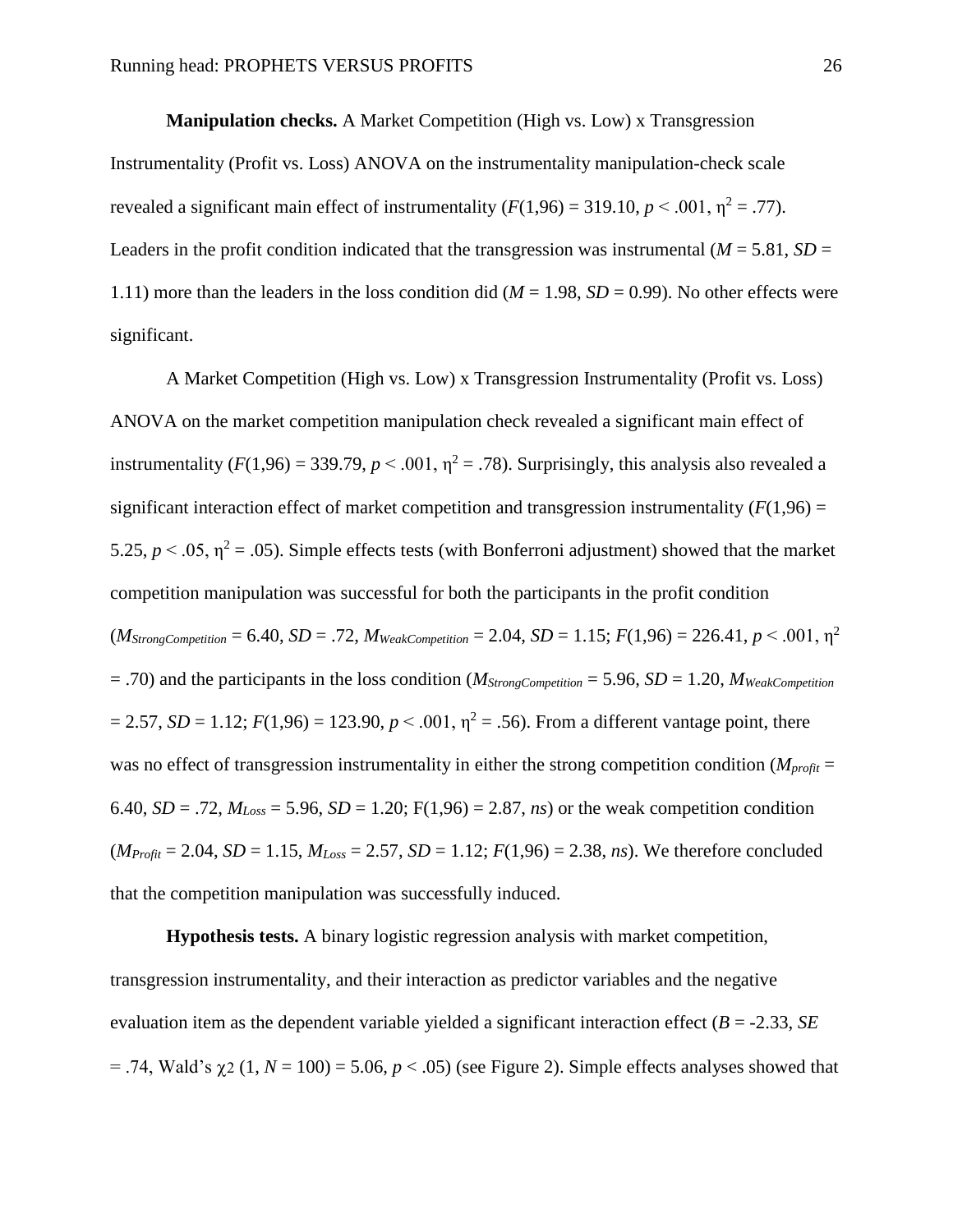in competitive markets, negative evaluations were less often given when wrongdoing resulted in profit (46.7%,  $N = 30$ ) than when it resulted in loss ((91.7%, n = 24),  $B = -2.53$ ,  $SE = .82$ , Wald's  $\chi^2$  (1, *N* = 100) = 9.43, *p* < .005). In less competitive markets, negative evaluations were given just as often when transgressions resulted in profit (65.2%,  $n = 23$ ) as when transgressions resulted in loss ((69.6%, n = 23),  $B = -.20$ ,  $SE = .63$ , Wald's  $\chi$ 2 (1,  $N = 100$ ) = 0.10, ns).

# Insert Figure 2 about here

A binary logistic regression analysis with market competition, transgression instrumentality, and their interaction as predictor variables and the suspension question as dependent variable yielded the predicted significant interaction effect  $(B = -1.78, SE = .89,$ Wald's  $\chi^2$  (1,  $N = 100$ ) = 3.99,  $p < .05$ ) (see Figure 3). Simple effects analyses showed that in competitive markets, less suspensions were given when wrongdoing resulted in profit (16.7%, *N*  $(54,2\%, N = 24)$ ,  $B = -1.78$ ,  $SE = .64$ , Wald's  $\chi^2(1, 16)$  $N = 100$ ) = 7.74,  $p = .005$ ). In less competitive markets, suspensions were given just as often when transgressions resulted in profit (34.8%,  $N = 23$ ) as when they resulted in a loss ((34.8%,  $N$ )  $=$  23),  $B = .00$ ,  $SE = .62$ , Wald's  $\chi^2$  (1,  $N = 100$ ) = 0.00, ns).

#### [Insert Figure 3 about here]

#### **General discussion**

Based on the two-stage signaling-processing model (Tenbrunsel & Messick, 1999) we argued that strong (vs. weak) market competition leads to the perception among leaders that organizational practices are based on instrumentality concerns, i.e., that such practices are focused solely on furthering the organization's interest. This should extend even to the evaluation of moral transgressions (i.e., the signaling stage; Hypothesis 1 and 2). Consequently, strong market competition should also make leaders' disciplinary responses to moral transgressions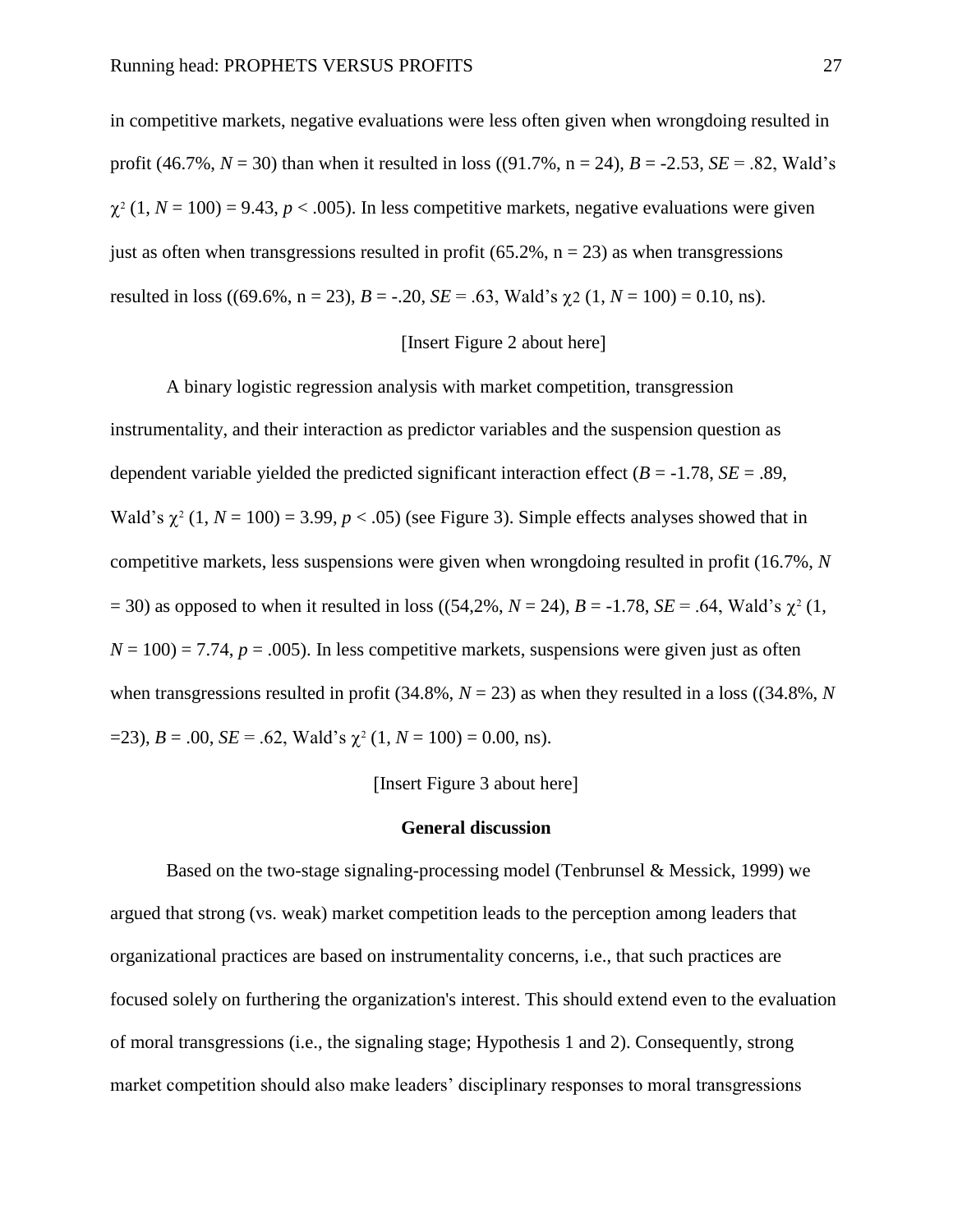more contingent on the latter's instrumentality for the organization. Thus, strong (vs. weak) market competition may make leaders' disciplinary responses to moral transgressions harsher when the transgression results in loss for the company (i.e., the processing stage; Hypothesis 3).

Across three studies we found support for these hypotheses. Study 1, an organizational survey among leaders at various hierarchical levels, supported the signaling stage of the model. Strong (vs. weak) market competition was found to be related to perceptions of organizational practices as being instrumental. This relation between market competition and instrumentality perceptions explained why strong (vs. weak) market competition was related to the perception that the organization's evaluation standards for transgressions are instrumental rather than moral (Hypothesis 1 and 2). Studies 2 and 3 were both experiments with organizational leaders and business undergraduates, respectively, as participants. These studies supported the processing stage of the model by showing that leaders in strongly (vs weakly) competitive markets are more inclined to discipline a moral transgression contingent upon the instrumentality of that transgression (i.e., contingent upon whether it results in either profit or loss for the company). When market competition is weak, leaders are not influenced by instrumentality concerns in their disciplinary responses to employees' moral transgressions. Therefore, by taking into account the broader context in which organizational leaders operate, our findings offer insights into *when* (i.e., instances of strong rather than weak market competition) and *why* (i.e., the adoption of an instrumental decision frame) leaders sometimes tolerate employees' moral transgressions. In the following sections, we discuss the implications and limitations of this research.

# **Theoretical implications**

Our research contributes to the ongoing debate on whether market competition facilitates moral or immoral behavior within organizations. Conventional free market thinking holds that competition has only desirable outcomes and should even deter immoral behavior (Baumol  $\&$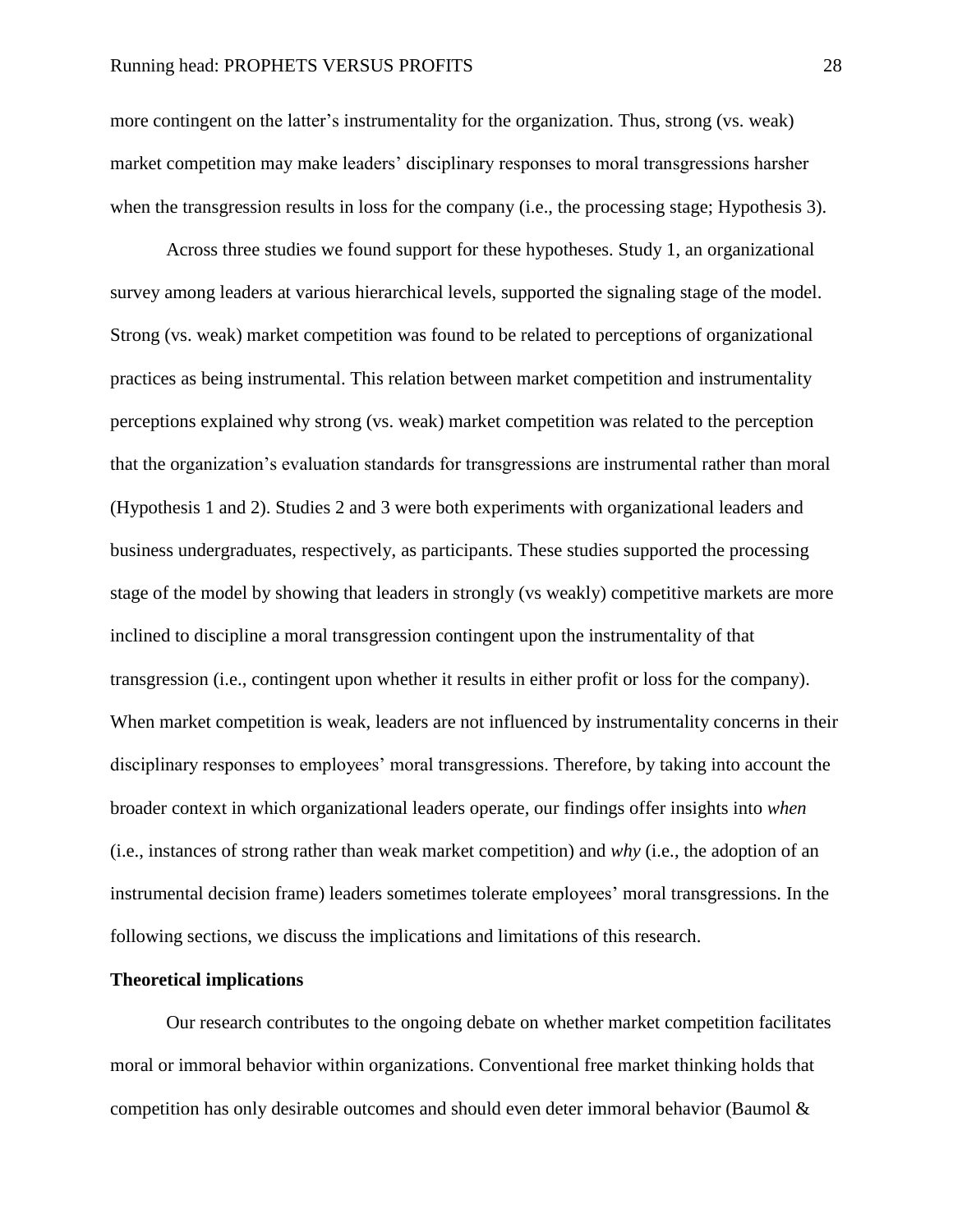Blackman, 1991; Hicks, 1935). Yet others have argued that competition can lead to questionable behavior to obtain competitive advantages (e.g., Greve, Palmer, & Pozner, 2010; Shleifer, 2004). However, empirical evidence for either claim is scarce and inconclusive. In fact, the effects of the broader external environment of organizations on the moral conduct of organizations and their members remain largely unexplored (Tenbrunsel & Smith-Crowe, 2008; Trevino, den Nieuwenboer, & Kish-Gephart, 2014; Trevino, Weaver, & Reynolds, 2006), and so are their effects on the leaders (Eisenbeiß & Giessner, 2012; Sethi & Sama, 1998). Our findings offer new fuel for this debate. We showed that given the positional closeness of leaders to the organizational goals, market competition is an aspect of organizational reality that particularly affects how leaders construe and make their decisions. Our findings support this idea and also suggest why previous studies that included only regular employees (who are positioned less close to the organization's goals) did not consistently find a relation between market competition and moral decision-making.

Our research aligns with the argument that to fully understand the complexities of leadership, scholars should take the broader context into account (e.g., see Hunt & Dodge, 2001; Marion & Uhl-Bien, 2002; Osborn et al., 2002). Although market competition has already been recognized as an important context for leaders' strategic behavior (e.g., Baum & Wally, 2003; Nadkarni & Barr, 2008), our findings suggest that market competition may be a particularly relevant contextual factor to consider in leadership research and theory because it puts pressure on two fundamental leadership responsibilities: organizational performance goals and moral obligations (Brown & Trevino, 2006; Kaiser et al., 2008). By threatening the organization's profitability and survival, market competition instigates leaders to focus on one of these responsibilities (i.e., facilitating organizational performance). However, this emphasis on safeguarding the organization's competitive edge may come at the cost of excluding another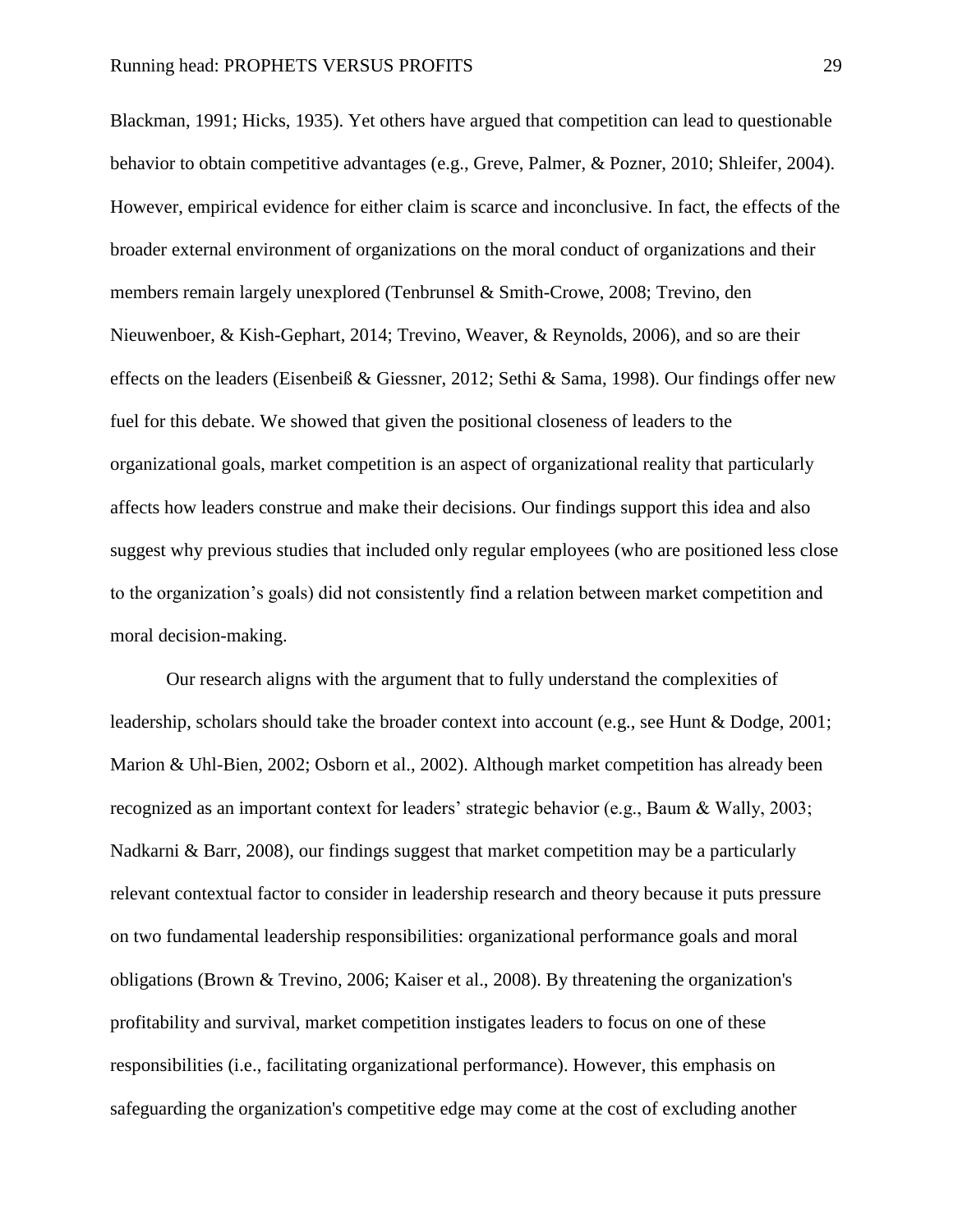fundamental responsibility, that is, leaders' moral obligations, which include taking action against moral transgressions (Brown, & Treviño, 2006). The leadership literature offers many insights in the main responsibilities and behaviors of effective leaders (e.g., Gerstner & Day, 1997; Piccolo & Colquitt, 2006; Podsakoff et al., 2006; Van Dierendonck, 2011) and ethical leaders (Brown & Trevino, 2006; Mayer et al., 2009). Our findings show that when one takes into account the complexities of the organization's external environment, factors such as market competition play a large role in how leaders are able to fulfill either one, both, or none of these responsibilities.

Our findings also contribute to the literature on leaders' disciplining behavior. Research on the determinants of discipline identifies employee performance as a strong predictor of harsher punishment (Podsakoff et al., 2006). What remains unclear, however, is *when* leaders will attend to and use these performance criteria in their deliberation. By pointing to the pivotal role of decision frames, our findings show that situational cues like market competition can activate moral or instrumental decision frames that may switch leader's disciplinary focus from the moral aspects of the situation to performance criteria, even for moral transgressions.

By focusing on leaders' reactions to *moral* transgressions, our findings also contribute to the emerging literature on ethical leadership. Actively managing moral conduct in the form of rewards and punishments is a crucial aspect of this leadership style, which also includes being an ethical role model and treating employees in a fair manner (Brown & Trevino, 2006; Den Hartog & De Hoogh, 2009). Although scholars have shown that the way in which people construe decisions (i.e., a decision frame) can be a context dependent determinant of whether moral reasoning and acting will take place (Tenbrunsel & Smith-Crowe, 2008), research in this area has examined only very specific contextual signals (e.g., linguistic cues or the presence of a sanctioning system) in very specific settings, like social dilemmas (Kay & Ross, 2003;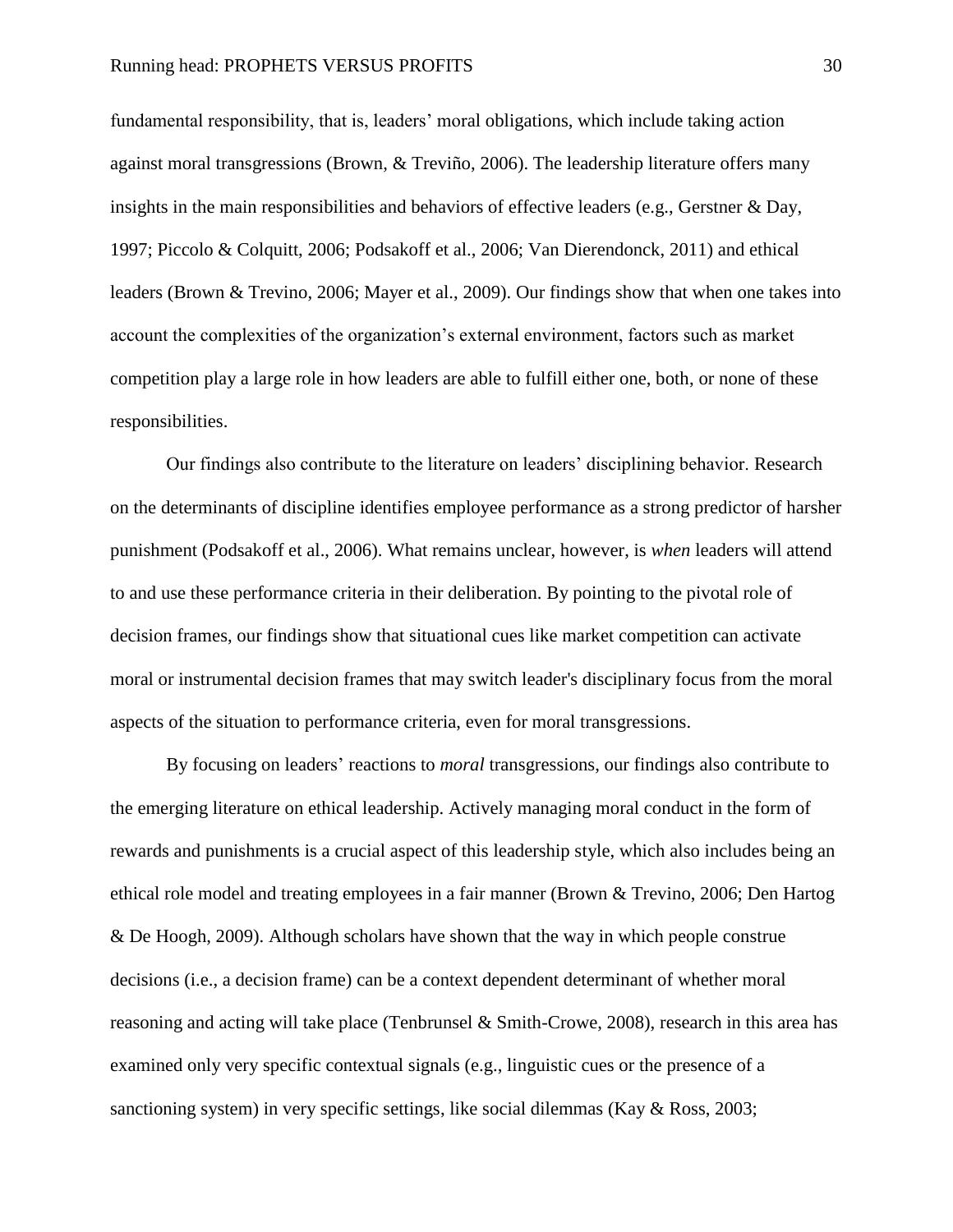Tenbrunsel & Messick, 1999). We believe that our research shows that the insights from this decision frame literature are also relevant for ethical leadership in organizations because our findings show how highly salient aspects of the broader organizational environment activate decision frames and determine whether leaders display actual ethical leadership behaviors.

Finally, our results also contribute to the literature on Corporate Social Responsibility (CSR). A well-known definition describes CSR as "the firm's considerations of and response to, issues beyond the narrow economic, technical, and legal requirements of the firm to accomplish social [and environmental] benefits along with the traditional economic gains which the firm seeks" (Davis, 1973, p. 312). Our paper shows that moral considerations among organization leaders may suffer from strong market competition because such competition results in stressing "narrow economic requirements." Our study is therefore concerned with similar issues as those in the CSR literature. Interestingly, Aguilera, Rupp, Williams, and Ganapathi (2007) argued that an important gap in the CSR literature is the question of what actually makes organizations engage in CSR initiatives, or precludes organizations from such initiatives. By identifying factors that make organizational leaders (and consequently organizations) less likely to support and engage in CSR activities, this research may contribute to addressing this gap.

# **Practical Implications**

At the start of this article we posed the question why immoral practices within organizations can go undisciplined over long periods of time. Our research reveals that strong market competition may make leaders condone unethical behavior that is profitable for the organization. As such, our findings suggest that market competition creates a strong instrumental focus among the primary decision makers (i.e., leaders) within organizations, making economic concerns overrule moral ones. Given the global pervasiveness of market competition, our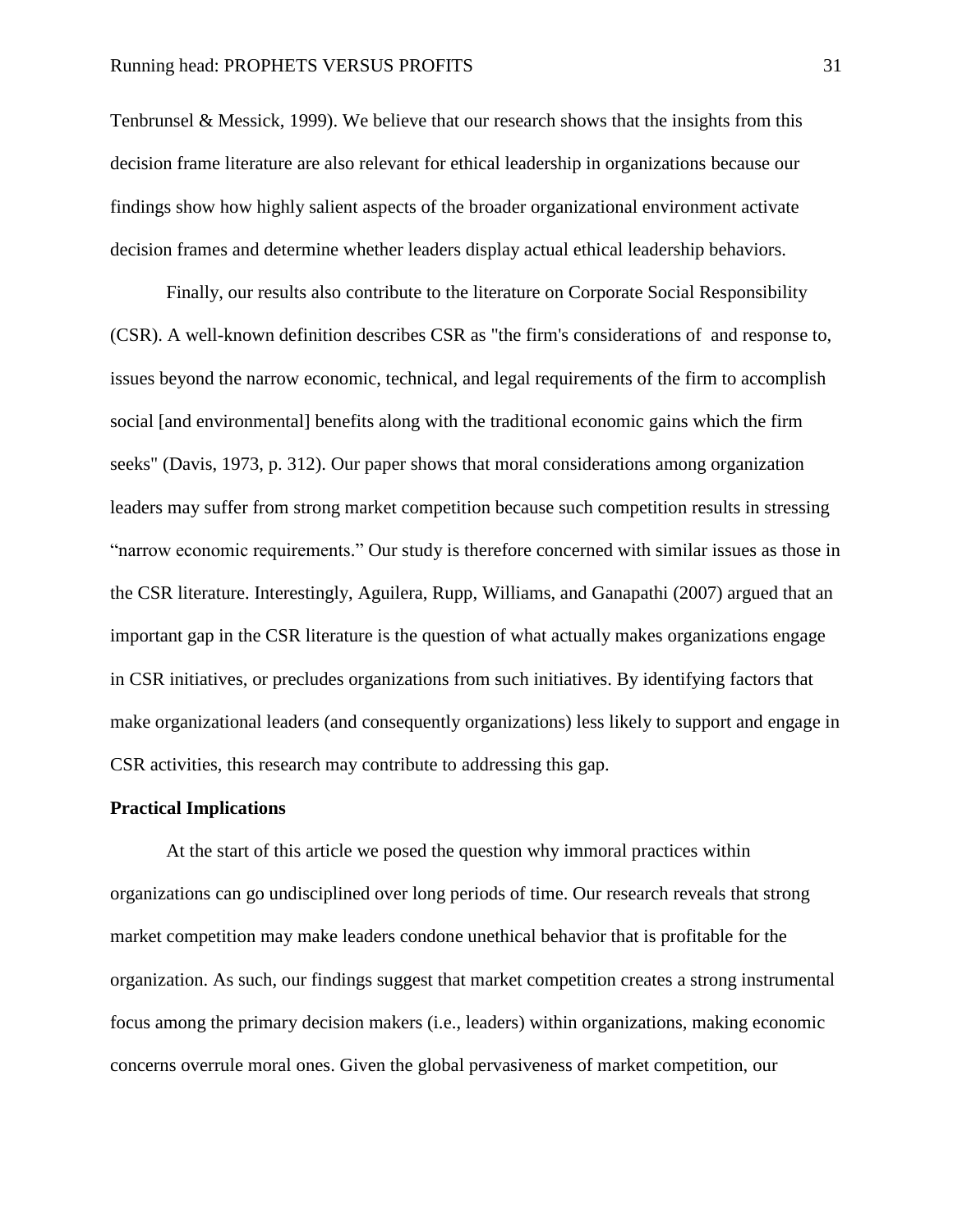findings represent an interesting challenge for policy makers. We offer some recommendations below.

First, our findings suggest that policy makers (e.g., governmental agencies) should closely monitor highly competitive markets because in these markets leaders are more likely to consider profits as more important than moral values. Policy makers could therefore stimulate compliance with ethical standards in these markets in two different ways. Given that market competition creates an instrumental frame in which decision-making is based more on simple cost-benefit analyses rather than on moral judgments, a first option would be to directly tap into this instrumental decision frame by increasing the expected organizational costs of noncompliance with industry regulations and codes of conduct (Kirchler, 2007). Better enforcement and stronger sanctioning systems that make immoral acts more costly through expected sanctions will increase the likelihood that leaders in competitive markets will comply with legal and moral rules, and discipline accordingly. Although such an approach may not change the instrumentality of leaders' decision frames (and may even reinforce them, see Tenbrunsel & Messick, 1999), this 'frame fitted' regulatory strategy has the benefit that it directly speaks to the dominant instrumental concerns in competitive markets.

A big downside to the regulatory strategy described above is that it does not necessarily lead to, or may even prevent leaders to become more attentive to moral aspects of their decisionmaking. Moreover, policy makers face cost-benefit concerns, too and implementing more enforcement and stronger sanctioning systems also comes at high costs to them. Therefore, another valuable approach is to stimulate leaders to become more aware of the moral aspects of their decision-making thereby preventing them from making decisions solely based on instrumental concerns.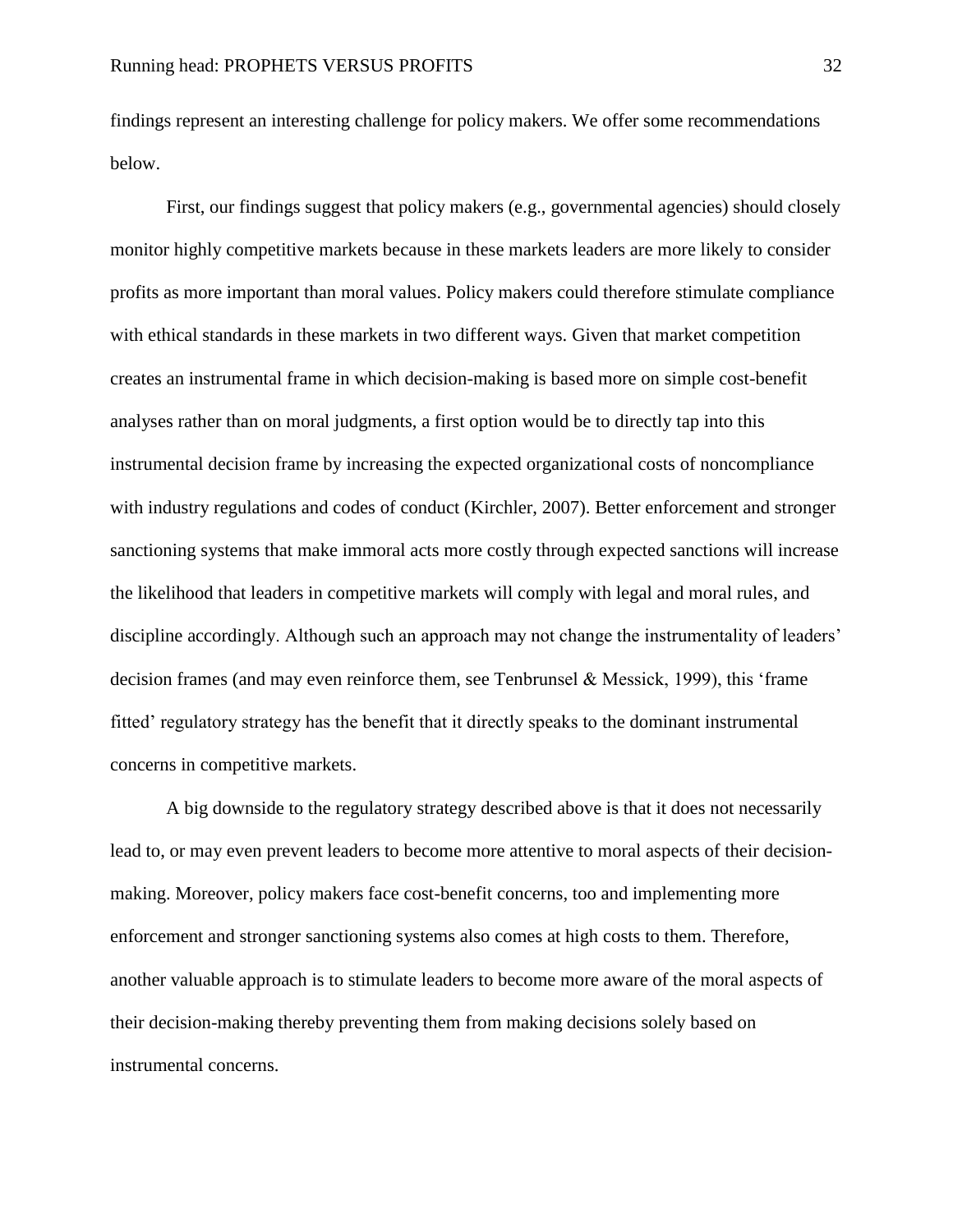Here also lies an important role for organizations; to communicate explicitly what they expect from their leaders, particularly in competitive markets. By explicitly communicating that they expect their leaders to take into account moral values in their deliberations, this should make leaders more attentive to the moral aspects of their decision-making and thus make it less likely that leaders will focus only on instrumentality concerns when making decisions. Of course, training current leaders on how they can become ethical role models, how they can recognize moral dilemmas, and how to deal with unethical behavior of subordinates seems to be a logical first step here (Brown & Trevino, 2006; Mayer et al., 2012; Wimbush & Shepard, 1994).

Finally, we believe that business schools also have a part to play. Business schools often teach their students that focusing on the bottom line is the appropriate response to competitive situations (Nill et al., 2004). This focus may however impair aspiring leaders' ability to recognize ethical aspects of their decision-making. Although business schools increasingly offer ethics courses (Christensen, Peirce, Hartman, Hoffman, & Carrier, 2007), such courses would be particularly effective if they were incorporated in the regular curriculum (McDonald & Donleavey, 1995). Furthermore, rather than telling students that they should act in morally responsible way (a normative approach), it would be better to teach students *how* they can implement ethics in their future professional life by training them to recognize ethical dilemmas and educating them on the moral pitfalls they may face, such as disregarding moral values in competitive environments (Weaver, Reynolds, & Brown, 2014).

#### **Limitations and suggestions for further research**

Like all research, our studies have limitations too. First, Study 1 was a crosssectional study conducted among leaders who rated the intensity of market competition, instrumentality, and organizational standards for evaluating wrongdoing in their organizations. We believe that this study is important because it supports our argument that market competition affects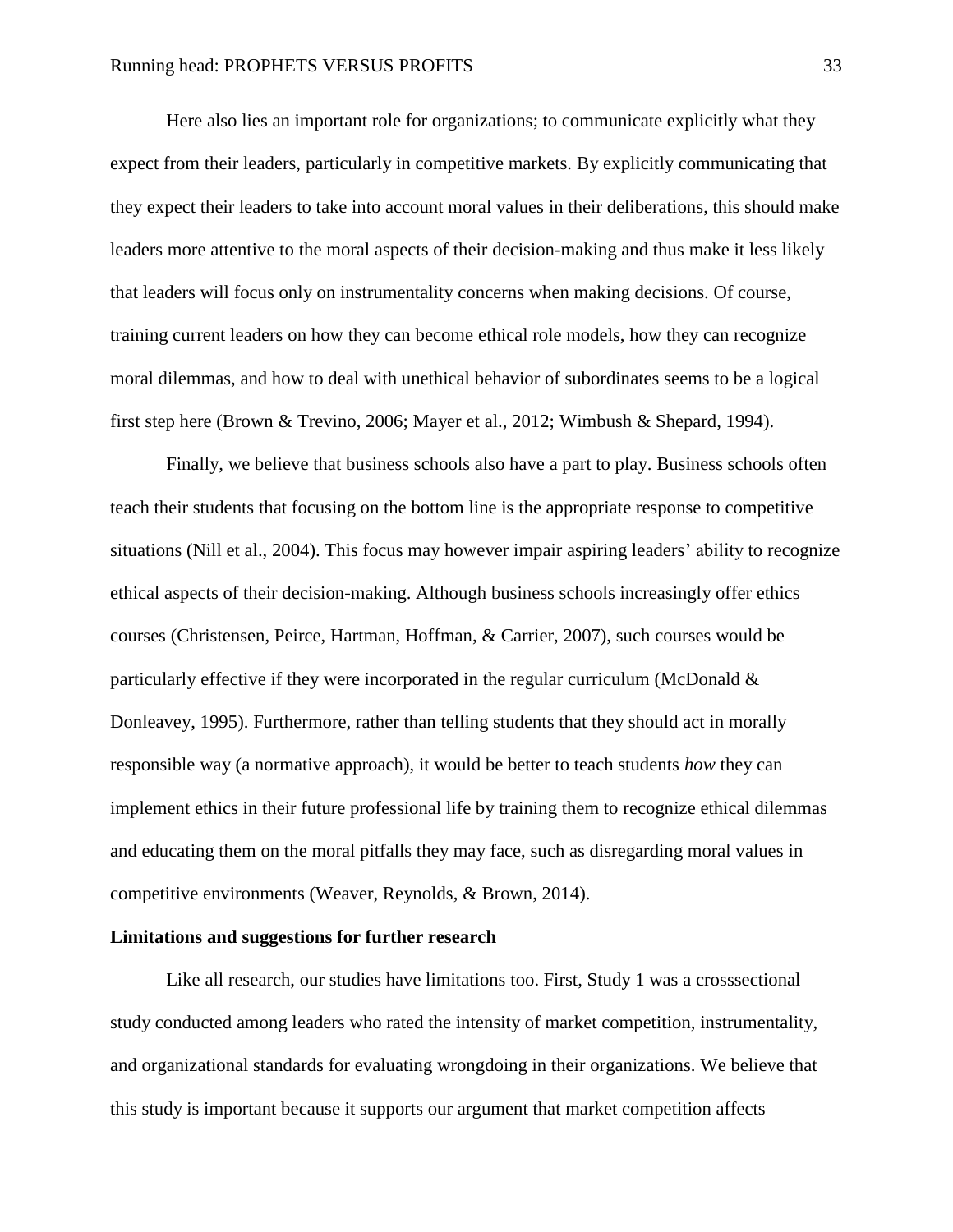evaluation standards for moral transgressions via the activation of general instrumentality concerns and because it offers findings that are high in external validity. However, Study 1 does not allow inferring a causal relation between market competition and leader decision-making when facing actual moral transgressions. Therefore, in Study 2, we took a moderator approach and conducted an experiment with supervisors from a variety of organizations as participants. This study revealed a causal effect of the instrumentality of the transgression on the disciplinary punitive reactions to moral transgressions, and this causality is contingent upon market competition. A possible limitation of Study 2 is the fact that we did not measure the full range of disciplinary responses that have been identified as most commonly used in the literature (Beyer & Trice, 1984). To address this concern we conducted Study 3, in which we included two different yet often-used disciplinary responses to employee transgressions. This methodological diversity allows individual studies to borrow strength from each other and strengthens confidence in their findings (Campbell & Fiske, 1959). However, future research would do well to include a broader range of disciplinary actions that are available to leaders.

Given the lack of empirical studies examining how market competition affects the (ethical) decision-making of leaders, there are still many questions that should be addressed in future research. One question is whether leaders' hierarchical rank influences their sensitivity to market competition and the instrumental frame that it evokes. Our sample of leaders was comprised mostly of low- and mid-level leaders, with only a small number of senior leaders. However, high-level leaders may be more likely to identify with the organization and therefore become more sensitive to the organizational challenges posed by an external environment such as market competition (Cole & Bruch, 2006; Corley, 2004; Horton et al., 2014). This opens two potential avenues for future research. First, given that leaders, even at the top of the organization, can differ tremendously in the extent to which they identify with their organization (Reina, Zhang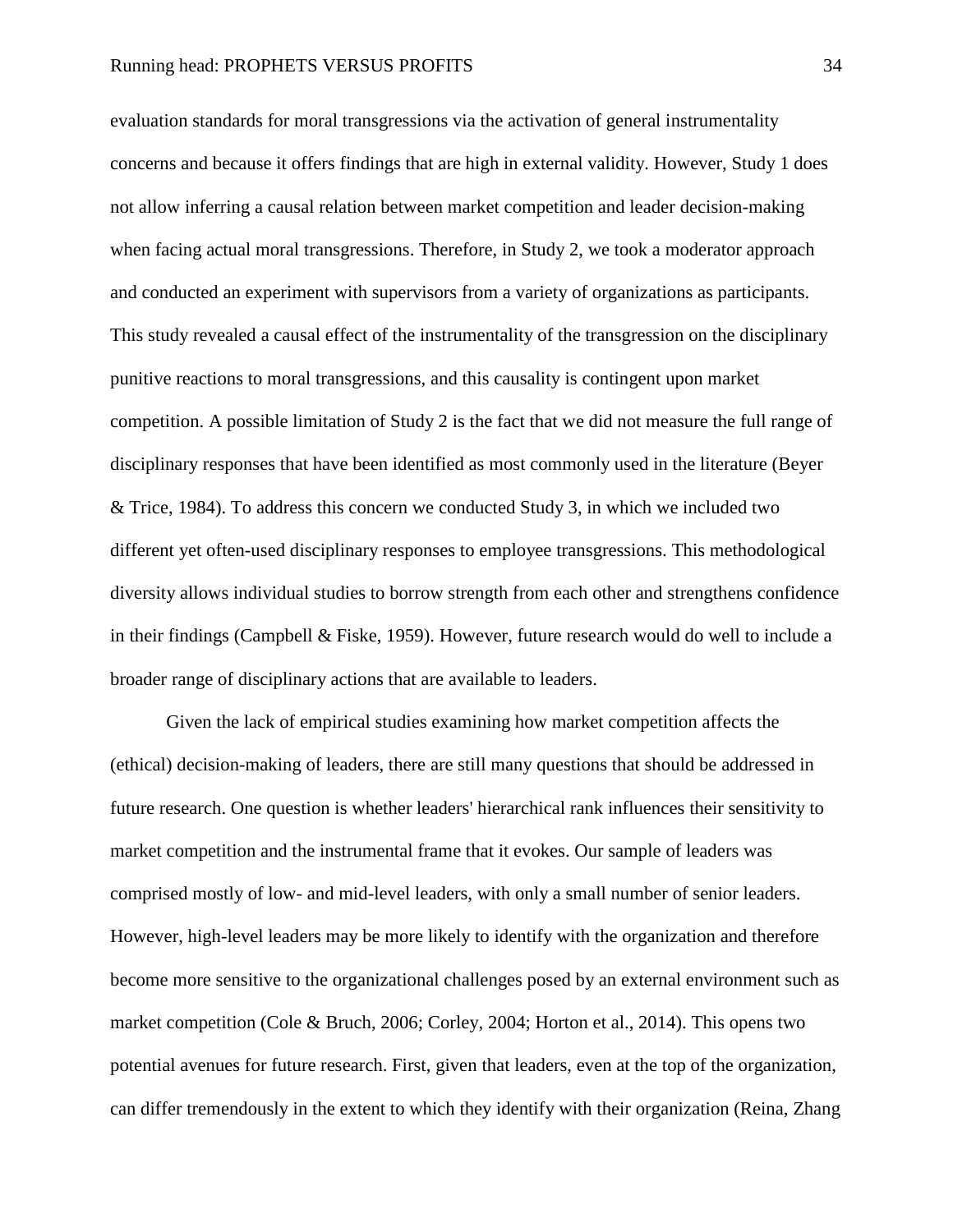& Peterson, 2014), future studies should examine organizational identification as an individual difference variable that may affect leader's disciplinary responses to employees' moral transgressions.

Second, one could wonder whether including lower-level leaders in our sample resulted in a conservative test of our predictions. Interestingly, research has shown that top-level leaders have a more optimistic view of organizational ethics than their lower-level colleagues (Trevino, Weaver & Brown, 2008; see also Chonko & Hunt, 1985). This raises the question whether leaders in higher ranks, who are relatively optimistic about the organization's morality, may be the first to trade moral considerations for instrumental concerns when dealing with moral transgressions of employees. Future research that targets more explicitly higher -ranking leaders should be able address these issues.<sup>4</sup>

Additionally, it would be interesting to test the interplay between market competition, which operates at the macrolevel, and variables at the microlevel, such as individual differences. Two intriguing variables to study in this respect are *moral identity* (Aquino & Reed, 2002) and *moral attentiveness* (Reynolds, 2008), which both have been identified as antecedents of ethical decision-making (Reynolds, 2008; Mayer et al., 2012). According to Mayer and colleagues (2012), high moral identity leaders are more likely to display ethical leadership because they want to act in ways that are consistent with their self-perception as a moral person. Likewise, Reynolds (2008) argues that people with a high moral attentiveness are more likely to recognize and consider moral elements in their decision. Our findings suggest that leaders may not recognize the ethical aspects of their decisions once an instrumental frame is evoked by strong competition. This then raises the question whether leaders high in moral identity or moral attentiveness will in fact take ethical considerations into account when instances of strong market steer them towards mainly considering instrumental concerns. Thus, future research needs to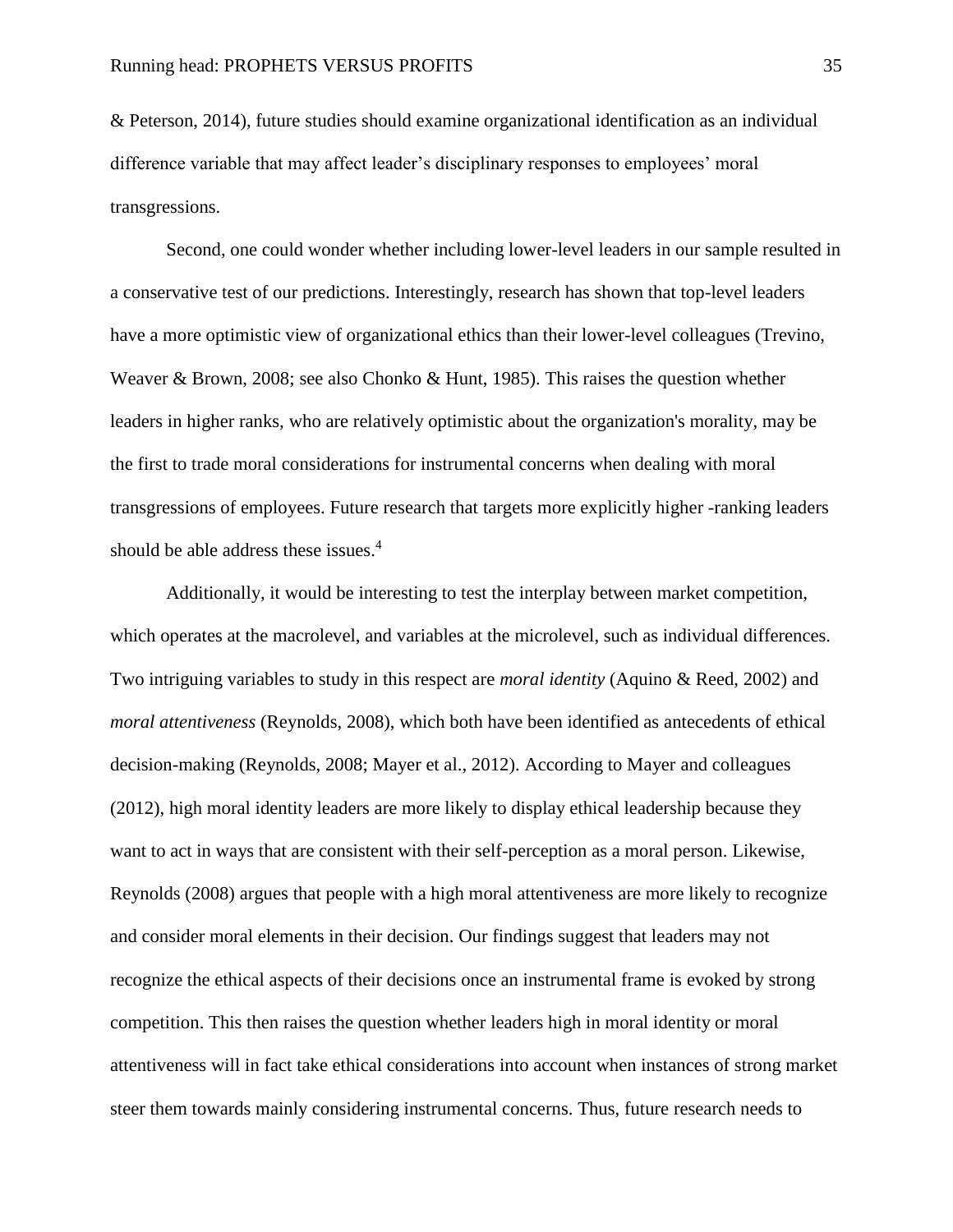show whether leaders' level of moral identity and/or moral attentiveness also facilitate ethical leadership in instances of strong market competition.

Finally, one needs to be careful in concluding that immoral behavior will always be tolerated in competitive markets when it results in immediate profit. Whether or not a leader will respond in a disciplinary way towards moral transgressions may also depend on whether morally appropriate behavior contributes to the competitive advantage of the organization. Scholars have argued that highly competitive markets also raise strong reputation concerns in organizations and that adopting ethical standards may in fact lead to stronger reputations and a competitive advantage (Chun, Shin, Choi, & Kim, 2013; Long & Driscoll, 2008; Luo & Bhattacharya, 2006; Sethi & Sama, 1998). Crucial in this respect seems to be the extent to which the immoral conduct poses a threat to an organization's reputation. Future research would do well to test how market competition and reputation concerns interact in directing leaders' disciplining behavior.

### **Concluding remarks**

Taken together, our findings reveal how the broader context in which leaders and organizations operate (i.e., the level of competition with other organizations) has a considerable impact on intra-organizational processes such as leaders' discipline of moral transgressions. Strong market competition can undermine a leader's moral decision-making and diminish his/her responses to moral transgression to mere instrumental actions, focused on the organization's profit and loss. We hope that our findings inspire scholars to further explore how these contextual processes can shape in new ways our understanding of leadership and immoral behavior within organizations.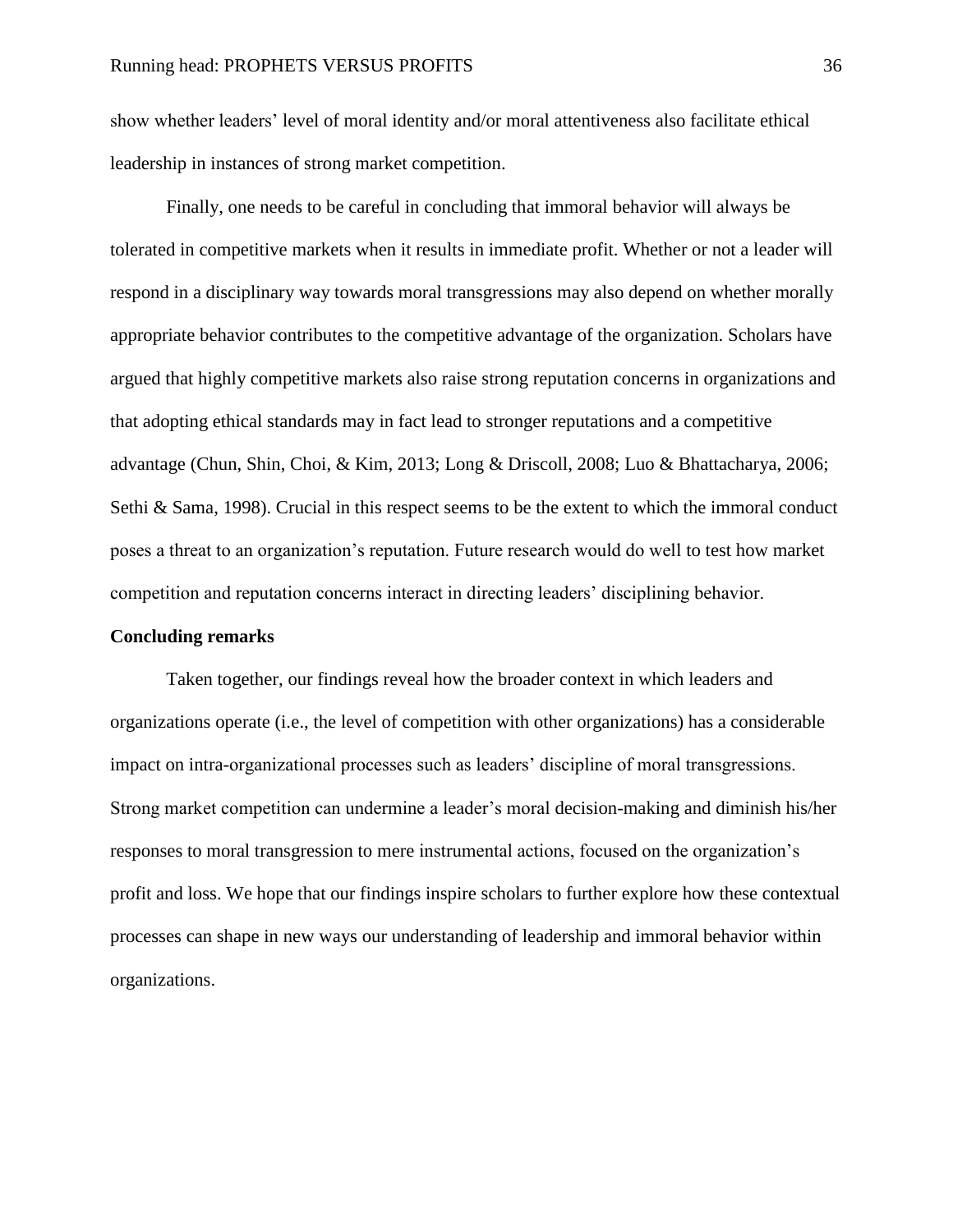#### **References**

- Aggarwal, R. K., & Samwick, A. A. (1999). Executive compensation, strategic competition, and relative performance evaluation: Theory and evidence. *The Journal of Finance*, *54*, 1999- 2043.
- Aguilera, R. V., Rupp, D. E., Williams, C. A., & Ganapathi, J. (2007). Putting the S back in Corporate Social Responsibility: A multilevel theory of social change in organizations. *Academy of Management Review, 32,* 836-863.
- Anderson, J., & Gerbing, D. (1988). Structural equation modeling in practice: A review and recommended two-step approach. *Psychological Bulletin, 103,* 411−423.
- Aquino, K., & Reed II, A. (2002). The self-importance of moral identity. *Journal of Personality and Social Psychology*, *83*, 1423.
- Ashforth, B. E., & Anand, V. (2003). The normalization of corruption in organizations. *Research in Organizational Behavior*, *25*, 1-52.
- Ashkanasy, N. M. (1989). Causal attribution and supervisors' response to subordinate performance: The Green and Mitchell model revisited. *Journal of Applied Social Psychology*, *19*, 309- 330.
- Bandalos, D. L., & Finney, S. J. (2001). Items parceling issues in structural equation modeling. In G. A. Marcoulides & R.S. Schumaker (Eds.), *New developments and techniques in structural equation modeling.* Mahwah, NJ: Erlbaum.
- Barsky, A. (2008). Understanding the ethical cost of organizational goal-setting: A review and theory development. *Journal of Business Ethics*, *81*, 63-81.
- Baucus, M. S., & Near, J. P. (1991). Can illegal corporate behavior be predicted? An event history analysis. *Academy of Management Journal*, *34*, 9-36.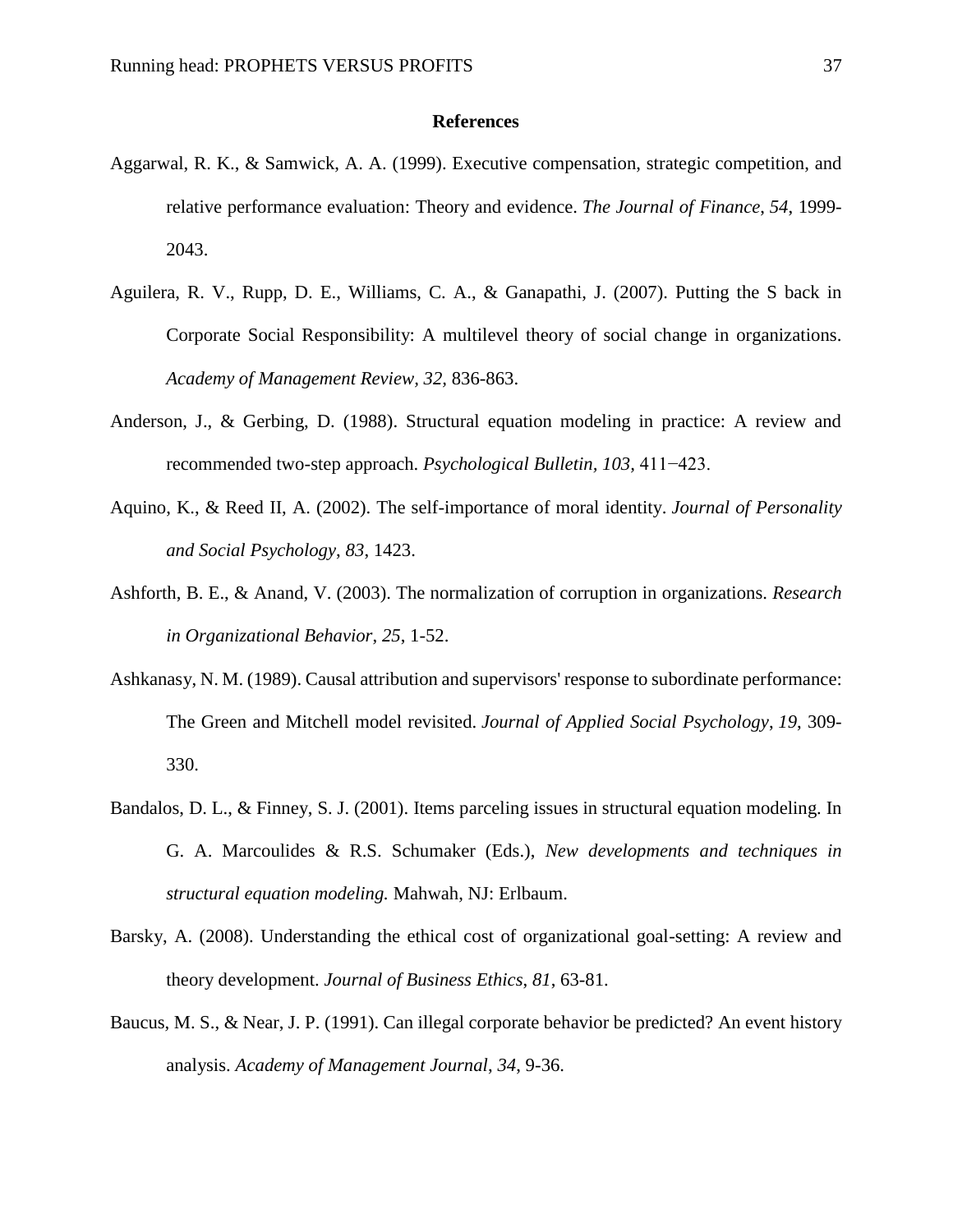- Baum, J. A., & Singh, J. V. (1996). Dynamics of organizational responses to competition. *Social Forces*, *74*, 1261-1297.
- Baum, J. R., & Wally, S. (2003). Strategic decision speed and firm performance. *Strategic Management Journal*, *24*, 1107-1129.
- Baumol, W. J., & Blackman, S. A. B. (1991). *Perfect markets and easy virtue: Business ethics and the invisible hand*. Cambridge, MA: Blackwell.
- Beggan, J. K., Messick, D. M., & Allison, S. T. (1988). Social values and egocentric bias: Two tests of the might over morality hypothesis. *Journal of Personality and Social Psychology*, *55*, 606.
- Bellizzi, J. A., & Hasty, R. W. (2003). Supervising unethical sales force behavior: How strong is the tendency to treat top sales performers leniently? *Journal of Business Ethics, 43*, 337- 351.
- Bentler, P. M. (1990). Comparative fit indices in structural models. *Psychological Bulletin, 107,* 238−246.
- Beyer, J. M., & Trice, H. M. (1984). A field study of the use and perceived effects of discipline in controlling work performance. *Academy of Management Journal*, *27*, 743-764.
- Blaug, M. (2001). Is competition such a good thing? Static efficiency versus dynamic efficiency. *Review of Industrial Organization*, *19*, 37-48.
- Bogner, W. C., & Barr, P. S. (2000). Making sense in hypercompetitive environments: A cognitive explanation for the persistence of high velocity competition. *Organization Science*, *11*, 212-226.
- Bourgeois III, L. J., & Eisenhardt, K. M. (1988). Strategic decision processes in high velocity environments: four cases in the microcomputer industry. *Management Science*, *34*, 816- 835.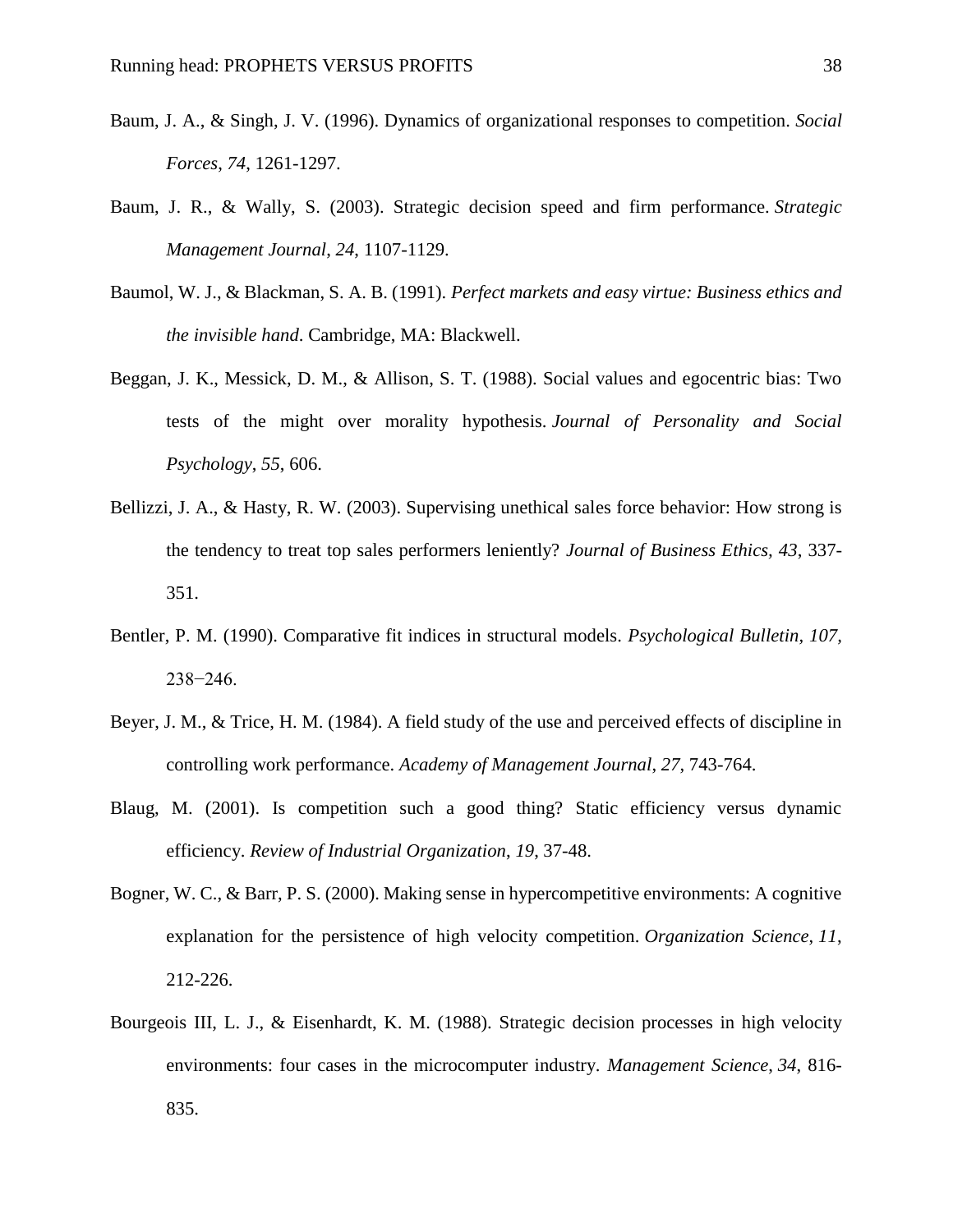- Brown, M. E., & Trevino, L. K. (2006). Ethical leadership: A review and future directions. *Leadership Quarterly, 17*, 595-616.
- Brown, S. P., Cron, W. L., & Slocum Jr, J. W. (1998). Effects of trait competitiveness and perceived intraorganizational competition on salesperson goal setting and performance. *The Journal of Marketing*, 88-98.
- Campbell, D. T., & Fiske, D. W. (1959). Convergent and discriminant validation by the multitraitmultimethod matrix. *Psychological Bulletin, 56,* 81-105.
- Carlson, K. D., & Wu, J. (2012). The illusion of statistical control: control variable practice in management research. *Organizational Research Methods*, *15*, 415–435.
- Cartwright, D. (1959). A field theoretical conception of power. In D. Cartwright (Ed.), *Studies in social power* (pp. 183–220). Ann Arbor, MI: University of Michigan.
- Chen, X., Ender, P., Mitchell, M. and Wells, C. (2003). *Regression with Stata*. Retrieved from http://www.ats.ucla.edu/stat/stata/webbooks/reg/default.htm
- Chonko, L. B., & Hunt, S. D. (1985). Ethics and marketing management: An empirical examination. *Journal of Business Research, 13*, 339-359.
- Christensen, L. J., Peirce, E., Hartman, L. P., Hoffman, W. M., & Carrier, J. (2007). Ethics, CSR, and sustainability education in the financial times top 50 global business schools: Baseline data and future research directions. *Journal of Business Ethics*, *73*, 347-368.
- Chun, S. J., Shin, Y., Choi, N. J., & Kim, S. M. (2013). How does corporate ethics contribute to firm financial performance? The mediating role of Collective Organizational Commitment and Organizational Citizenship Behavior, *Journal of Management, 39*, 853-877.
- Cole, M. & Bruch, H. (2006). Organizational identity strength, identification and commitment and their relationships to turnover intention: Does organizational hierarchy matter? *Journal of Organizational Behavior, 27*, 585-605.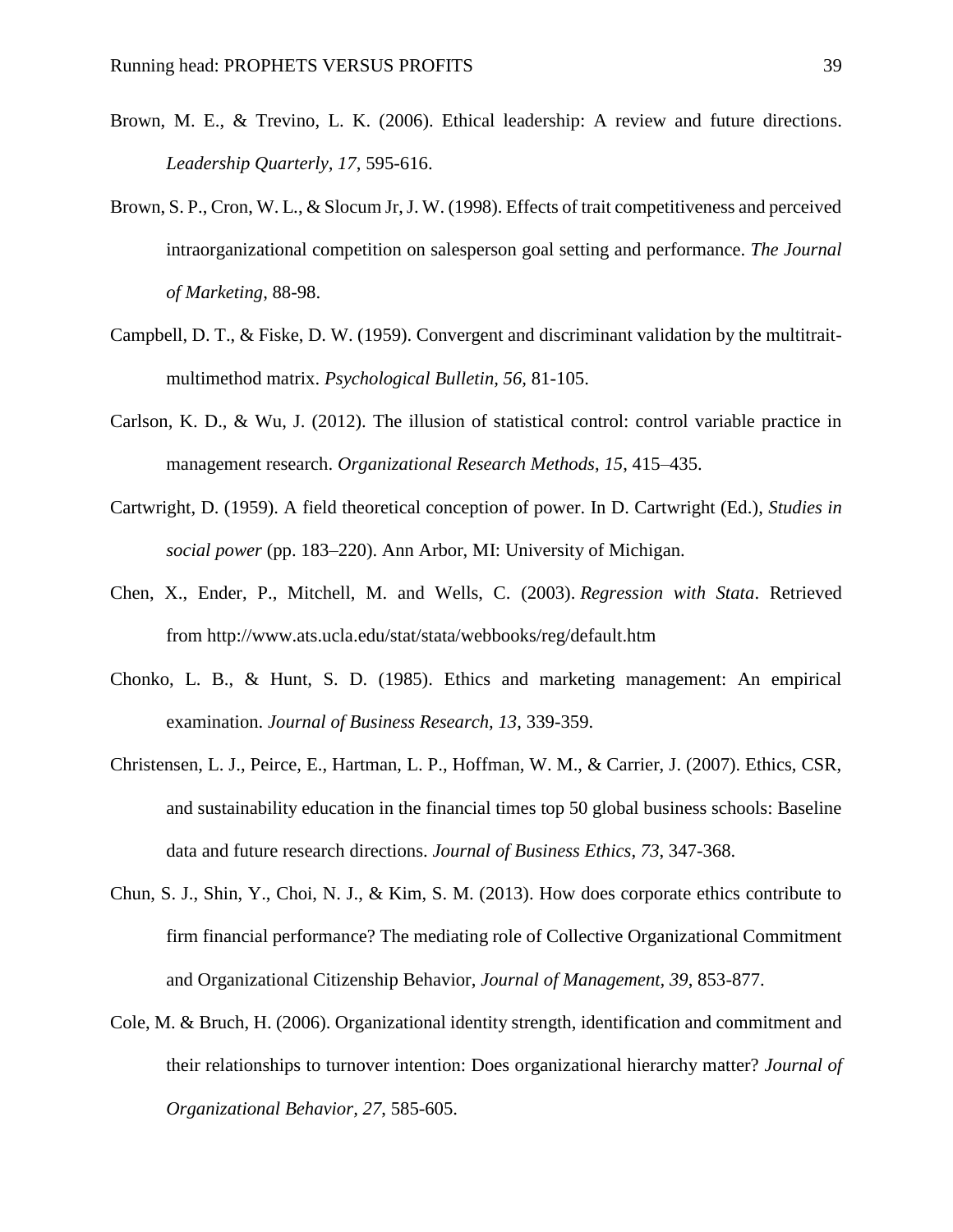- Corley, K. (2004). Defined by our strategy or our culture? Hierarchical differences in perceptions of organizational identity and change. *Human Relations, 57*, 1145-1177.
- Cushman, F. (2008). Crime and punishment: Distinguishing the roles of causal and intentional analyses in moral judgment. *Cognition*, *108*, 353-380.
- Daft, R. L., Sormunen, J., & Parks, D. (1988). Chief executive scanning, environmental characteristics, and company performance: An empirical study. *Strategic Management Journal*, *9*, 123-139.
- Davis, K. (1973). The case for and against business assumption of social responsibilities. *Academy of Management Journal, 16,* 312-323.
- Den Hartog, D. N., & De Hoogh, A. H. B. (2009). Empowering behavior and leader fairness and integrity: Studying perceptions of ethical leader behavior from a levels-of-analysis perspective. *European Journal of Work and Organizational Psychology, 18*, 199-230.
- Deutsch, M. (1949). An experimental study of the effects of co-operation and competition upon group process. *Human Relations, 2,* 129-152.
- Dobbins, G. H. (1985). Effects of gender on leaders' responses to poor performers: An attributional interpretation. *Academy of Management Journal*, *28*, 587-598.
- Dubinsky, A. J., & Ingram, T. N. (1984). Correlates of salespeople's ethical conflict: an exploratory investigation. *Journal of Business Ethics*, *3*, 343-353.
- Edwards, J. R., & Lambert, L. S. (2007). Methods for integrating moderation and mediation: A general analytical framework using moderated path analysis. *Psychological Methods, 12*, 1-22.
- Eisenbeiß, S. A., & Giessner, S. R. (2012). The emergence and maintenance of ethical leadership in organizations: A question of embeddedness? *Journal of Personnel Psychology*, *11*, 7-19.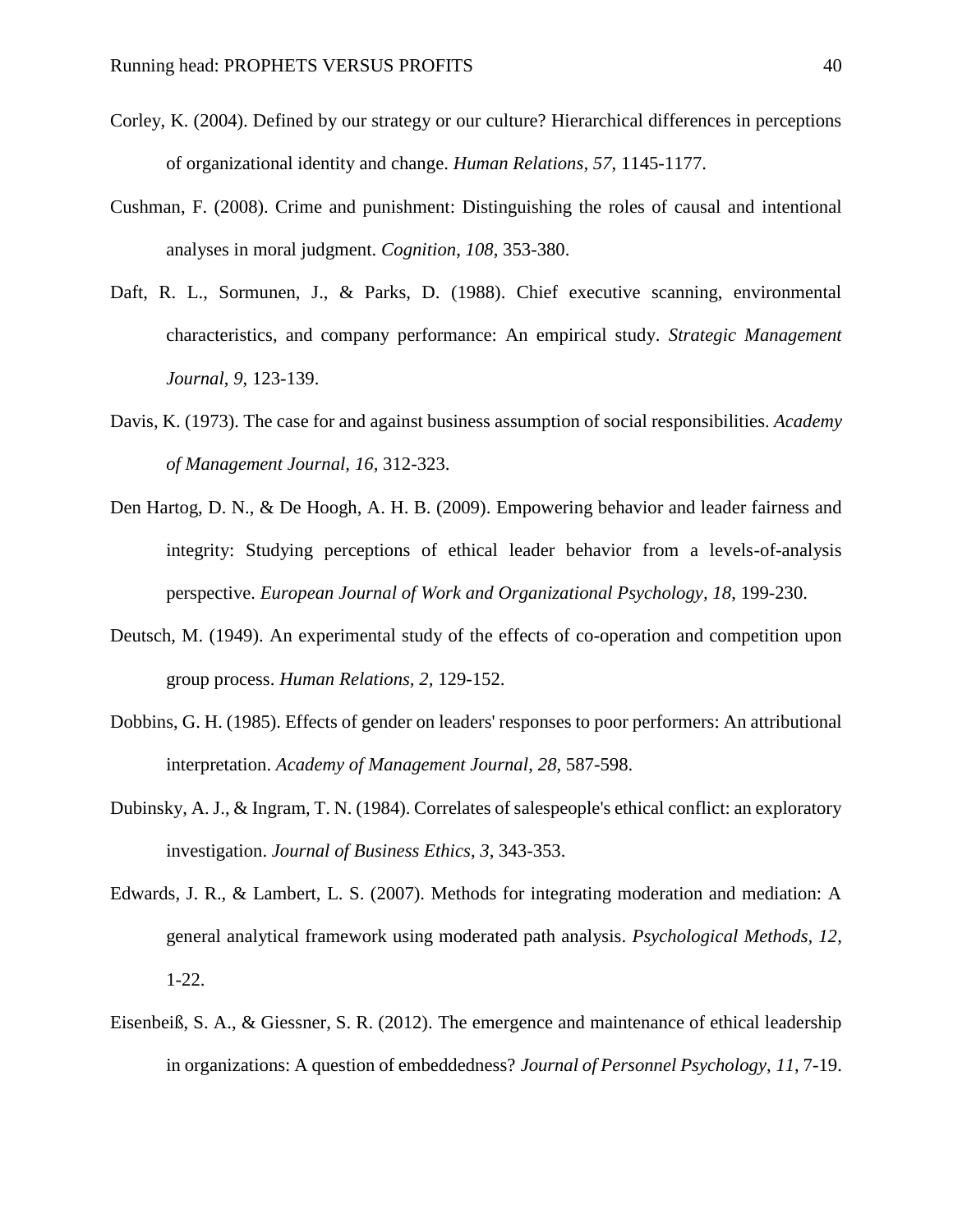Eisenhardt, K. M. (1989). Making fast strategic decisions in high-velocity nvironments. *Academy of Management Journal*, *32*, 543-576.

Falk, A., & Szech, N. (2013). Morals and Markets. *Science*, *340*, 707-711.

- Fragale, A. R., Rosen, B., Xu, C., & Merideth, I. (2009). The higher they are, the harder they fall: The effects of wrongdoer status on observer punishment recommendations and intentionality attributions. *Organizational Behavior and Human Decision Processes*, *108*, 53-65.
- Franke, G. R., Crown, D. F., & Spake, D. F. (1997). Gender differences in ethical perceptions of business practices: a social role theory perspective. *Journal of Applied Psychology*, *82*, 920- 934.
- Ferraro, F., Pfeffer, J., & Sutton, R. I. (2005). Economics language and assumptions: How theories can become self-fulfilling. *Academy of Management Review*, *30*, 8-24.

Fiske S.T., & Taylor S.E. (1991). *Social Cognition.* McGraw-Hill: New York.

- Garg, V. K., Walters, B. A., & Priem, R. L. (2003). Chief executive scanning emphases, environmental dynamism, and manufacturing firm performance. *Strategic Management Journal*, *24*, 725-744.
- Gerstner, C. R., & Day, D. V. (1997). Meta-Analytic review of leader–member exchange theory: Correlates and construct issues. *Journal of Applied Psychology*, *82*, 827-844.
- Greve, H. R., Palmer, D., & Pozner, J. E. (2010). Organizations gone wild: The causes, processes, and consequences of organizational misconduct. *Academy of Management Annals*, *4*, 53- 107.
- Hambrick, D. C., & Mason, P. A. (1984). Upper echelons: The organization as a reflection of its top managers. *Academy of Management Review*, *9*, 193-206.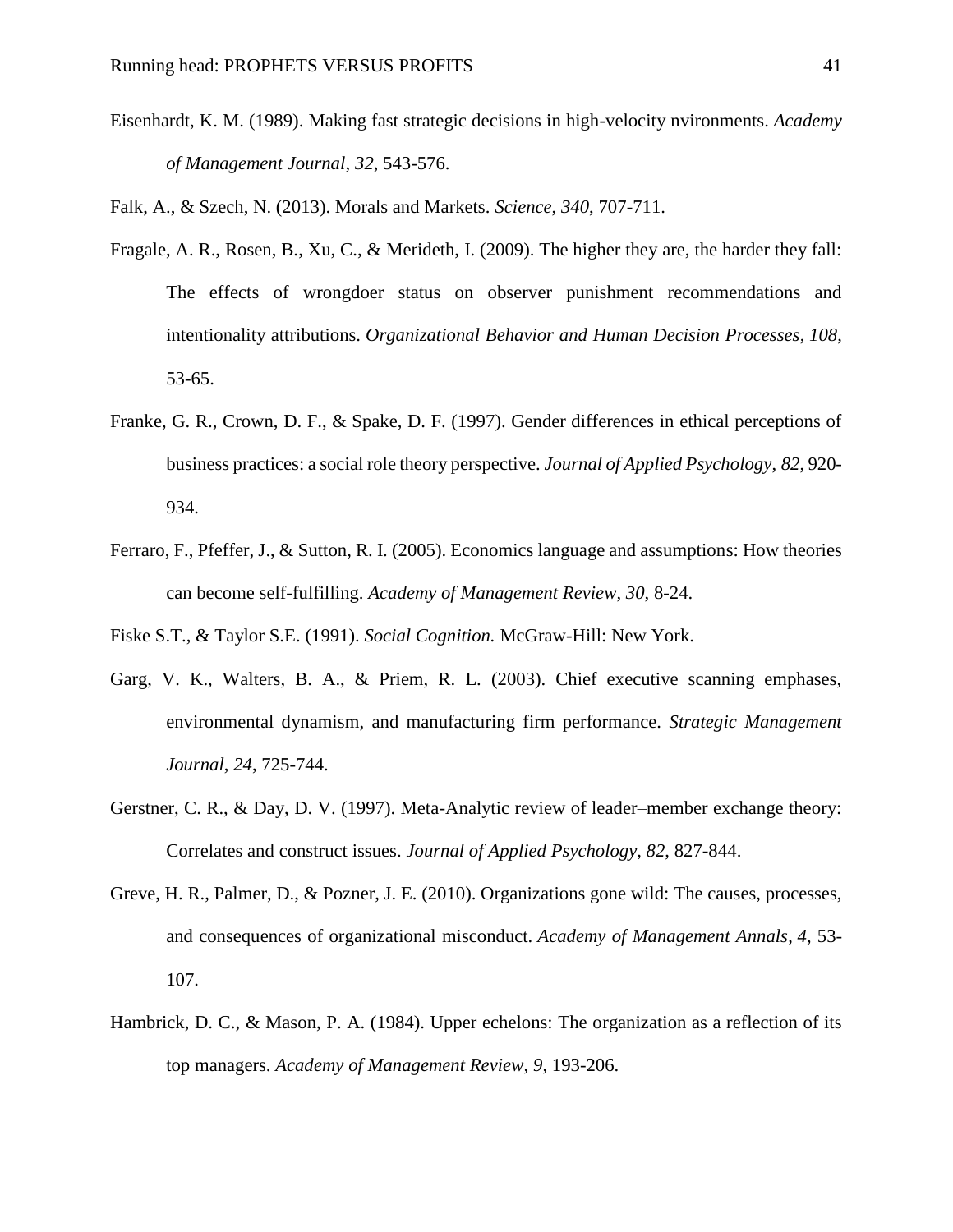- Hannan, M. T., & Carroll, G. (1992). *Dynamics of organizational populations: Density, legitimation, and competition*. Oxford University Press.
- Hayes, A. F. (2012). PROCESS: A versatile computational tool for observed variable mediation, moderation, and conditional process modeling. [White paper]. Retrieved from http://www.afhayes.com/public/process2012.pdf
- Hegarty, W. H., & Sims, H. P. (1978). Some determinants of unethical decision behavior: An experiment. *Journal of Applied Psychology*, *63*, 451-457.
- Hicks, J. (1935). Annual survey of economic theory: The theory of monopoly, *Econometrica, 3*, 1- 20.
- Hogan, R., & Kaiser, R. B. (2005). What we know about leadership. *Review of General Psychology, 9*, 169-180.
- Hoogervorst, N., De Cremer, D., & Van Dijke, M. (2010). Why leaders not always disapprove of unethical follower behavior: It depends on the leader's self-interest and accountability. *Journal of Business Ethics, 95*, 29-41.
- Horton, K. E., McClelland, C. R., & Griffin, M. A. (2014). Defined by our hierarchy? How hierarchical positions shape our identifications and well-being at work. *Human Relations, 67*, 1167-1188.
- Hunt, S. D., & Vasquez-Parraga, A. Z. (1993). Organizational consequences, marketing ethics, and salesforce supervision. *Journal of Marketing Research*, *30*, 78–90.
- Hunt, S.D., (2000). *A general theory of competition: Resources, competences, productivity, economic growth*. Thousand Oaks, London and New Delhi: Sage Publications.
- Hunt, J. G., & Dodge, G. E. (2001). Leadership déjà vu all over again. *Leadership Quarterly*, *11*, 435-458.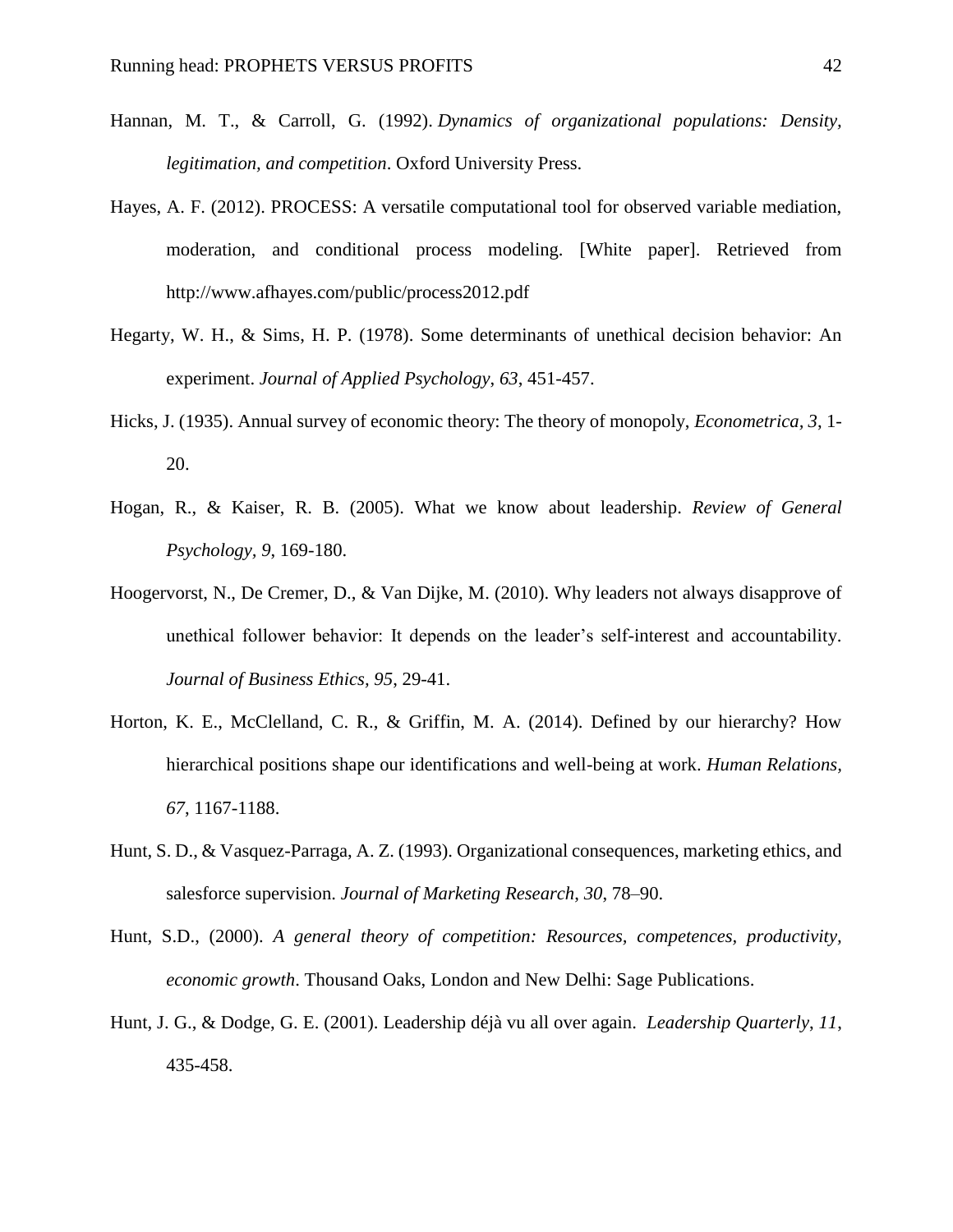- Ireland, R. D., & Hitt, M. A. (1999). Achieving and maintaining strategic competitiveness in the 21st century: The role of strategic leadership. *Academy of Management Executive, 13*, 43– 57.
- Jones, T. M. (1991). Ethical decision making by individuals in organizations: An issue-contingent model. *Academy of Management Review, 16,* 366–395.
- Judge, W. Q., & Miller, A. (1991). Antecedents and outcomes of decision speed in different environmental context. *Academy of Management Journal*, *34*, 449-463.
- Kaiser, R. B., Hogan, R., & Craig, S. B. (2008). Leadership and the fate of organizations. *American Psychologist*, *63*, 96-110.
- Karuna, C. (2007). Industry product market competition and managerial incentives. *Journal of Accounting and Economics*, *43*, 275-297.
- Kay, A., & Ross, L. (2003). The perceptual push: The interplay of implicit cues and explicit situational construals on behavioral intentions in the Prisoner's Dilemma. *Journal of Experimental Social Psychology*, *39*, 634–643.
- Khandwalla, P. N. (1973). Effect of competition on the structure of top management control. *Academy of Management Journal*, *16*, 285-295.
- Khatri, N., & Ng, H. A. (2000). The role of intuition in strategic decision making. *Human Relations*, *53*(1), 57-86.
- Kirchler, E. (2007). *The economic psychology of tax behaviour*. Cambridge, UK: Cambridge University Press.
- Kouchaki, M., Smith-Crowe, K., Brief, A. P., & Sousa, C. (2013). Seeing green: Mere exposure to money triggers a business decision frame and unethical outcomes. *Organizational Behavior and Human Decision Processes*, *121*, 53-61.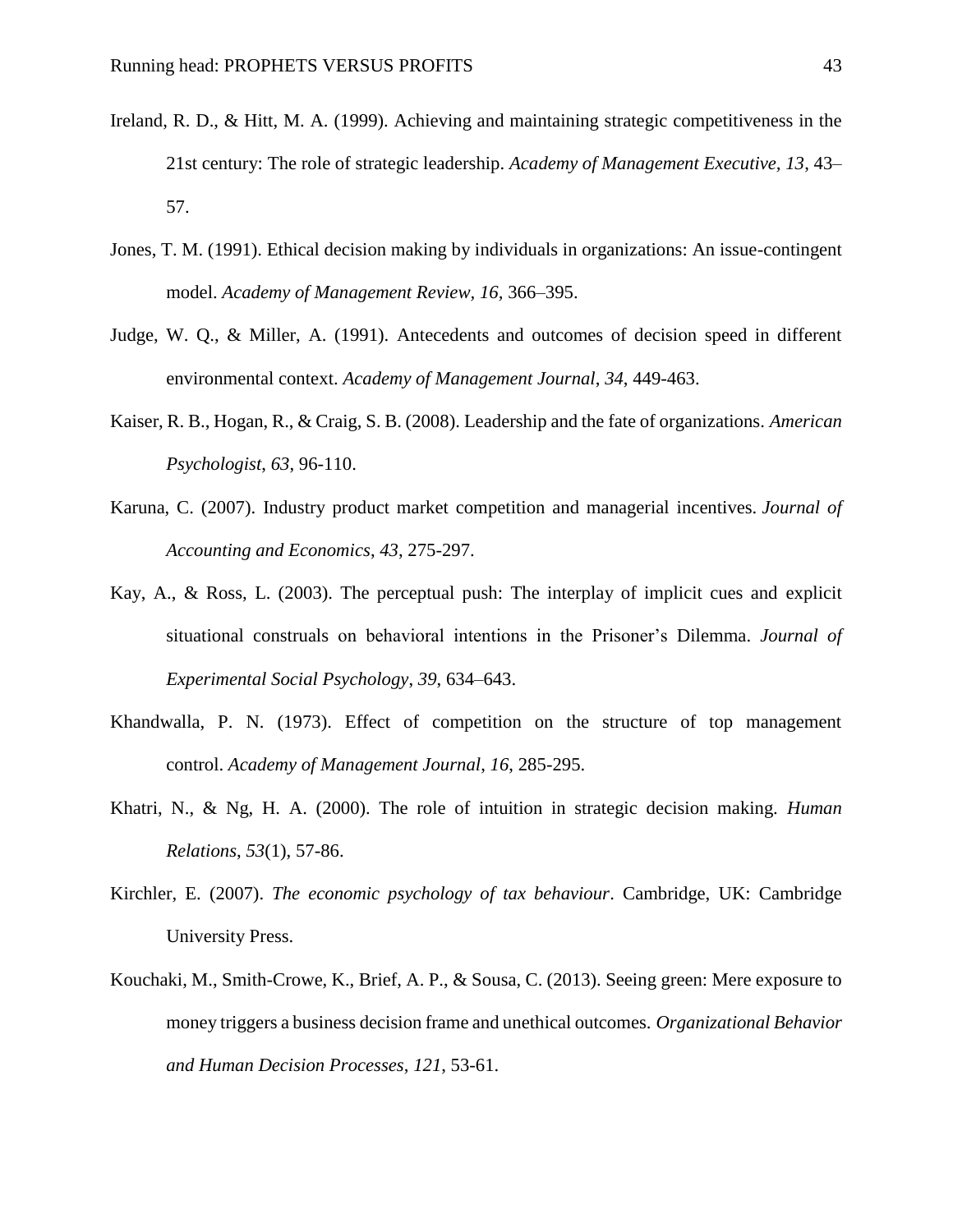- Kulik, B. W., O'Fallon, M. J., & Salimath, M. S. (2008). Do competitive environments lead to the rise and spread of unethical behavior? Parallels from Enron. *Journal of Business Ethics*, *83*, 703-723.
- Lammers, J., Stoker, J. I., & Stapel, D. (2009). Power and behavioral approach orientation in existing power relations and the mediating effect of income. *European Journal of Social Psychology*, *40*, 543–551.
- Liberman, V., Samuels, S. M., & Ross, L. (2004). The name of the game: Predictive power of reputations versus situational labels in determining prisoner's dilemma game moves. *Personality and Social Psychology Bulletin*, *30*, 1175-1185.
- Liebrand, W. B., Jansen, R. W., Rijken, V. M., & Suhre, C. J. (1986). Might over morality: Social values and the perception of other players in experimental games. *Journal of Experimental Social Psychology*, *22*, 203-215.
- Locke, E. A., & Latham, G. P. (1990). *A theory of goal setting and task performance*. Englewood Cliffs: Prentice-Hall.
- Long, B. S., & Driscoll, C. (2008). Codes of ethics and the pursuit of organizational legitimacy: Theoretical and empirical contributions. *Journal of Business Ethics, 77*, 173-189.
- Lowe, K. B., Kroeck, K. G., & Sivasubramaniam, N. (1996). Effectiveness correlates of transformational and transactional leadership: A meta-analytic review of the MLQ literature. *Leadership Quarterly*, *7*, 385-425.
- Luo, X., & Bhattacharya, C. B. (2006). Corporate social responsibility, customer satisfaction, and market value. *Journal of Marketing, 70*, 1-18.
- Marion, R., & Uhl-Bien, M. (2002). Leadership in complex organizations. *Leadership Quarterly*, *12*, 389–418.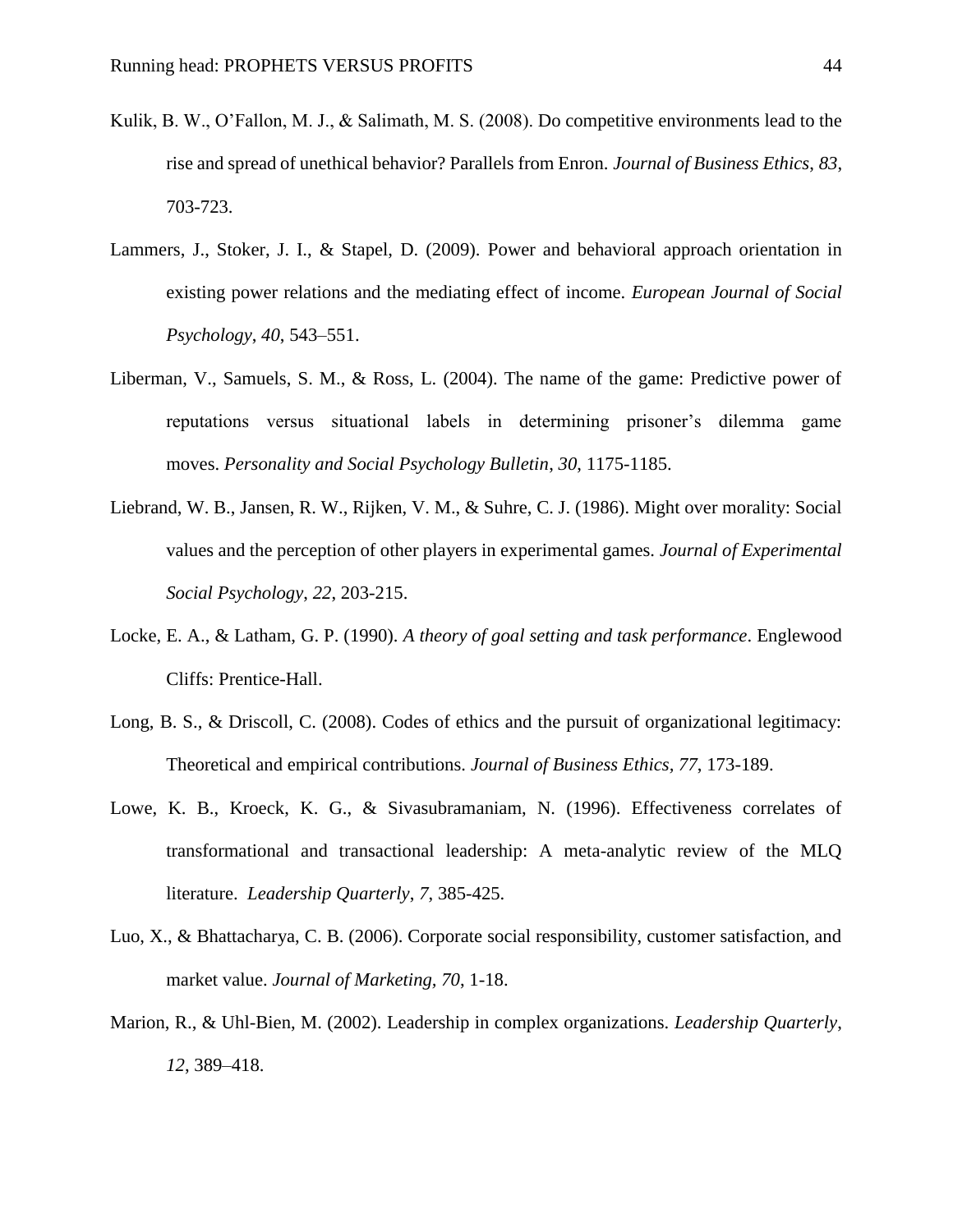- Mayer, D. M., Kuenzi, M., Greenbaum, R., Bardes, M., & Salvador, R. B. (2009). How low does ethical leadership flow? Test of a trickle-down model. *Organizational Behavior and Human Decision Processes, 108*, 1-13.
- Mayer, D. M., Kuenzi, M., & Greenbaum, R. L. (2010). Examining the link between ethical leadership and employee misconduct: The mediating role of ethical climate. *Journal of Business Ethics*, *95*, 7-16.
- Mayer, D. M., Aquino, K., Greenbaum, R. L., & Kuenzi, M. (2012). Who displays ethical leadership, and why does it matter? An examination of antecedents and consequences of ethical leadership. *Academy of Management Journal*, *55*, 151-171.
- McDonald, G. M., & Donleavy, G. D. (1995). Objections to the teaching of business ethics. *Journal of Business Ethics*, *14*, 839-853.
- Messick, D. M. (1999). Alternative logics for decision making in social settings.*Journal of Economic Behavior & Organization*, *39*, 11-28.
- Mitchell T., & Wood, R. (1980). Supervisor's responses to subordinate poor performance: A test of an attributional model. *Organizational Behavior and Human Performance, 25*, 123-138.
- Mulaik, S. A., James, L. R., Van Alstine, J., Bennett, N., Lind, S., & Stilwell, C. D. (1989). Evaluation of goodness-of-fit indices for structural equation models. *Psychological Bulletin, 105,* 430−445.
- Nadkarni, S., & Barr, P. S. (2008). Environmental context, managerial cognition, and strategic action: an integrated view. *Strategic Management Journal*, *29*, 1395-1427.
- Nickell, S. J. (1996). Competition and corporate performance. *Journal of political economy*, *104*, 724-746.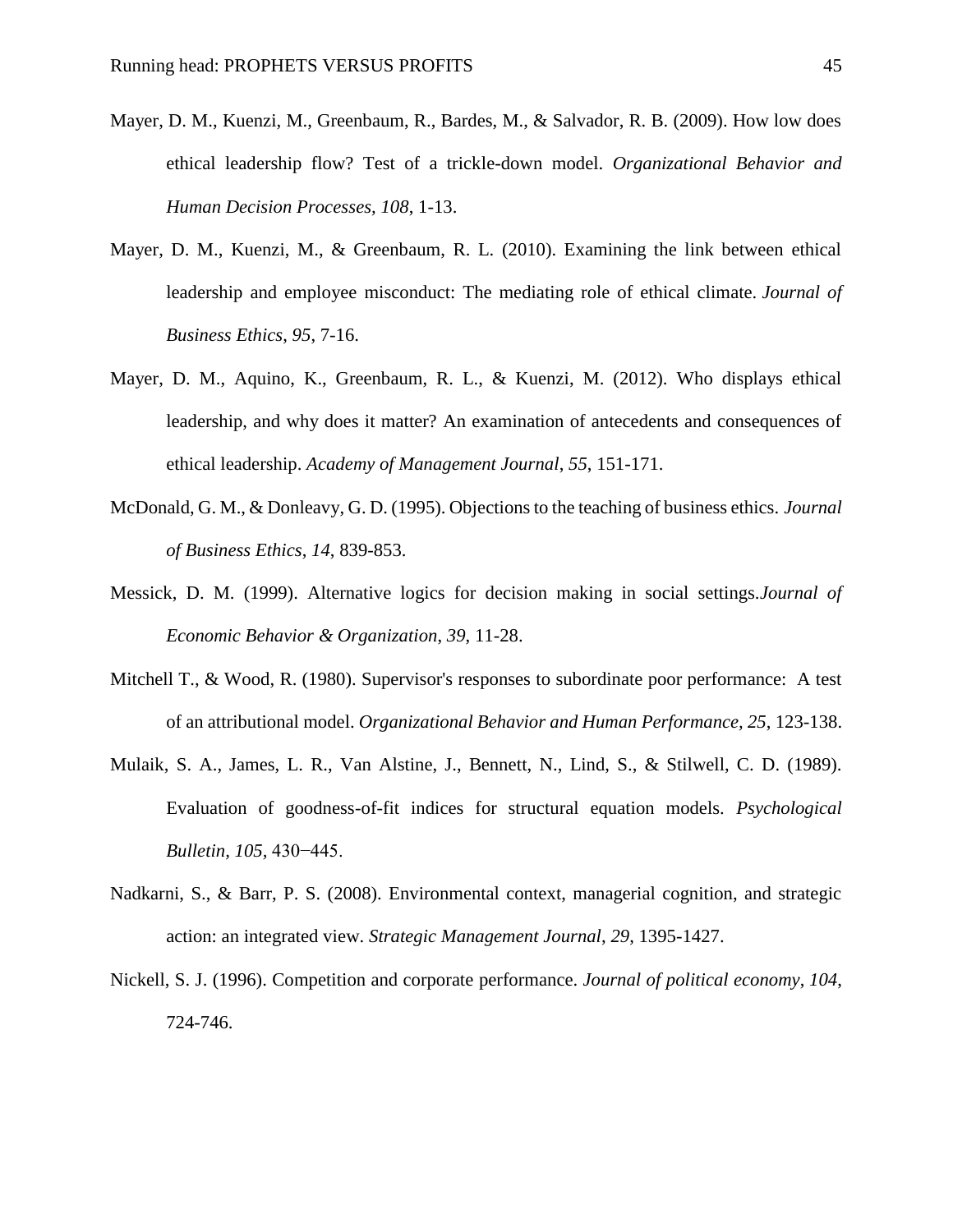- Nill, A., Schibrowsky, J. A., & Peltier, J. W. (2004). The impact of competitive pressure on students' ethical decision-making in a global setting. *Marketing Education Review*, *14*, 61- 73.
- Notz, W. W., & Boschman, I. (2001). Punishment without Cause: Regression and the effects of leader attribution errors. *Journal of Applied Social Psychology*, *31*, 2401-2416.
- Osborn, R. N., Hunt, J. G., & Jaunch, R. (2002). Toward a contextual theory of leadership. *Leadership Quarterly*, *13*, 797−837
- Overbeck, J. R., & Park, B. (2006). Powerful perceivers, powerless objects: Flexibility of powerholders' social attention. *Organizational Behavior and Human Decision Processes*, *99*, 227-243
- Pecotich, A, Hattie J, & Low L. P. (1999). Development of industruct: a scale for the measurement of perceptions of industry structure. *Marketing Letters, 10*, 409-422.
- Piccolo, R. F., & Colquitt, J. A. (2006). Transformational leadership and job behaviors: The mediating role of core job characteristics. *Academy of Management journal*, *49*, 327-340.
- Pillutla, M. M., & Chen, X. P. (1999). Social norms and cooperation in social dilemmas: The effects of context and feedback. *Organizational Behavior and Human Decision Processes*, *78*, 81- 103.
- Podsakoff, P. M., Bommer, W. H., Podsakoff, N. P., & Mackenzie, S. B. (2006). Relationships between leader reward and punishment behavior and subordinate attitudes, perceptions and behaviors: A meta-analytic review of existing research. *Organizational Behavior and Human Decision Processes, 99*, 113-142.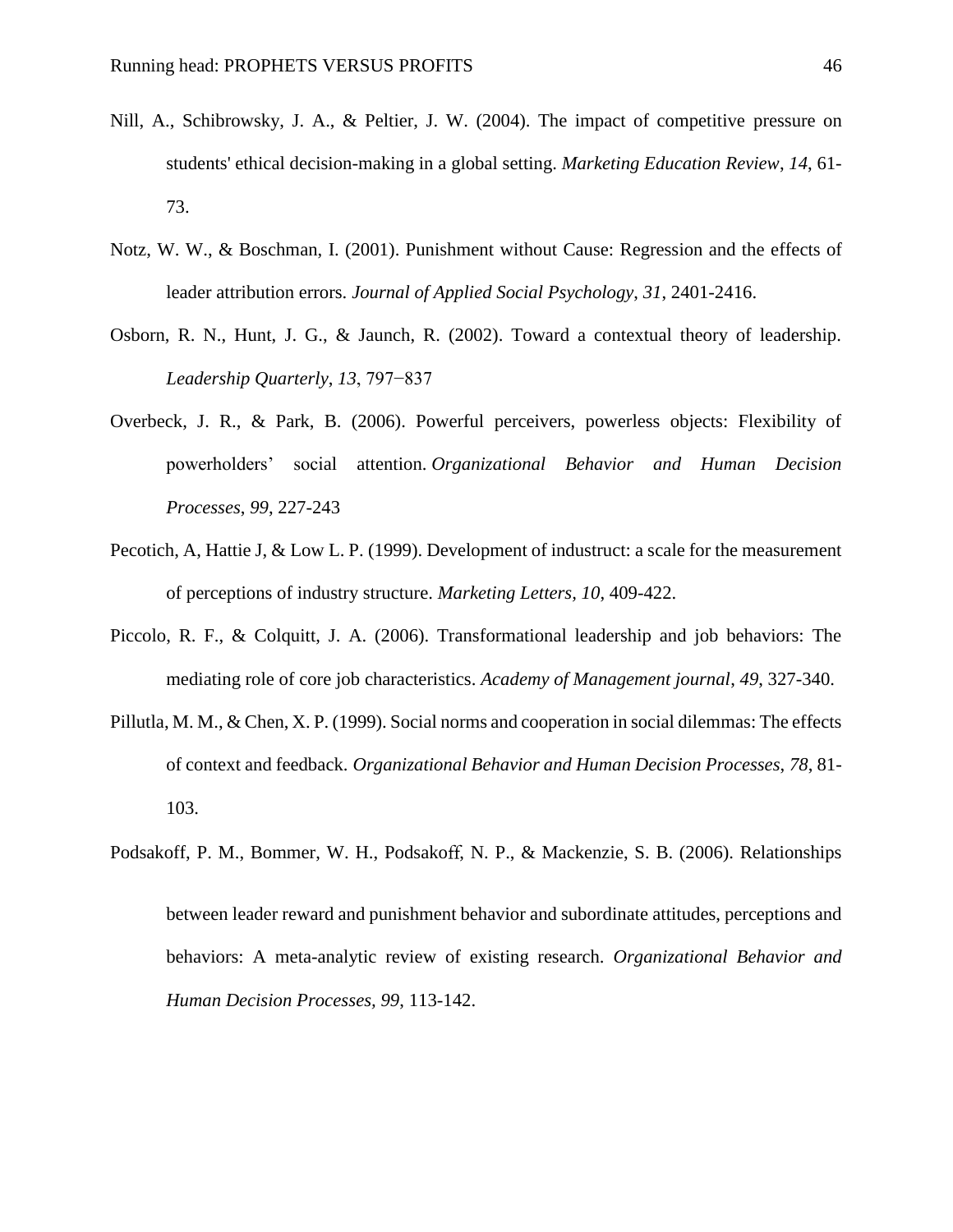- Podsakoff, P. M., MacKenzie, S. B., Lee, J., & Podsakoff, N. P. (2003). Common method biases in behavioral research: A critical review of the literature and recommended remedies. *Journal of Applied Psychology, 88,* 879−903.
- Porter, L. W., & McLaughlin, G. B. (2006). Leadership and the organizational context: like the weather? *Leadership Quarterly, 17*, 559-576.
- Preacher, K. J., Rucker, D. D., & Hayes, A. F. (2007). Addressing moderated mediation hypotheses: Theory, methods, and prescriptions. *Multivariate Behavioral Research, 42*, 185-227.
- Reina, C. S., Zhang, Z., & Peterson, S. J. (2014). CEO grandiose narcissism and firm performance: The role of organizational identification. *Leadership Quarterly*, *25*, 958-971.
- Reynolds, S. J. (2008). Moral attentiveness: Who pays attention to the moral aspects of life?. *Journal of Applied Psychology*, *93*, 1027.
- Robertson, D. C., & Rymon, T. (2001). Purchasing agents' deceptive behavior: A randomized response technique study. *Business Ethics Quarterly*, *11*, 455-479.
- Robin, D., & Babin, L. (1997). Making sense of the research on gender and ethics in business: a critical analysis and extension. *Business Ethics Quarterly*, *7*, 61-90.
- Rosen, B., & Jerdee, T. H. (1974). Factors influencing disciplinary judgments. *Journal of Applied Psychology, 59*, 327.
- Schaubroeck, J., Ganster, D. C., & Jones, J. R. (1998). Organization and occupation influences in the attraction–selection–attrition process. *Journal of Applied Psychology*, *83*, 869-891.
- Schmidt, K. M. (1997). Managerial incentives and product market competition.*The Review of Economic Studies*, *64,* 191-213.

Schneider, B. (1987). The people make the place. *Personnel psychology*, *40*, 437-453.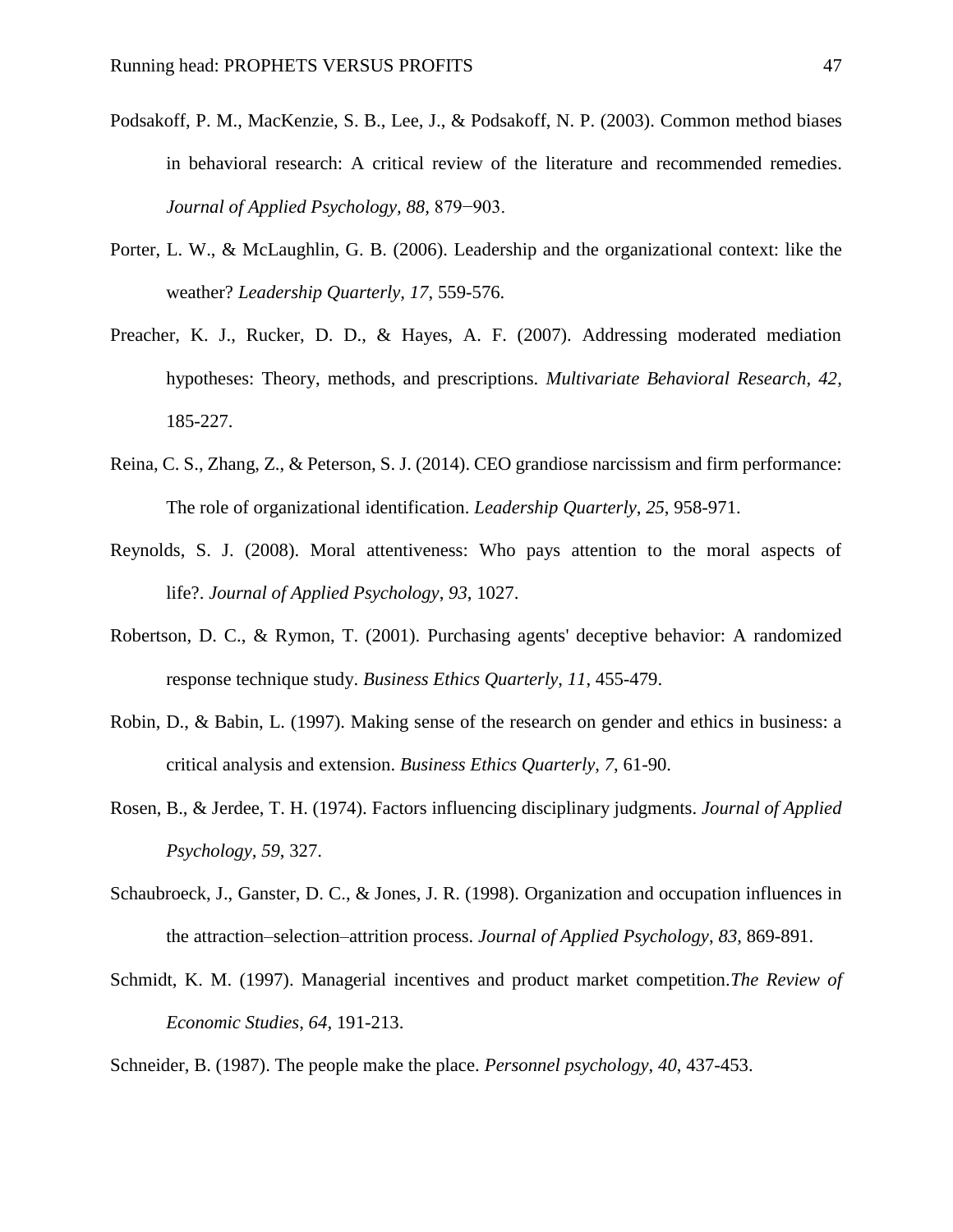- Schweitzer, M. E., Ordóñez, L., & Douma, B. (2004). Goal setting as a motivator of unethical behavior. *Academy of Management Journal*, *47*, 422-432.
- Schwepker, C. H. (1999). Understanding salespeople's intention to behave unethically: the effects of perceived competitive intensity, cognitive moral development and moral judgment. *Journal of Business Ethics*, *21*, 303-316.
- Schwepker, C. H., & Ingram, T.N. (1994), An exploratory study of the relationship between the perceived competitive environment and salesperson job performance. *Journal of Marketing Theory & Practice, 2*, 15-28.
- Sethi, P., & Sama, L. (1998). Ethical behavior as a strategic choice by large corporations: the interactive effect of marketplace competition, industry structure and firm resources, *Business Ethics Quarterly, 8*, 85-104.
- Shleifer, A. (2004). Does competition destroy ethical behavior? *American Economic Review Papers and Proceedings, 94*, 414-418.
- Spencer, S. J., Zanna, M. P., & Fong, G. T. (2005). Establishing a causal chain: why experiments are often more effective than mediational analyses in examining psychological processes. *Journal of Personality and Social Psychology*, *89*, 845-851.
- Stanne, M. B., Johnson, D. W., & Johnson, R. T. (1999). Does competition enhance or inhibit motor performance: A meta-analysis. *Psychological Bulletin, 125,* 133–154.
- Steiger, J. (1990). Structural model evaluation and modification: An internal estimation approach. *Multivariate Behavioral Research, 25,* 173−180.
- Tabachnick, B. G., & Fidell, L. S. (2007*). Using multivariate statistics* (5th ed.). Boston, MA: Pearson Education Inc.
- Tenbrunsel, A. E., & Messick, D. M. (1999). Sanctioning systems, decision frames, and cooperation. *Administrative Science Quarterly, 44*, 684-707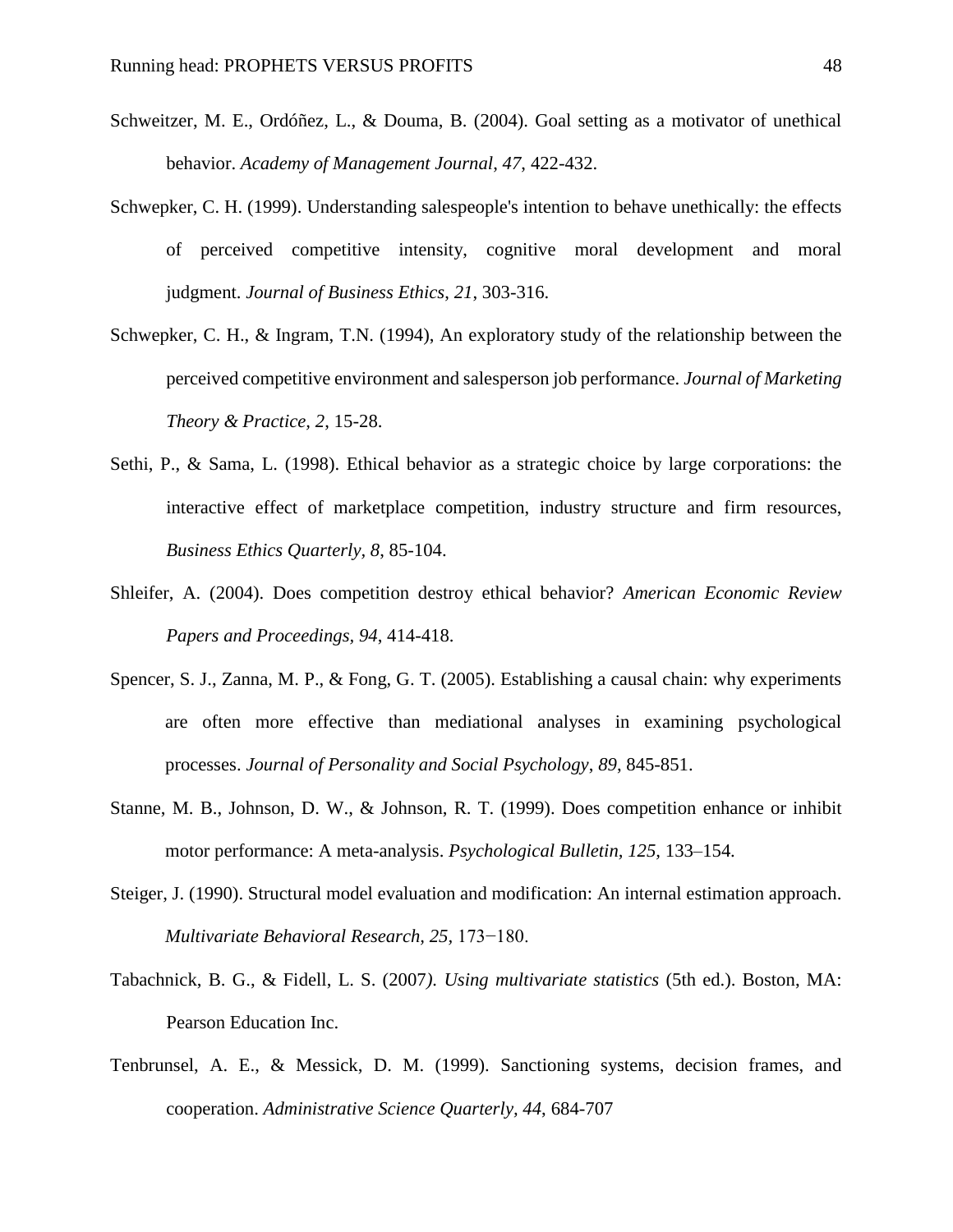- Tenbrunsel, A. E., & Smith‐Crowe, K. (2008). Ethical decision making: Where we've been and where we're going. *The Academy of Management Annals*, *2*, 545-607.
- Thomas, J. B., Clark, S. M., & Gioia, D. A. (1993). Strategic sensemaking and organizational performance: Linkages among scanning, interpretation, action, and outcomes. *Academy of Management Journal*, *36*, 239-270.
- Treviño, L. K., Weaver, G. R., & Brown, M. E. (2008). It's lovely at the top: Hierarchical levels, identities, and perceptions of organizational ethics. *Business Ethics Quarterly*, 233-252.
- Treviño, L. K., Weaver, G. R., & Reynolds, S. J. (2006). Behavioral ethics in organizations: A review. *Journal of Management*, *32*, 951-990.
- Treviño, L. K., den Nieuwenboer, N. A., & Kish-Gephart, J. J. (2014). (Un)ethical behavior in organizations. *Annual Review of Psychology*, *65*, 635-660.
- Van Dierendonck, D. (2011). Servant leadership: A review and synthesis. *Journal of Management*, *37*, 1228-1261.
- Van Houwelingen, G. G., Van Dijke, M., & De Cremer, D. (2014). Fairness enactment as response to higher level unfairness. The roles of self-construal and spatial distance. *Journal of Management.* Advance online publication.
- Verbeke, W., Ouwerkerk, C., & Peelen, E. (1996). Exploring the contextual and individual factors on ethical decision making of salespeople. *Journal of Business Ethics*, *15*, 1175-1187.
- Victor, B., & Cullen, J. B. (1988). The organizational bases of ethical work climates. *Administrative Science Quarterly*, *33*, 101-125.
- Vitell, S.J., Bakir, A., Paolillo, J.G.P., Hidalgo, E.R., Al-Khatib, J., & Rawwas, M.Y.A. (2003). Ethical judgments and intentions: A multinational study of marketing professionals. *Business Ethics: A European Review, 12,* 151–171.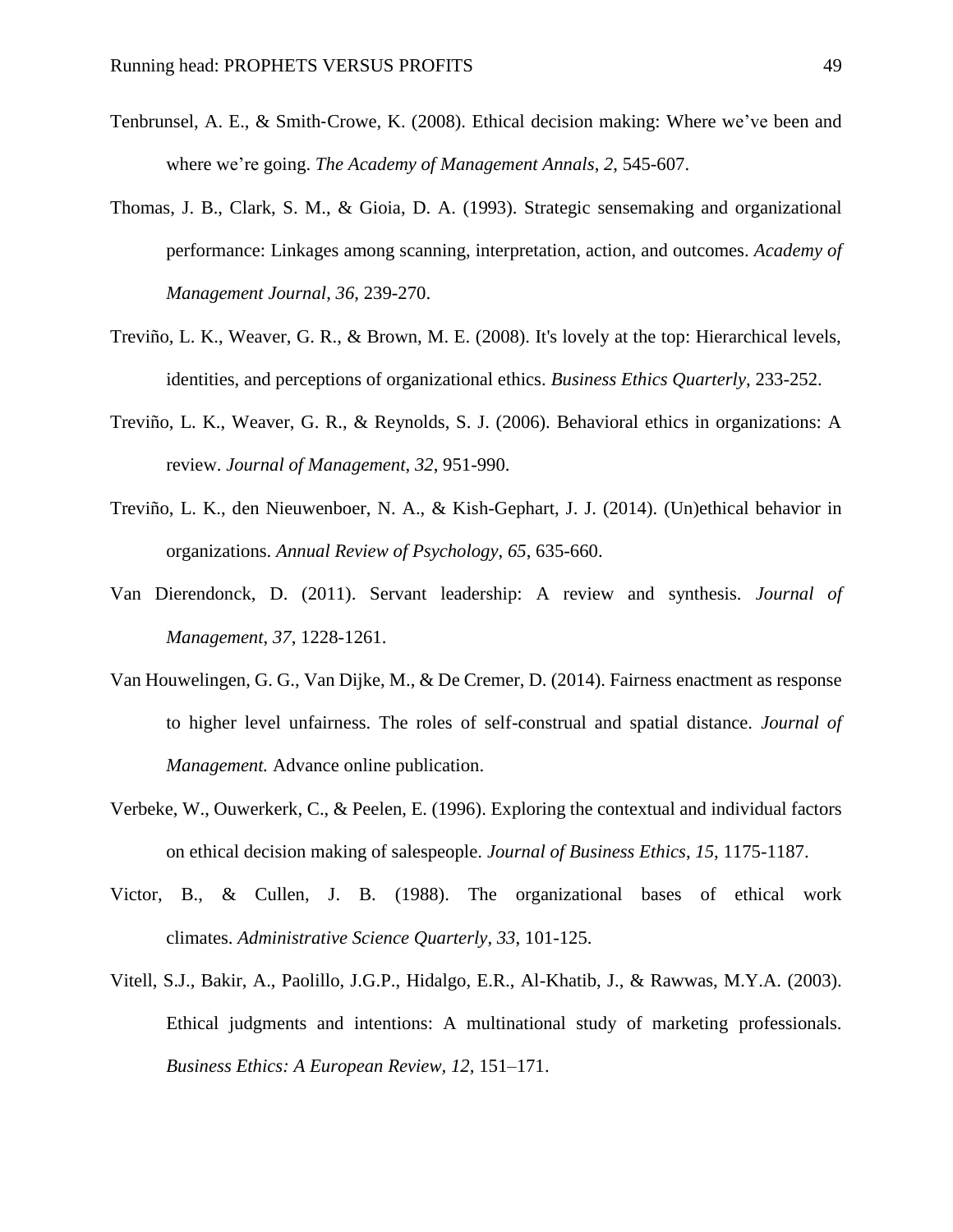- Waldman, D. A., Ramirez, G. G., House, R. J., & Puranam, P. (2001). Does leadership matter? CEO leadership attributes and profitability under conditions of perceived environmental uncertainty. *Academy of Management Journal*, *44*, 134-143.
- Weaver, G. R., Reynolds, S. J., & Brown, M. E. (2014). Moral Intuition Connecting Current Knowledge to Future Organizational Research and Practice. *Journal of Management*, *40*, 100-129.
- Wiesenfeld, B. M., Brockner, J., & Thibault, V. (2000). Procedural fairness, managers' self-esteem, and managerial behaviors following a layoff. *Organizational Behavior and Human Decision Processes*, *83*, 1-32.
- Wimbush, J. C., & Shepard, J. M. (1994). Toward an understanding of ethical climate: Its relationship to ethical behavior and supervisory influence. *Journal of Business Ethics*, *13*, 637-647.
- Wimbush, J. C., Shepard, J. M., & Markham, S. E. (1997). An empirical examination of the relationship between ethical climate and ethical behavior from multiple levels of analysis, *Journal of Business Ethics, 16,* 1705–1716.
- Yukl, G. (2008). How leaders influence organizational effectiveness. *Leadership Quarterly*, *19*, 708-722.
- Zahra, S. A., Priem, R. L., & Rasheed, A. A. (2005). The antecedents and consequences of top management fraud. *Journal of Management*, *31*, 803-828.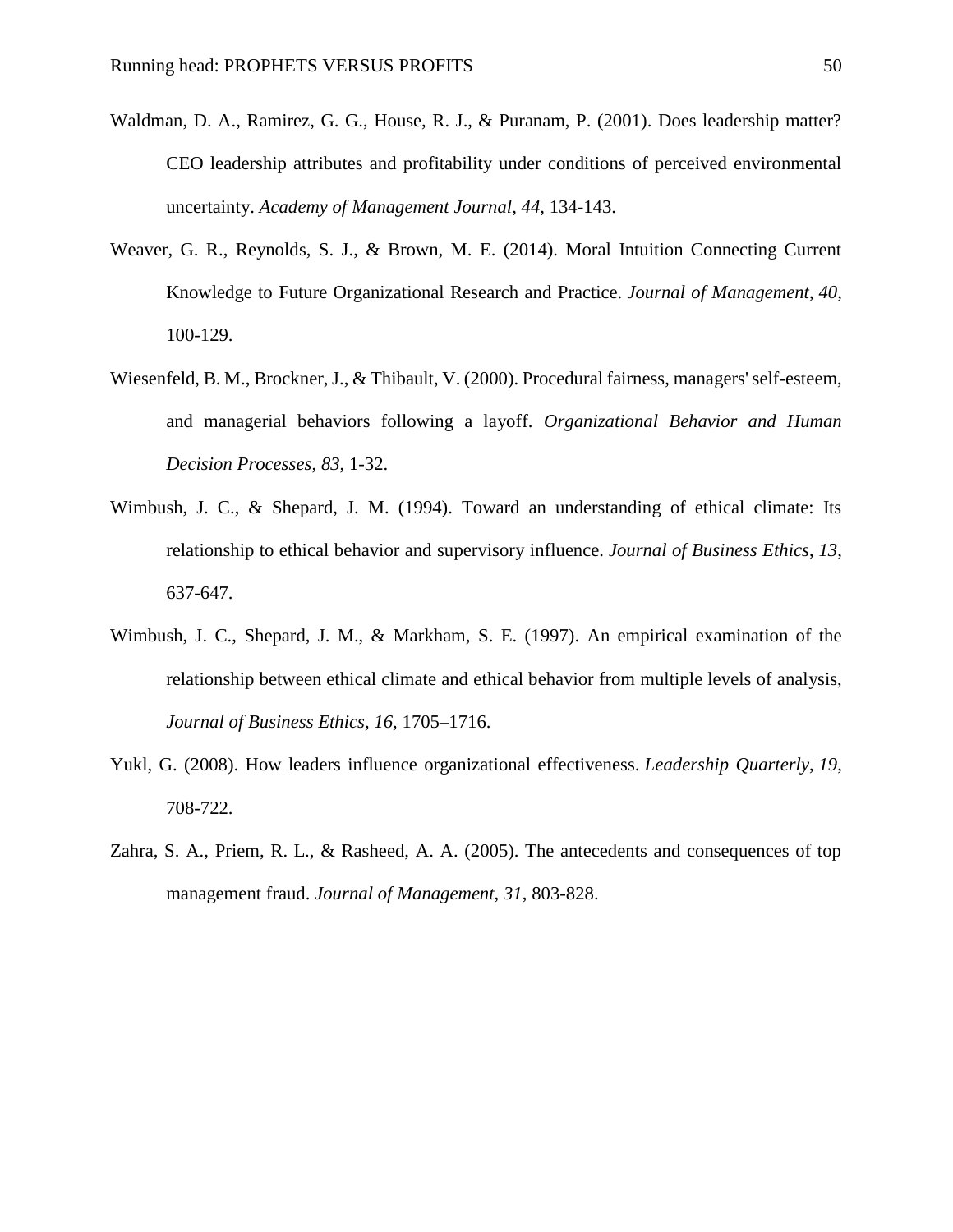#### **Footnotes**

<sup>1</sup>This scale has been used to assess the instrumentality of the organization's ethical climate. A climate is the "psychologically meaningful moral descriptions that people *can agree* characterize a system's practices and procedures" (Victor & Cullen, 1988, p. 101. Italics in original). Our research question is concerned with leaders' perceptions of the organization's practices and procedures and not with the level of agreement between leaders. We thus used this scale because it is relevant to our research question and not because we wanted to assess agreement between leaders, or, in other words, to assess the ethical climate.

<sup>2</sup>The full instrumentality scale contains seven items. We excluded two items from our analyses: "In this company, people protect their own interests above all else" and "In this company, people are mostly out for themselves". These items describe a focus on self-interest. The other five items describe a focus on the company's interest at the expense of morality. CFA showed that the fit of a three-factor model (market competition, instrumentality, and standards for evaluating moral transgressions) was insufficient when the full seven-item instrumentality scale was included  $(\chi^2(62)/df = 6.51$ , *RMSEA* = .10 (90% CI = .09–.11), *CFI* = .83). The fit of the model improved strongly, and indeed, to acceptable levels when the error terms of the two selfinterest-focused instrumentality items were allowed to correlate  $(\chi^2(61)/df = 3.73$ , *RMSEA* = .07 (90% CI =  $.06-0.08$ ), *CFI* = .92). This indicates that the two self-interest items do not map well on the instrumentality factor. These results are in line with Wimbush, Shepard, and Markham (1997), who also found that the two self-interest items did not load on the instrumentality factor. Because our theoretical argument does not refer to self-interest but rather to a single-minded focus on the company's interest at the expense of morality, and because the two self-interest items did not load well onto the instrumentality factor, we decided to exclude these two items. Analyses with the seven-item scale revealed results similar to those in the main text.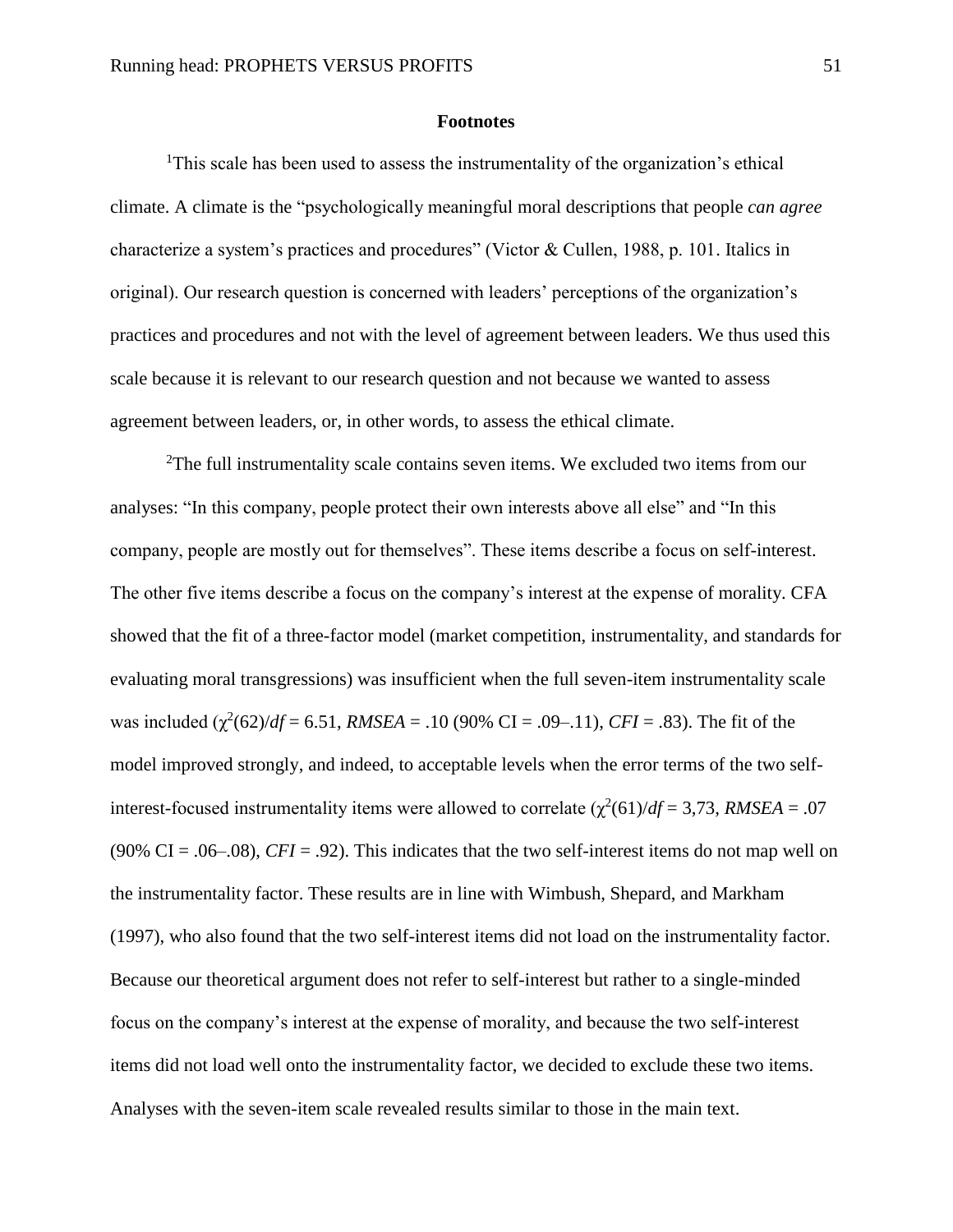<sup>3</sup>Scholars recommend including control variables only when a specific argument can be provided as to why the inclusion of a control variable would improve the estimation of the coefficients of the variables of interest (Carlson & Wu, 2012). We were unable to provide such arguments for the inclusion of demographic variables as control variables. One reason for this is that few correlations between the demographics and the predictor variables of interest (i.e., market competition and instrumentality) were significant (Table 1). Analyses in which we included the demographic variables as controls revealed essentially the same results for market competition and instrumentality as the analyses presented in the main text. The analyses revealed one significant effect of a control variable: compared to female leaders, male leaders perceived economic grounds to be more prevalent than moral grounds in the evaluation standards of moral transgressions (*b* = -.41, *SE* = 0.18, Wald's  $\chi^2$  (1, *N* = 602) = 5.04, *p* < .05). This result is in line with research that suggests that women display higher awareness of moral issues than men (Franke, Crown & Spake, 1997; Robin & Babin, 1997).

<sup>4</sup>We tested if leaders with a higher power position are more sensitive to the effects of market competition in their perceptions of an instrumental decision frame in Study 1. We measured hierarchical power by asking respondents how many employees they supervised  $(1 = 1 - 1)$ *10 employees*; 6 = *more than 50 employees*. cf. Cartwright, 1959; Lammers, Stoker, & Stapel, 2009). We conducted moderated regression analyses with market competition, hierarchical power, and the interaction between these two variables as predictors, and instrumentality and standards for evaluating moral transgressions as criterion variables. These analyses consistently revealed trends that the relationship between market competition and the criterion variables is stronger among leaders with high rather than low hierarchical power. Yet, these trends were not significant (*p* values of the interaction varied between .17 and .52). This may result from the small number of top-level leaders in our sample.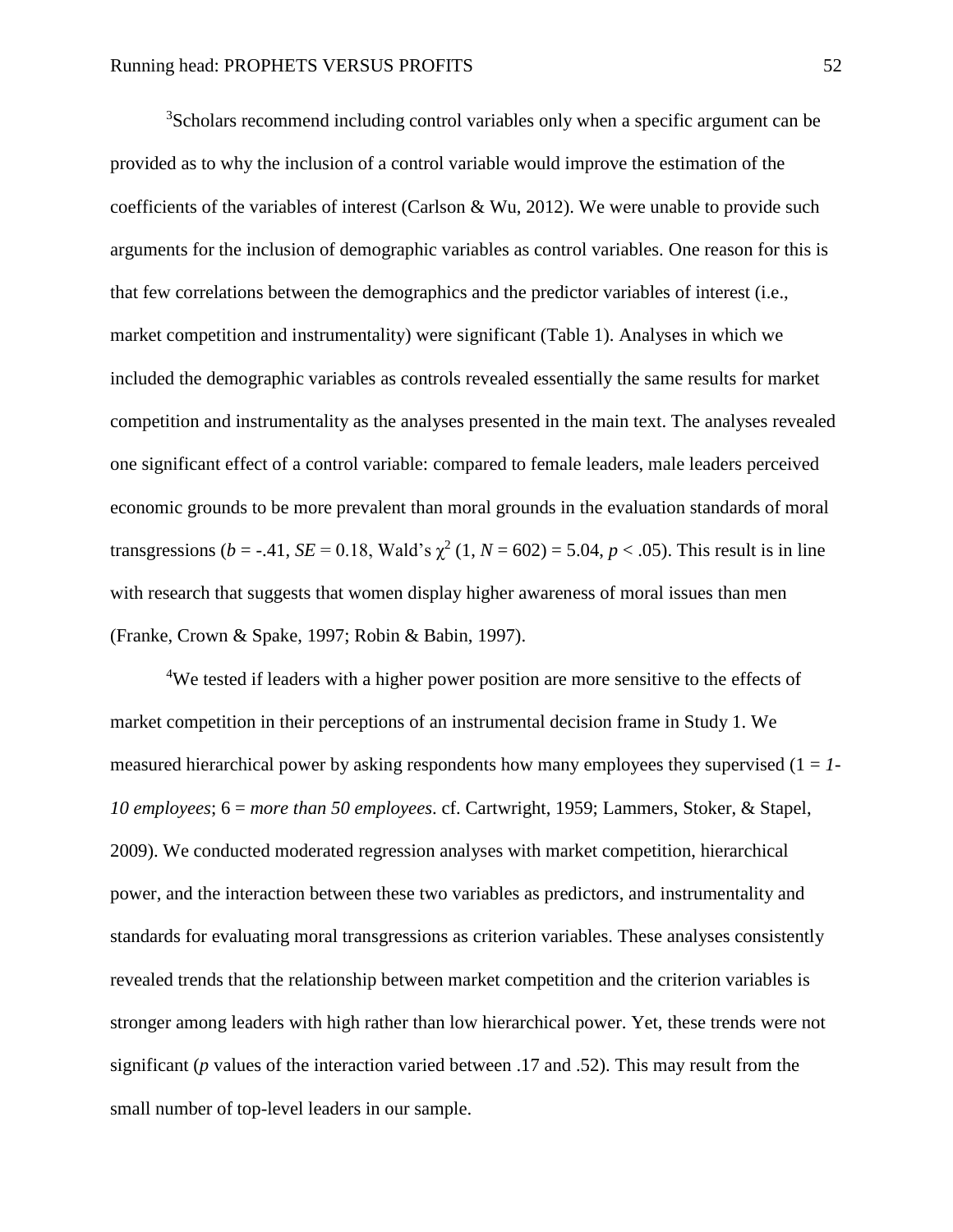# Table 1

# *Correlation coefficients (Study 1)*

| Variable                                            | Scale                              | $\boldsymbol{M}$ | SD    | $\mathbf{1}$ | 2         | 3        | $\overline{4}$ | $\overline{5}$ | 6       | $\tau$  |
|-----------------------------------------------------|------------------------------------|------------------|-------|--------------|-----------|----------|----------------|----------------|---------|---------|
| 1. Market Competition                               | $1 - 5$                            | 3.14             | .93   | (.74)        |           |          |                |                |         |         |
| 2. Instrumentality                                  | $1 - 5$                            | 2.91             | .63   | $.26***$     | (.72)     |          |                |                |         |         |
| 3. Evaluation Standards:<br>Economic vs. Moral      | $0 = E$ conomic<br>$1 = Moral$     | .47 <sup>1</sup> | .50   | $-.39***$    | $-.37***$ |          |                |                |         |         |
| 4. Evaluation Standards:<br>Consequences vs. Ethics | $0 =$ Consequences<br>$1 =$ Ethics | .40 <sup>1</sup> | .49   | $-18***$     | $-.29***$ | $.39***$ |                |                |         |         |
| 5. Age                                              | # of years                         | 42.92            | 10.83 | $-.01$       | $-.02$    | .01      | $-.01$         |                |         |         |
| 6. Sex                                              | $0 = male$<br>$1 =$ female         | .38 <sup>1</sup> | .49   | $-.09*$      | $-0.06$   | $.12**$  | .01            | $-.10*$        |         |         |
| 7. Tenure                                           | # of years                         | 11.79            | 10.23 | $-.05$       | .04       | .02      | .01            | $.57***$       | $-.10*$ |         |
| 8. Number of subordinates                           | $1 = 1 - 10$<br>$6 =$ more than 50 | $-2$             | 1.32  | $-.03$       | .01       | $.10**$  | $.13**$        | $.14**$        | $-.09*$ | $.19**$ |

*Notes.*  $N = 602$ . Alpha coefficients are displayed on the diagonal.

<sup>1</sup> Values represent proportions of the value 0 on these variables. <sup>2</sup> Proportions for each value on this variable are given in the main text.

\* *p* < .05, \*\* *p* < .01, \*\*\* *p* < .001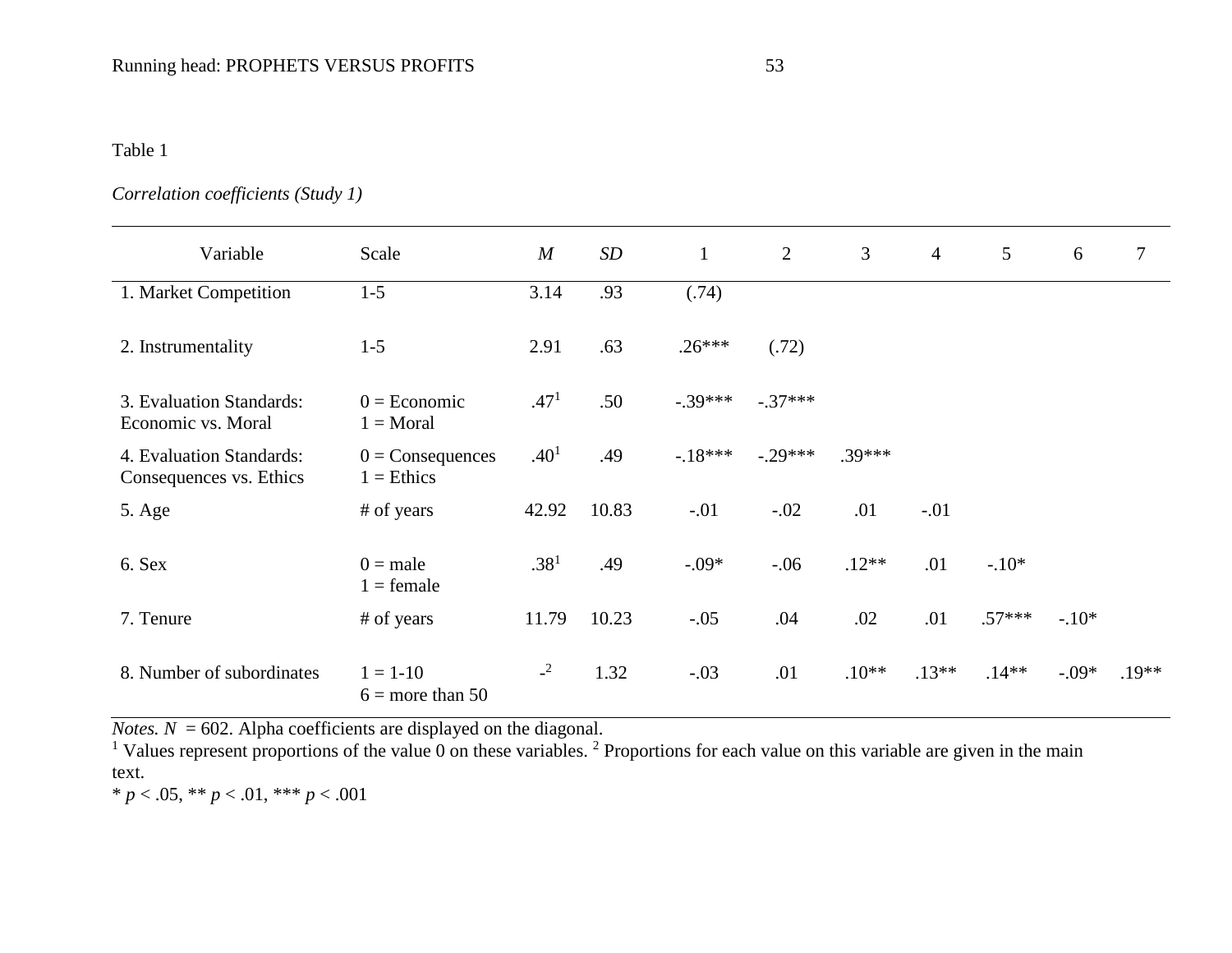*Figure 1*. Mean Punishment as a function of Market Competition and Transgression Instrumentality for Study 2.

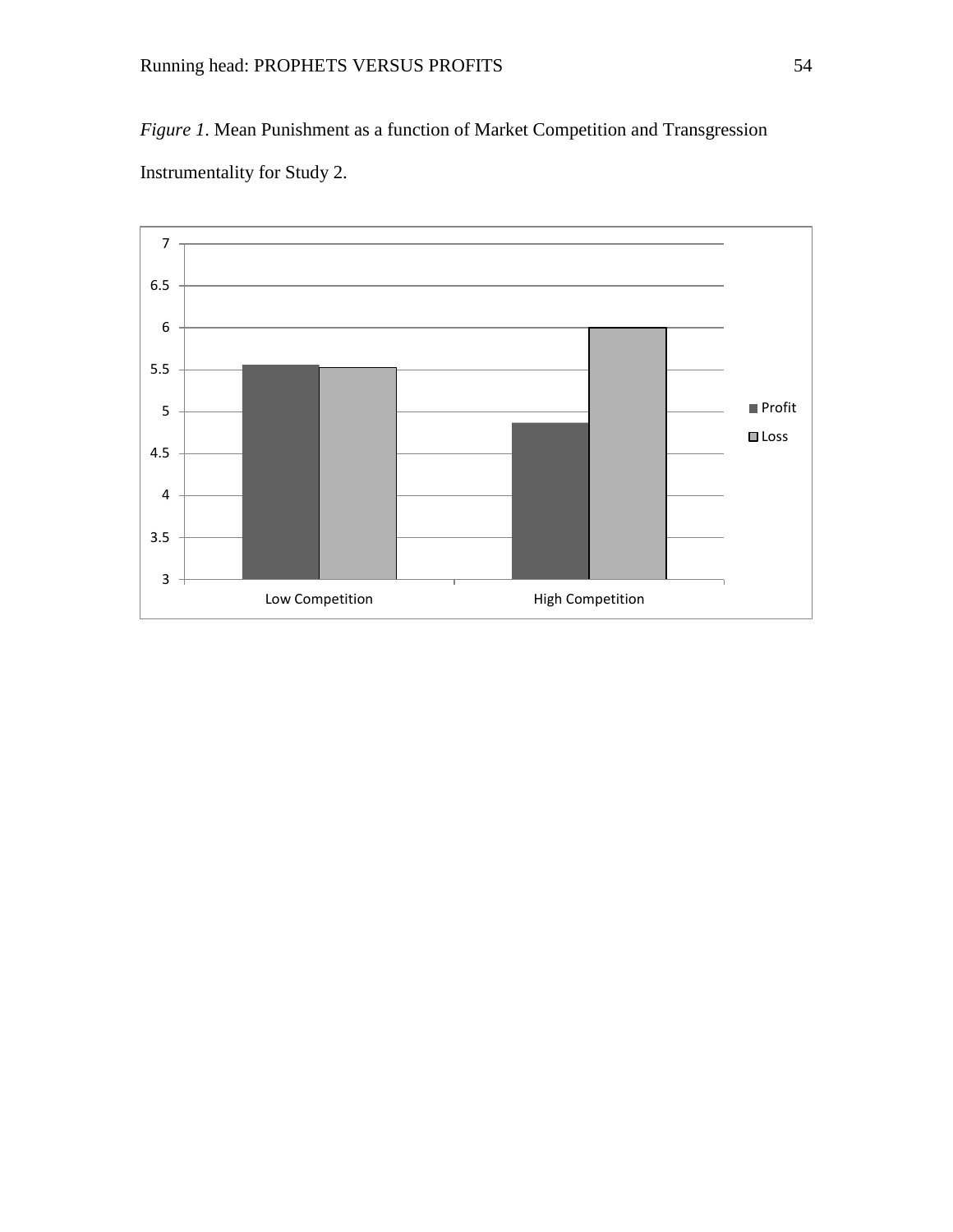*Figure 2*. Percentage of Negative Evaluations as a function of Market Competition and Transgression Instrumentality for Study 3.